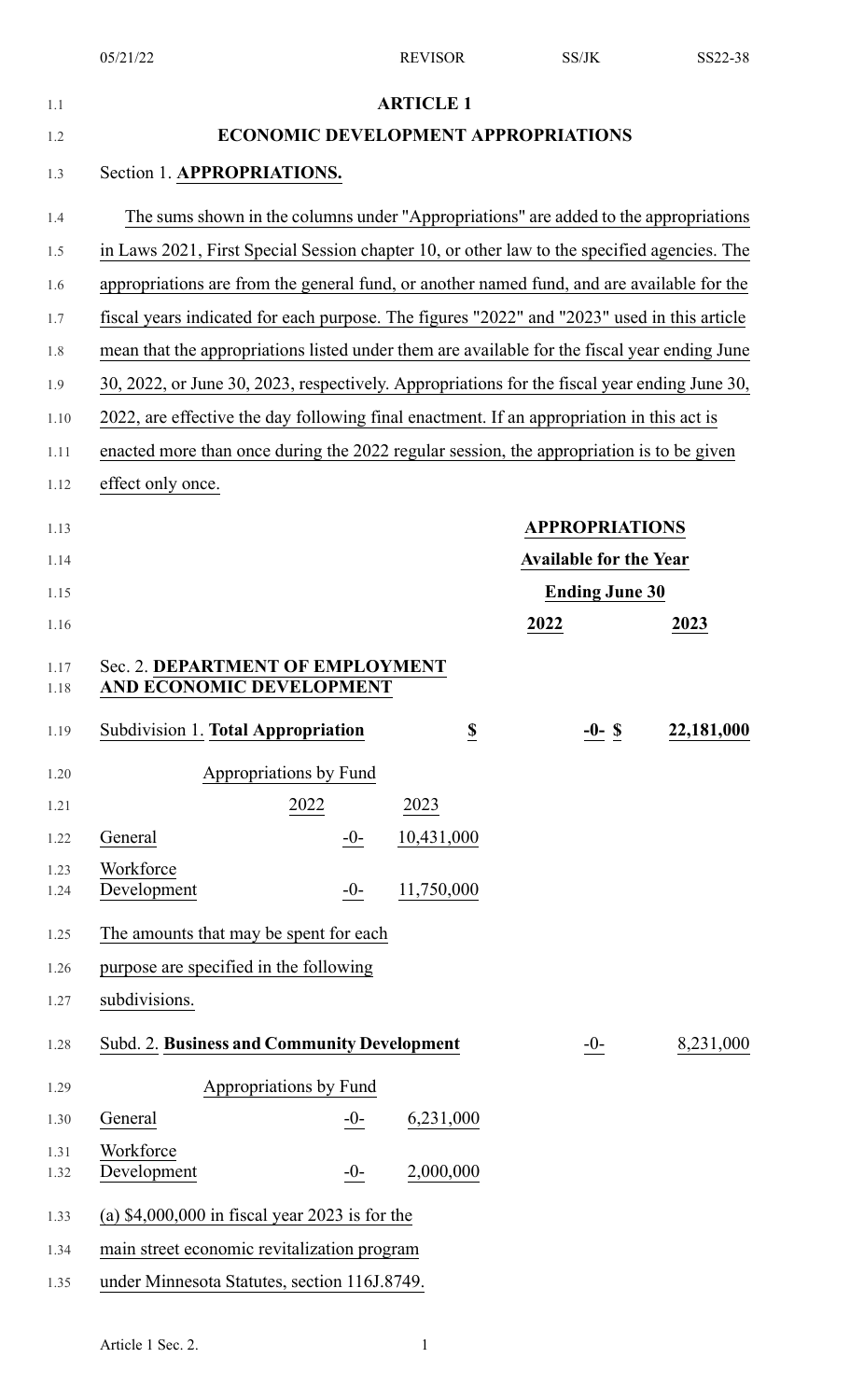| 2.1  | Priority for the amounts appropriated under        |
|------|----------------------------------------------------|
| 2.2  | this paragraph shall be given to applicants        |
| 2.3  | from partner organizations and regions not         |
| 2.4  | previously awarded funds under the program.        |
| 2.5  | In fiscal year 2024, the base amount is            |
| 2.6  | \$3,000,000. Beginning in fiscal year 2025, the    |
| 2.7  | base amount is \$0.                                |
| 2.8  | (b) $$2,000,000$ in fiscal year 2023 is for the    |
| 2.9  | Canadian border counties economic relief           |
| 2.10 | program. This is a onetime appropriation.          |
| 2.11 | (c) $$231,000$ in fiscal year 2023 is for the Join |
| 2.12 | Us Minnesota campaign to market the state of       |
| 2.13 | Minnesota to businesses and potential workers.     |
| 2.14 | This appropriation is available until June 30,     |
| 2.15 | 2024. Of this amount, up to five percent is for    |
| 2.16 | administration and monitoring of the program.      |
| 2.17 | Beginning in fiscal year 2024, the base amount     |
| 2.18 | is \$780,000. In fiscal year 2026, the base        |
| 2.19 | amount is \$0.                                     |
| 2.20 | (d) $$500,000$ in fiscal year 2023 is from the     |
| 2.21 | workforce development fund for a grant to          |
| 2.22 | Local Initiatives Support Corporation Twin         |
| 2.23 | Cities for the developers of color                 |
| 2.24 | capacity-building initiative. Grant funds may      |
| 2.25 | not be used for the purchase of real property,     |
| 2.26 | equipment, or hard assets. By February 15,         |
| 2.27 | 2025, the commissioner shall submit a report       |
| 2.28 | to the chairs of the legislative committees with   |
| 2.29 | jurisdiction over economic development on          |
| 2.30 | the use of grant funds and program outcomes.       |
| 2.31 | This is a onetime appropriation, and funds are     |
| 2.32 | available until June 30, 2024, when any            |
| 2.33 | unspent funds will cancel to the workforce         |

2.34 development fund.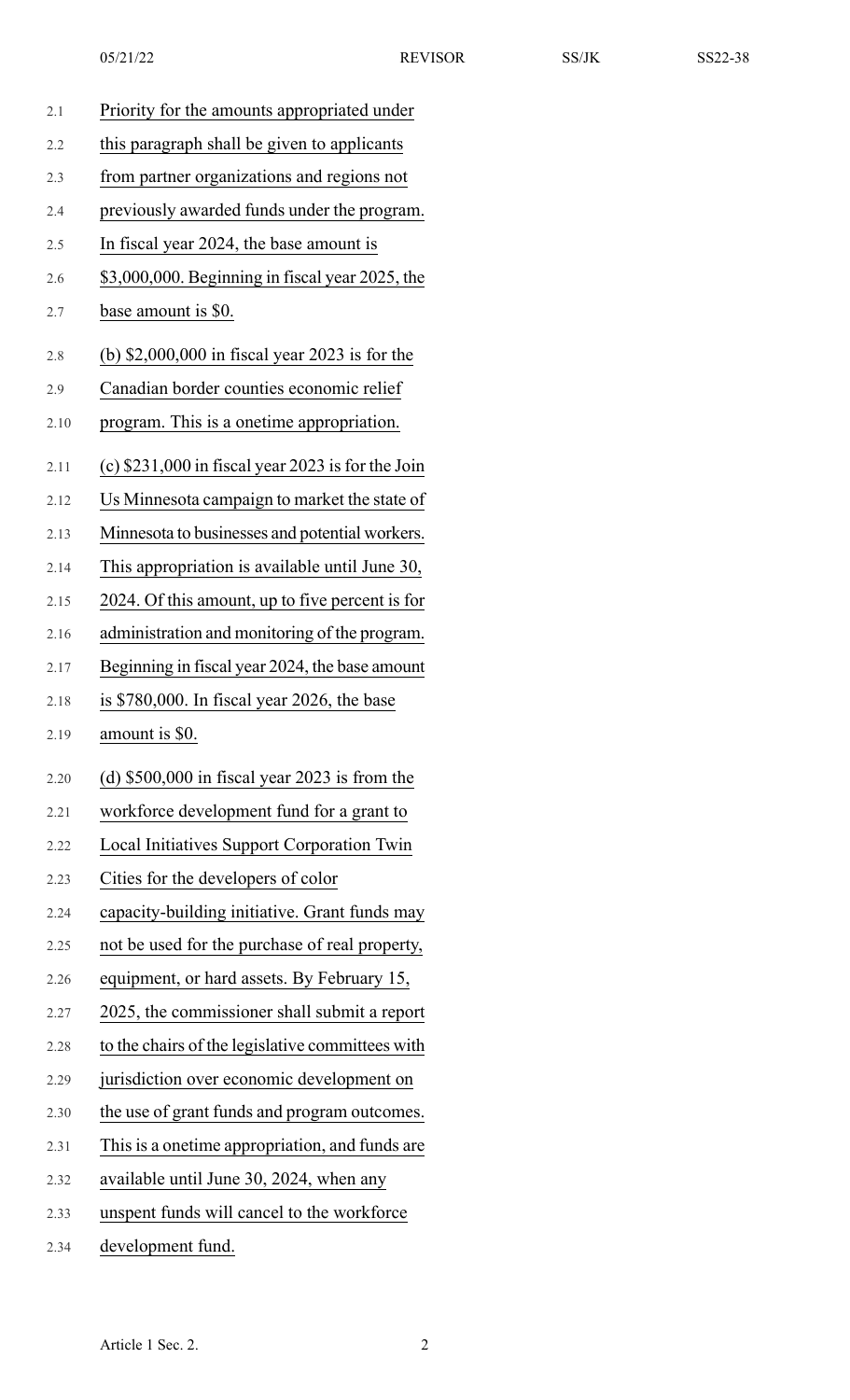| 3.1          | (e) $$500,000$ in fiscal year 2023 is from the    |       |            |
|--------------|---------------------------------------------------|-------|------------|
| 3.2          | workforce development fund for a grant to         |       |            |
| 3.3          | Enterprise Minnesota, Inc., for the small         |       |            |
| 3.4          | business growth acceleration program under        |       |            |
| 3.5          | Minnesota Statutes, section 1160.115. This        |       |            |
| 3.6          | is a onetime appropriation.                       |       |            |
| 3.7          | (f) $$1,000,000$ in fiscal year 2023 is from the  |       |            |
| 3.8          | workforce development fund for grants to the      |       |            |
| 3.9          | Neighborhood Development Center for small         |       |            |
| 3.10         | business incubators outside the seven-county      |       |            |
| 3.11         | metropolitan area, as defined in Minnesota        |       |            |
| 3.12         | Statutes, section 473.121, subdivision 2. This    |       |            |
| 3.13         | is a onetime appropriation,                       |       |            |
| 3.14         | Subd. 3. Employment and Training Programs         | $-0-$ | 10,450,000 |
| 3.15         | Appropriations by Fund                            |       |            |
| 3.16         | 700,000<br>General<br>$-0-$                       |       |            |
| 3.17<br>3.18 | Workforce<br>9,750,000<br>Development<br>$-0-$    |       |            |
| 3.19         | (a) $$1,000,000$ in fiscal year 2023 is from the  |       |            |
| 3.20         | workforce development fund for a grant to         |       |            |
| 3.21         | Women's Foundation of Minnesota to invest         |       |            |
| 3.22         | in economic structures that educate, mobilize,    |       |            |
| 3.23         | and equip Black women with the necessary          |       |            |
| 3.24         | tools to build, retain, and strengthen the        |       |            |
| 3.25         | capacity to build generational wealth. This is    |       |            |
| 3.26         | a onetime appropriation.                          |       |            |
| 3.27         | (b) Beginning in fiscal year 2024, the base       |       |            |
| 3.28         | amount is \$350,000 for activities associated     |       |            |
| 3.29         | with immigrant and refugee affairs under          |       |            |
| 3.30         | Minnesota Statutes, section 116J.4231.            |       |            |
| 3.31         | (c) $$700,000$ in fiscal year 2023 is for a grant |       |            |
| 3.32         | to the Southwest Minnesota Initiative             |       |            |
| 3.33         | Foundation for a workforce partnership            |       |            |
| 3.34         | scholarship pilot program designed to increase    |       |            |
| 3.35         | the skilled labor force within the Southwest      |       |            |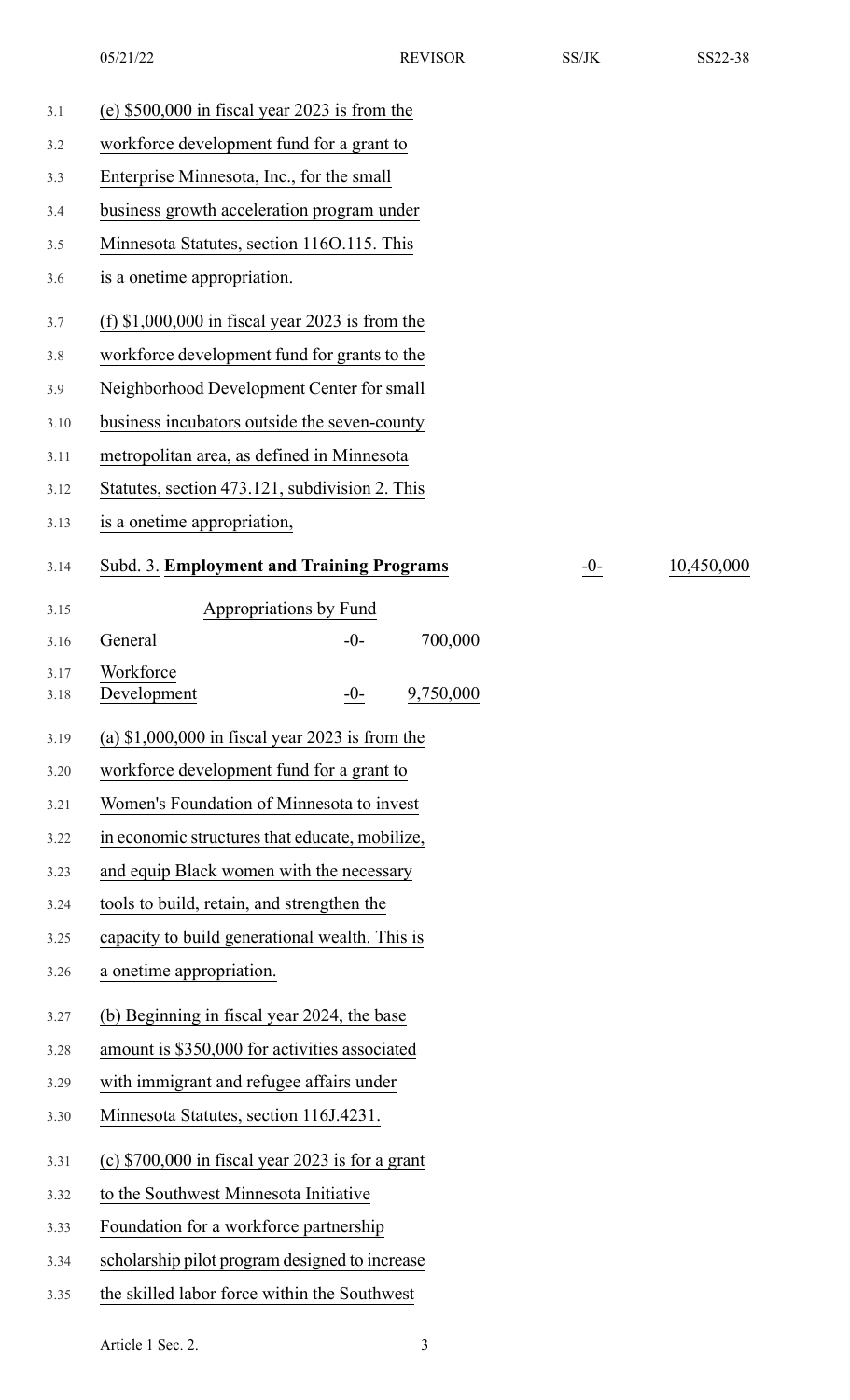| 4.1  | Minnesota Initiative Foundation's service area.  |
|------|--------------------------------------------------|
| 4.2  | The Southwest Minnesota Initiative               |
| 4.3  | Foundation shall define the pilot program,       |
| 4.4  | subject to approval by the commissioner,         |
| 4.5  | within the following parameters:                 |
| 4.6  | (1) to qualify for a scholarship, students must: |
| 4.7  | (i) obtain a scholarship from a local employer   |
| 4.8  | to supplement the amount of the scholarship      |
| 4.9  | under this pilot program; and                    |
| 4.10 | (ii) pursue a post-secondary credential in a     |
| 4.11 | high-demand occupation as determined by the      |
| 4.12 | applicable regional workforce development        |
| 4.13 | board;                                           |
| 4.14 | (2) scholarship recipients under the pilot shall |
| 4.15 | agree to work in a high-demand career in the     |
| 4.16 | Southwest Minnesota Initiative Foundation's      |
| 4.17 | service area after the scholarship recipient     |
| 4.18 | completes their credential, in a manner, time    |
| 4.19 | period, and reporting cadence developed and      |
| 4.20 | monitored by the Southwest Minnesota             |
| 4.21 | Initiative Foundation;                           |
| 4.22 | (3) the Southwest Minnesota Initiative           |
| 4.23 | Foundation's shall submit an annual report by    |
| 4.24 | December 31 of each year, beginning in 2023      |
| 4.25 | and ending in 2028, to the commissioner and      |
| 4.26 | the chairs and ranking minority members of       |
| 4.27 | the legislative committees with jurisdiction     |
| 4.28 | over employment and economic development         |
| 4.29 | policy, which must include:                      |
| 4.30 | (i) the number of students receiving             |
| 4.31 | scholarships;                                    |
| 4.32 | (ii) the total dollar amount of scholarships     |
| 4.33 | issued;                                          |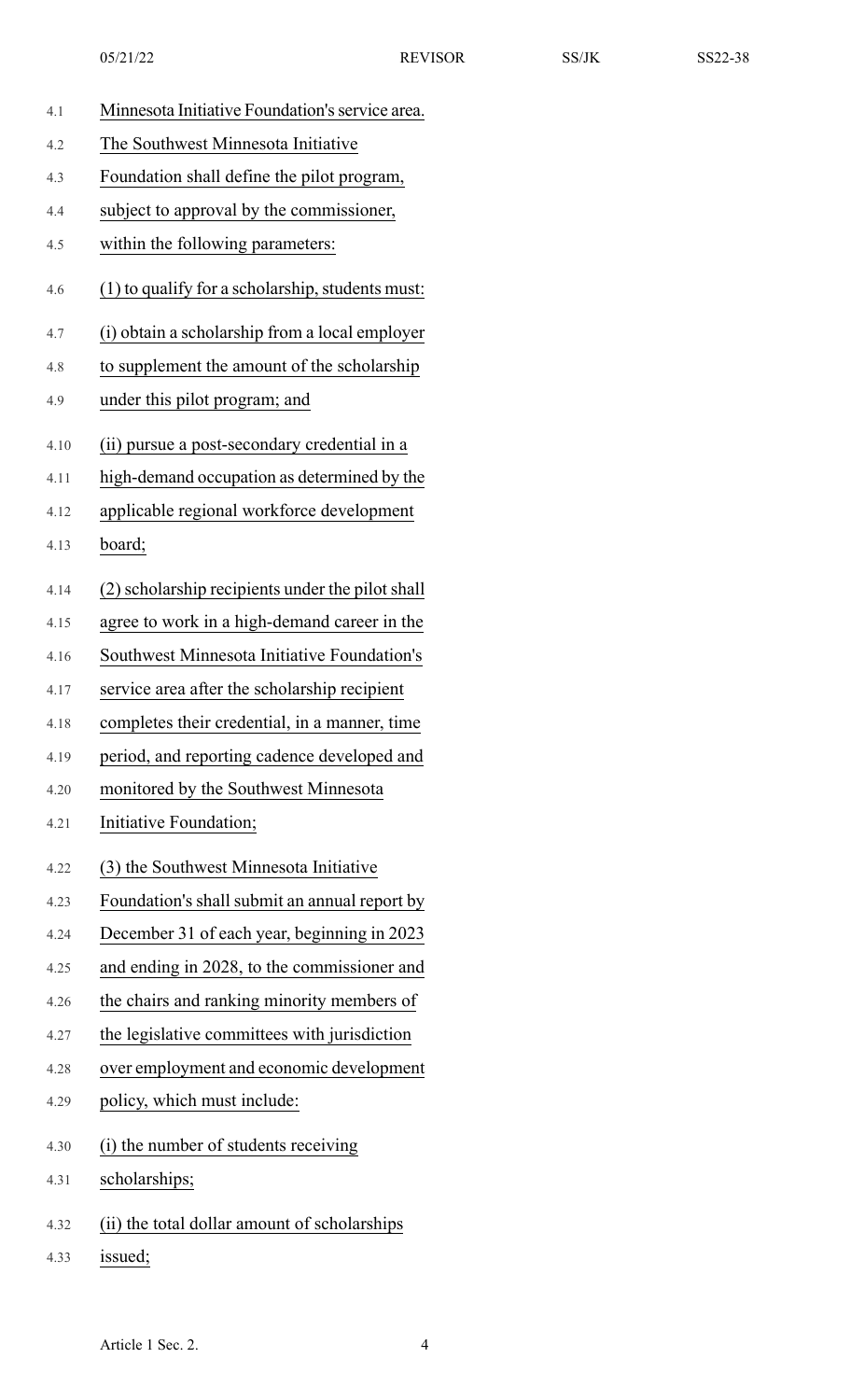| 5.1  | (iii) the graduation rate and employment         |
|------|--------------------------------------------------|
| 5.2  | outcomes of scholarship recipients; and          |
| 5.3  | (iv) any additional information about the        |
| 5.4  | program requested by the recipients of the       |
| 5.5  | report.                                          |
| 5.6  | This is a onetime appropriation and is           |
| 5.7  | available until June 30, 2027.                   |
| 5.8  | (d) $$400,000$ in fiscal year 2023 is from the   |
| 5.9  | workforce development fund for a grant to the    |
| 5.10 | Minneapolis Park and Recreation Board's Teen     |
| 5.11 | Teamworks youth employment and training          |
| 5.12 | programs. This is a onetime appropriation and    |
| 5.13 | is available until June 30, 2025.                |
| 5.14 | (e) $$2,000,000$ in fiscal year 2023 is from the |
| 5.15 | workforce development fund for a youth           |
| 5.16 | technology competitive training grant program    |
| 5.17 | to prepare people, primarily those who are       |
| 5.18 | Black, Indigenous, people of color, or women     |
| 5.19 | to meet the growing labor needs in               |
| 5.20 | Minnesota's technology industry. This is a       |
| 5.21 | onetime appropriation and money is available     |
| 5.22 | until June 30, 2024. Of this amount, up to five  |
| 5.23 | percent is for administration and monitoring     |
| 5.24 | of the program. Grant money shall be used to:    |
| 5.25 | (1) provide career education, wraparound         |
| 5.26 | support services, and job skills training for    |
| 5.27 | high-school-aged youth in the technology         |
| 5.28 | industry;                                        |
| 5.29 | (2) increase the number of summer internship     |
| 5.30 | opportunities in the technology industry;        |
| 5.31 | (3) support outreach activities to businesses    |
| 5.32 | and create pathways for employment and           |
| 5.33 | internships for youth in the technology          |
| 5.34 | industry; and                                    |

Article 1 Sec. 2. 5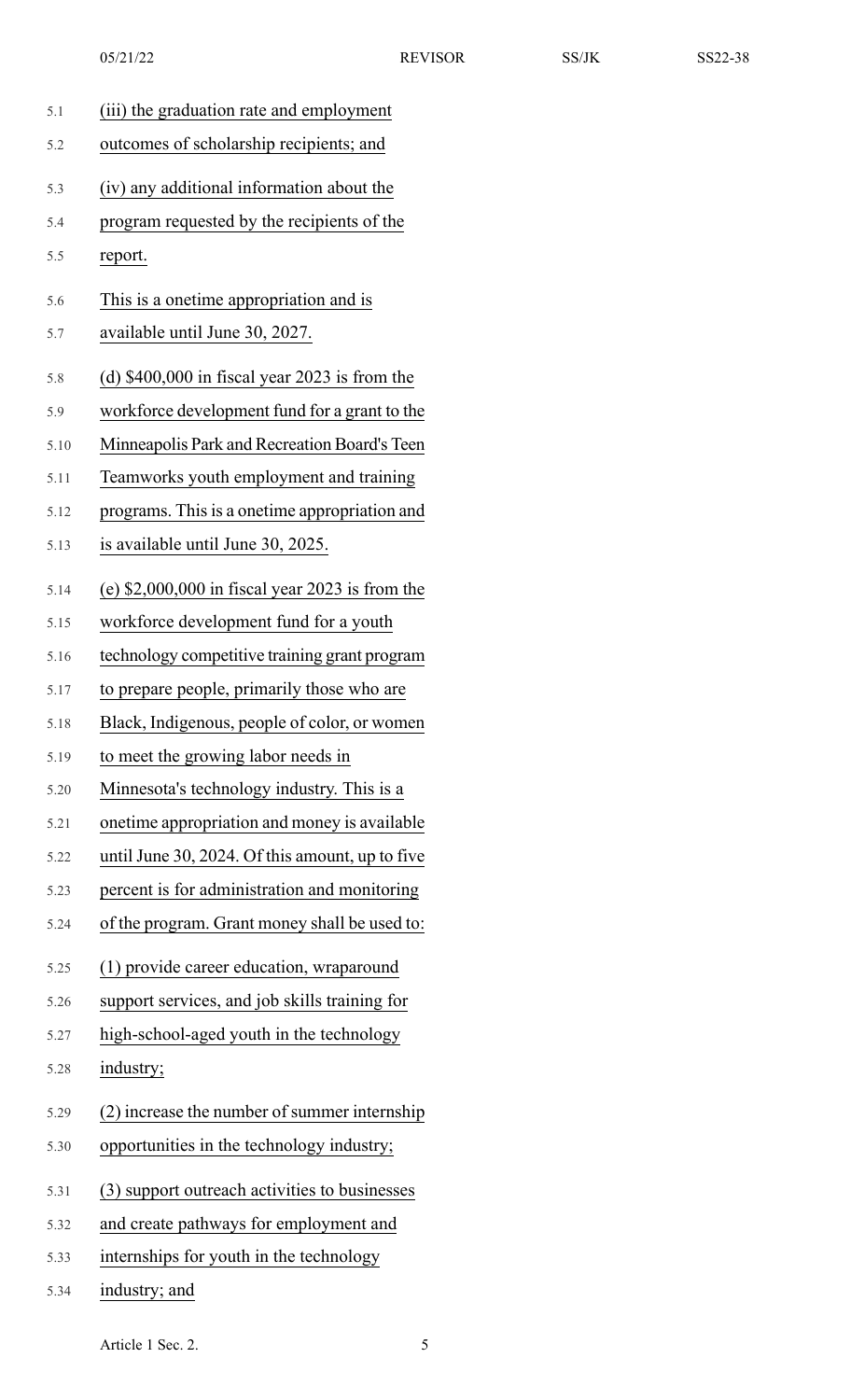| 6.1  | (4) increase the number of young adults        |
|------|------------------------------------------------|
| 6.2  | employed in the technology industry and        |
| 6.3  | ensure that they reflect Minnesota's diverse   |
| 6.4  | workforce.                                     |
| 6.5  | Programs and services supported by grant       |
| 6.6  | money must give priority to individuals and    |
| 6.7  | groups that are economically disadvantaged     |
| 6.8  | or historically underrepresented in the        |
| 6.9  | technology industry, including but not limited |
| 6.10 | to women, veterans, and members of minority    |
| 6.11 | and immigrant groups.                          |
| 6.12 | (f) $$700,000$ in fiscal year 2023 is from the |
| 6.13 | workforce development fund for an adult        |
| 6.14 | technology competitive training grant program  |
| 6.15 | to prepare people, primarily those who are     |
| 6.16 | Black, Indigenous, people of color, and        |
| 6.17 | women to meet the growing labor needs in       |
| 6.18 | Minnesota's technology industry. Fifty percent |
| 6.19 | of grant money must go to communities          |
| 6.20 | located outside the seven-county metropolitan  |
| 6.21 | area as defined in Minnesota Statutes, section |
| 6.22 | 473.121, subdivision 2. This is a onetime      |
| 6.23 | appropriation and money is available until     |
| 6.24 | June 30, 2024. Of this amount, up to five      |
| 6.25 | percent is for administration and monitoring   |
| 6.26 | of the program. Grant money must be used to:   |
| 6.27 | (1) provide jobs skills, wraparound support    |
| 6.28 | services, and training for adults in the       |
| 6.29 | technology industry;                           |
| 6.30 | (2) support outreach activities to businesses  |
| 6.31 | to create pathways for employment for          |
| 6.32 | participants in the technology industry; and   |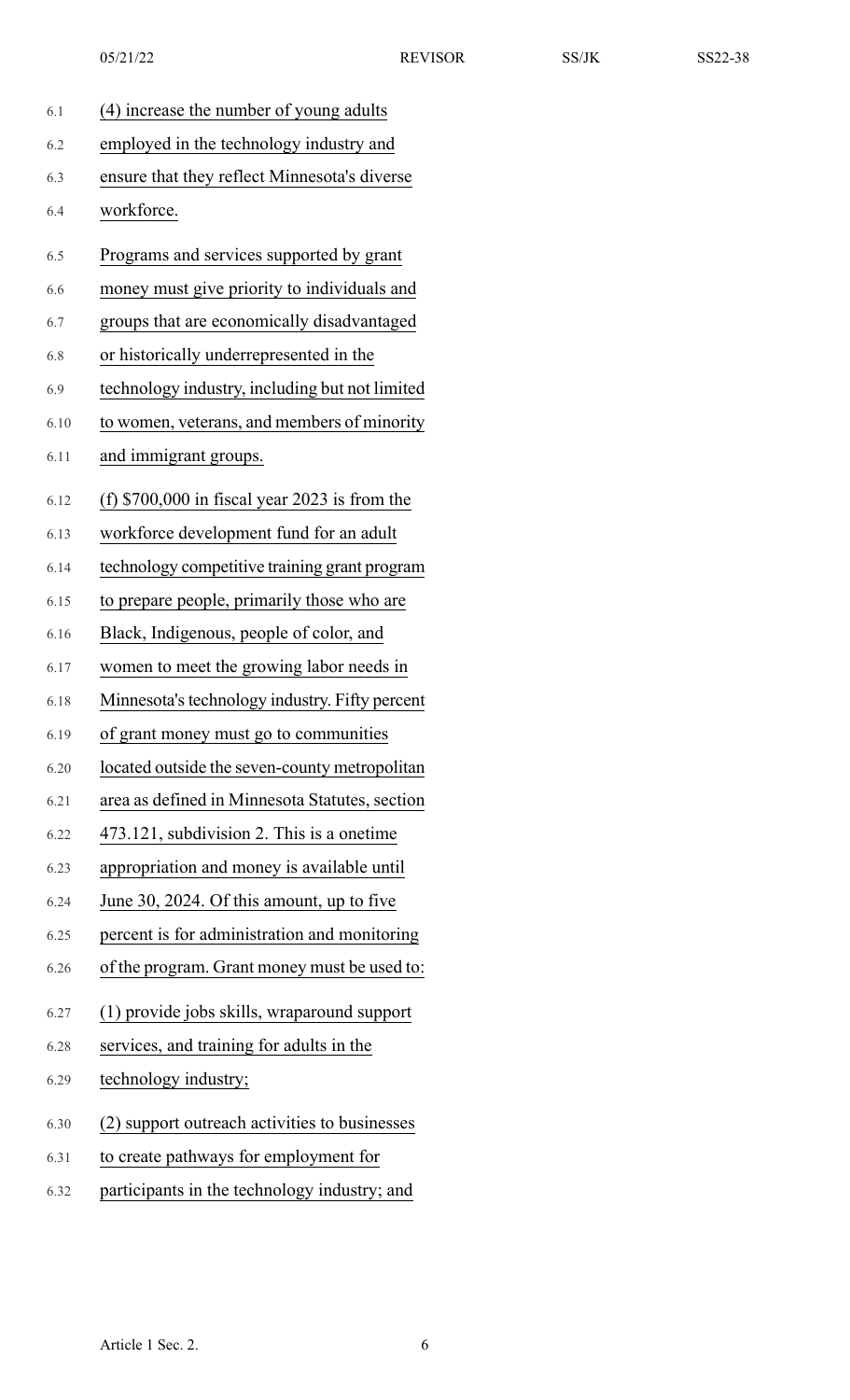| 7.1  | (3) increase the number of adults employed        |
|------|---------------------------------------------------|
| 7.2  | in the technology industry and ensure that they   |
| 7.3  | reflect Minnesota's diverse workforce.            |
| 7.4  | Programs and services supported by grant          |
| 7.5  | money must give priority to individuals and       |
| 7.6  | groups that are economically disadvantaged        |
| 7.7  | or historically underrepresented in the           |
| 7.8  | technology industry, including but not limited    |
| 7.9  | to women, veterans, and members of minority       |
| 7.10 | and immigrant groups.                             |
| 7.11 | $(g)$ \$1,000,000 in fiscal year 2023 is from the |
| 7.12 | workforce development fund for a workforce        |
| 7.13 | modernization project to improve the              |
| 7.14 | workforce development digital system to           |
| 7.15 | provide greater customer service to job seekers   |
| 7.16 | and employers looking to hire. Money must         |
| 7.17 | be used for predevelopment and development        |
| 7.18 | costs of software, digital infrastructure, and    |
| 7.19 | implementation as well as associated staffing     |
| 7.20 | costs to develop these systems. This is a         |
| 7.21 | onetime appropriation and money is available      |
| 7.22 | until June 30, 2030.                              |
| 7.23 | (h) $$400,000$ in fiscal year 2023 is from the    |
| 7.24 | workforce development fund for a                  |
| 7.25 | performance grant under Minnesota Statutes,       |
| 7.26 | section 116J.8747, to Hired to expand their       |
| 7.27 | career pathway job training and placement         |
| 7.28 | program that connects lower-skilled job           |
| 7.29 | seekers to entry-level and gateway jobs in        |
| 7.30 | high-growth sectors. This is a onetime            |
| 7.31 | appropriation.                                    |
| 7.32 | $(i)$ \$250,000 in fiscal year 2023 is from the   |
| 7.33 | workforce development fund for a grant to the     |
| 7.34 | University of Minnesota Tourism Center for        |

7.35 the creation and operation of an online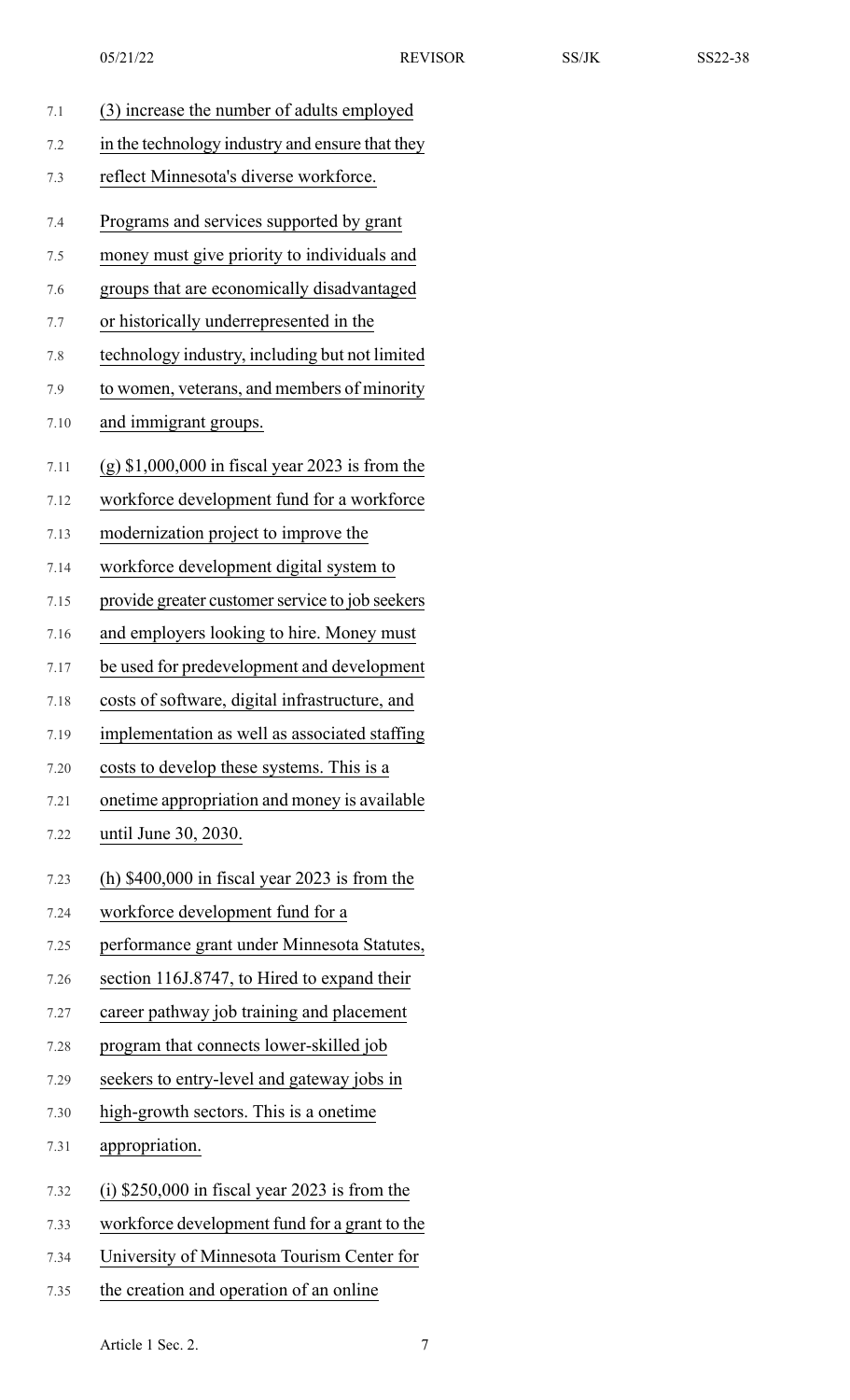| 8.1  | hospitality training program in partnership        |
|------|----------------------------------------------------|
| 8.2  | with Explore Minnesota Tourism. This               |
| 8.3  | training program must be made available at         |
| 8.4  | no cost to Minnesota residents in an effort to     |
| 8.5  | address critical workforce shortages and assist    |
| 8.6  | in career development. Of this amount,             |
| 8.7  | \$25,000 is for maintenance and management         |
| 8.8  | of the training website and online training        |
| 8.9  | program. This is a onetime appropriation.          |
| 8.10 | $(j)(1)$ \$500,000 in fiscal year 2023 is from the |
| 8.11 | workforce development fund for a grant to          |
| 8.12 | East Side Neighborhood Services. This is a         |
| 8.13 | onetime appropriation.                             |
| 8.14 | (2) Of the amount appropriated:                    |
| 8.15 | $(i)$ \$250,000 is for the senior community        |
| 8.16 | service employment program, which provides         |
| 8.17 | work readiness training to low-income adults       |
| 8.18 | 55 and older, to provide ongoing support and       |
| 8.19 | mentoring needs to the program participants        |
| 8.20 | as well as the transition period from subsidized   |
| 8.21 | wages to unsubsidized wages; and                   |
| 8.22 | $(ii)$ \$250,000 is for the nursing assistant plus |
| 8.23 | program to serve the increased need for growth     |
| 8.24 | of medical talent pipelines through expansion      |
| 8.25 | of the existing program and development of         |
| 8.26 | in-house training.                                 |
| 8.27 | $(k)$ \$500,000 in fiscal year 2023 is from the    |
| 8.28 | workforce development fund for a grant to the      |
| 8.29 | Boys & Girls Club of the Northland to              |
| 8.30 | implement after school and summer                  |
| 8.31 | programming at the Hibbing site.                   |
| 8.32 | Programming will include academic success          |
| 8.33 | and career exploration opportunities. This is      |
| 8.34 | a onetime appropriation.                           |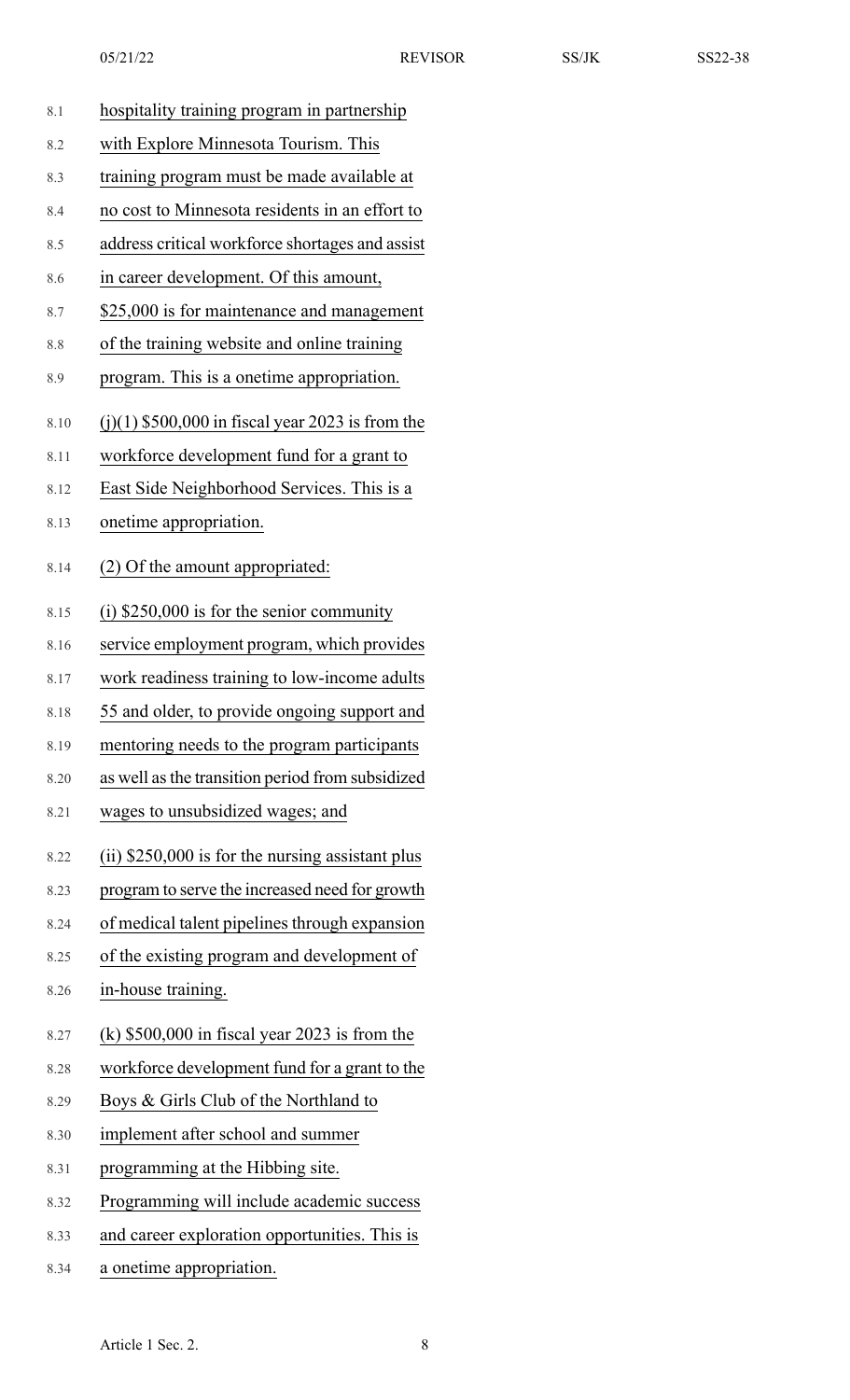| 9.1  | $(1)$ \$500,000 in fiscal year 2023 is from the   |
|------|---------------------------------------------------|
| 9.2  | workforce development fund for a grant to         |
| 9.3  | Minnesota Diversified Industries, Inc., to assist |
| 9.4  | individuals with disabilities through mobile,     |
| 9.5  | on-demand, and virtual reality career skills      |
| 9.6  | programming statewide. Minnesota                  |
| 9.7  | Diversified Industries shall submit a report on   |
| 9.8  | the number and demographics of individuals        |
| 9.9  | served, hours of career skills programming        |
| 9.10 | delivered, outreach to employers, and             |
| 9.11 | recommendations for future career skills          |
| 9.12 | delivery methods to the chairs and ranking        |
| 9.13 | minority members of the legislative               |
| 9.14 | committees with jurisdiction over labor and       |
| 9.15 | workforce development policy and finance by       |
| 9.16 | January 15, 2023. This is a onetime               |
| 9.17 | appropriation.                                    |
| 9.18 | (m) $$200,000$ in fiscal year 2023 is from the    |
| 9.19 | workforce development fund for a grant to Ka      |
| 9.20 | Joog to provide, in partnership with Pathway      |
| 9.21 | Career Training Center, phlebotomy training       |
| 9.22 | and certification for adults statewide. This is   |
| 9.23 | a onetime appropriation.                          |
| 9.24 | (n) $$450,000$ in fiscal year 2023 is from the    |
| 9.25 | workforce development fund for a grant to         |
| 9.26 | Mind the G.A.P.P. (Gaining Assistance to          |
| 9.27 | Prosperity Program) to improve the quality of     |
| 9.28 | life of unemployed and underemployed              |
| 9.29 | individuals by improving their employment         |
| 9.30 | outcomes and developing individual earnings       |
| 9.31 | potential. This is a onetime appropriation.       |
| 9.32 | (o) $$600,000$ in fiscal year 2023 is from the    |
| 9.33 | workforce development fund for grants to          |
| 9.34 | organizations providing support services to       |
| 9.35 | new Americans in order to facilitate successful   |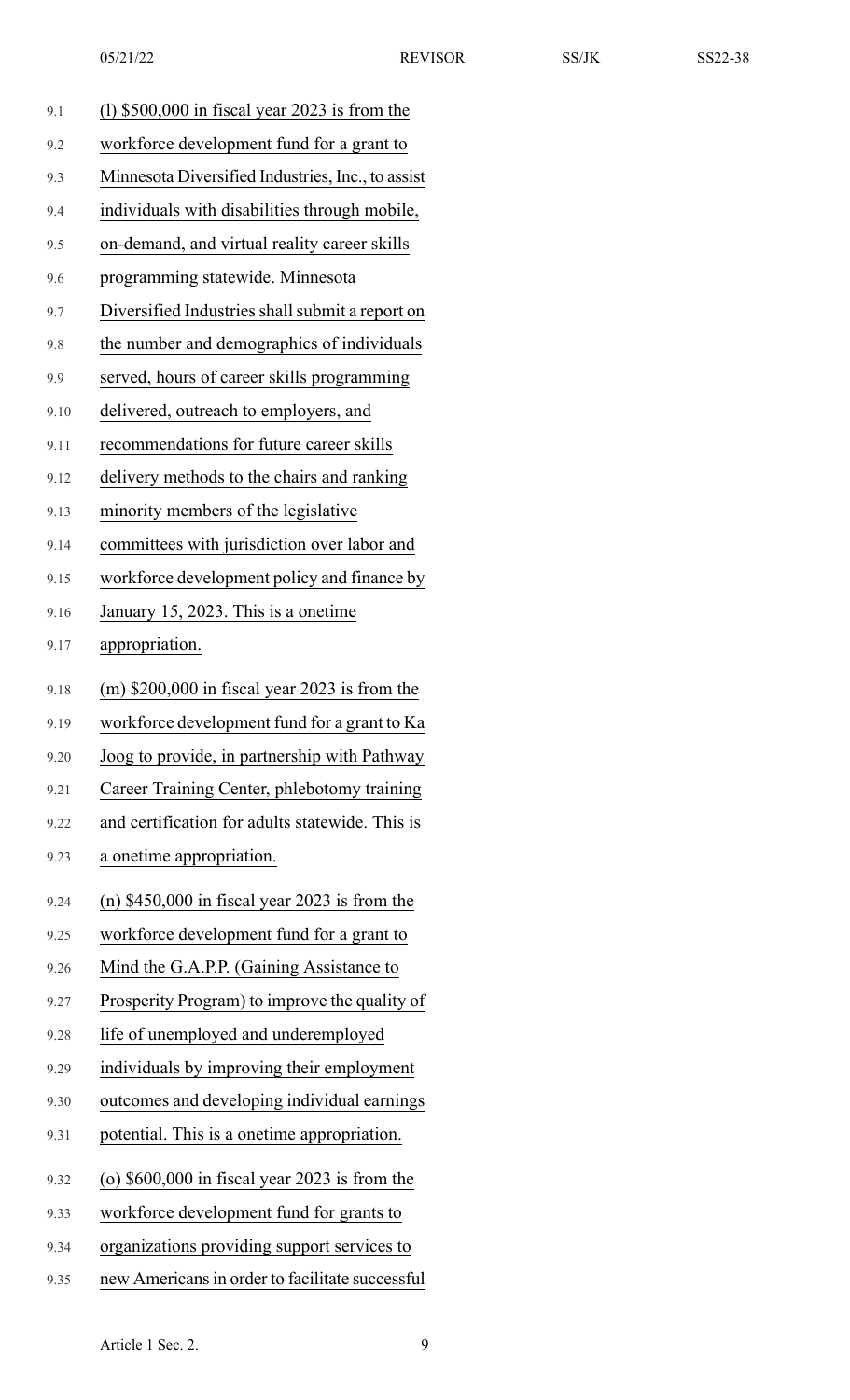- 10.1 community integration and entry into the
- 10.2 workforce. Services may include case
- 10.3 management, job training and employment
- 10.4 services, education programs, and legal
- 10.5 services. Of this amount:
- 10.6 (1) \$200,000 is for a grant to the International
- 10.7 Institute of Minnesota;
- 10.8 (2) \$200,000 is for a grant to the Minnesota
- 10.9 Council of Churches;
- 10.10 (3) \$100,000 is for a grant to Arrive
- 10.11 Ministries; and
- 10.12 (4) \$100,000 is for a grant to Catholic
- 10.13 Charities of the Diocese of Winona, Inc.
- 10.14 This is a onetime appropriation.
- 10.15 (p) \$950,000 in fiscal year 2023 is from the
- 10.16 workforce development fund for a grant to
- 10.17 Summit Academy OIC to expand and establish
- 10.18 a new statewide in-person and virtual network
- 10.19 for Summit Academy OIC's employment
- 10.20 placement and STEM program. This is a
- 10.21 onetime appropriation.
- 10.22 (q) \$300,000 in fiscal year 2023 is from the
- 10.23 workforce development fund for a grant to
- 10.24 Urban League Twin Cities for training and
- 10.25 recruitment of individuals for potential careers
- 10.26 in public safety. This is a onetime
- 10.27 appropriation.

<sup>10.28</sup> Sec. 3. Laws 2021, First Special Session chapter 10, article 1, section 2, subdivision 2, is 10.29 amended to read:

| 10.30 |                                                    |             | 44,741,000 |
|-------|----------------------------------------------------|-------------|------------|
| 10.31 | <b>Subd. 2. Business and Community Development</b> | 208,015,000 | 48,241,000 |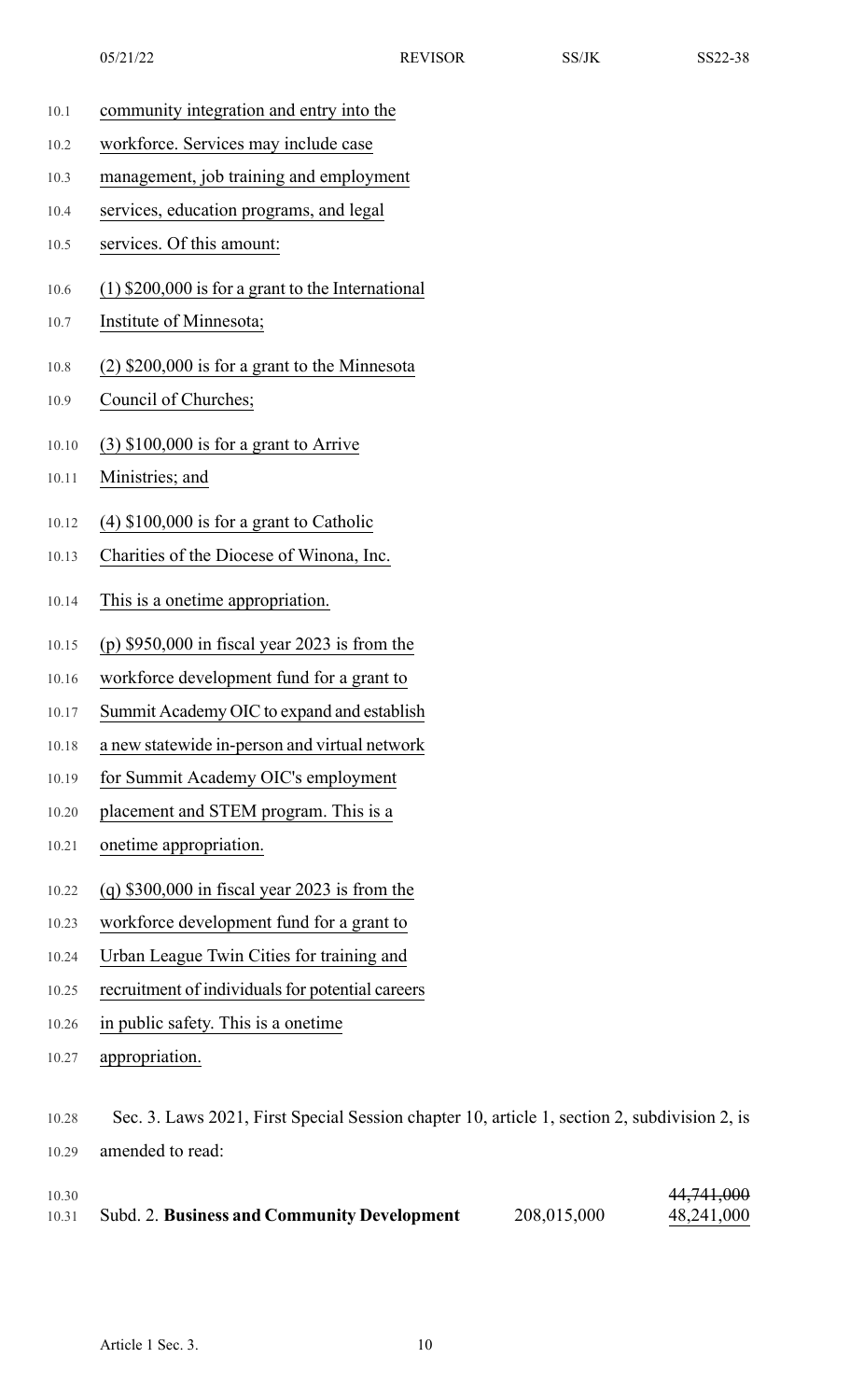| 11.1         |                                              | Appropriations by Fund                                               |                          |
|--------------|----------------------------------------------|----------------------------------------------------------------------|--------------------------|
|              |                                              |                                                                      |                          |
| 11.2<br>11.3 | General                                      | 205,215,000                                                          | 41,941,000<br>45,441,000 |
| 11.4         | Remediation                                  | 700,000                                                              | 700,000                  |
| 11.5<br>11.6 | Workforce<br>Development                     | 2,100,000                                                            | 2,100,000                |
| 11.7         |                                              | (a) $$1,787,000$ each year is for the greater                        |                          |
| 11.8         |                                              | Minnesota business development public                                |                          |
| 11.9         |                                              | infrastructure grant program under Minnesota                         |                          |
| 11.10        |                                              | Statutes, section 116J.431. This appropriation                       |                          |
| 11.11        | is available until June 30, 2025.            |                                                                      |                          |
| 11.12        |                                              | (b) \$8,425,000 in the first year and $\frac{$1,425,000}{1,425,000}$ |                          |
| 11.13        |                                              | \$2,425,000 in the second year are for the                           |                          |
| 11.14        |                                              | small business partnership grant program                             |                          |
| 11.15        |                                              | formerly known as the business development                           |                          |
| 11.16        |                                              | competitive grant program. Of this amount,                           |                          |
| 11.17        | up to five percent is for administration and |                                                                      |                          |
| 11.18        | monitoring of the business development       |                                                                      |                          |
| 11.19        | eompetitive grant program and \$7,000,000 in |                                                                      |                          |
| 11.20        |                                              | the first year is and $$1,000,000$ in the second                     |                          |
| 11.21        |                                              | year are for technical assistance to small                           |                          |
| 11.22        |                                              | businesses. Funding for technical assistance                         |                          |
| 11.23        |                                              | to small businesses in the second year shall                         |                          |
| 11.24        |                                              | be divided proportionately between program                           |                          |
| 11.25        |                                              | grantees from the first year. Except for awards                      |                          |
| 11.26        |                                              | for technical assistance for small businesses,                       |                          |
| 11.27        |                                              | all grant awards shall be for two consecutive                        |                          |
| 11.28        |                                              | years <del>. Grants</del> and shall be awarded in the first          |                          |
| 11.29        |                                              | year. The small business partnership grant                           |                          |
| 11.30        |                                              | program shall also provide business                                  |                          |
| 11.31        |                                              | development assistance and services to                               |                          |
| 11.32        |                                              | commercial cooperatives, employee-owned                              |                          |
| 11.33        |                                              | businesses, and commercial land trusts.                              |                          |
| 11.34        |                                              | Beginning in fiscal year 2024, the base amount                       |                          |

11.35 **is \$2,605,000.**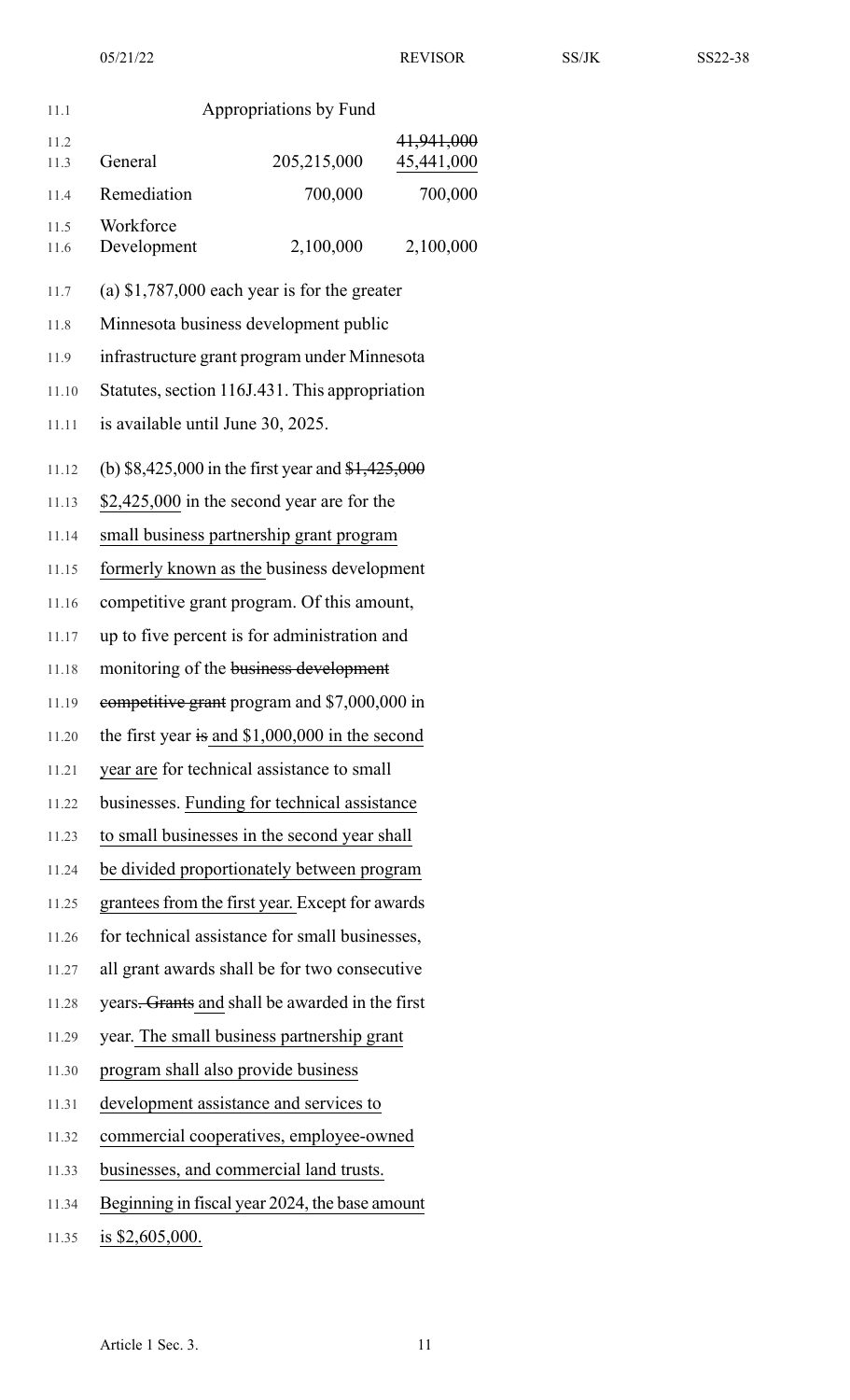- 12.1 (c) \$1,772,000 each year is for contaminated
- 12.2 site cleanup and development grants under
- 12.3 Minnesota Statutes, sections 116J.551 to

12.4 116J.558. This appropriation is available until

12.5 expended.

- 12.6 (d)  $$700,000$  each year is from the remediation
- 12.7 fund for contaminated site cleanup and
- 12.8 development grants under Minnesota Statutes,
- 12.9 sections 116J.551 to 116J.558. This
- 12.10 appropriation is available until expended.
- 12.11 (e) \$139,000 each year is for the Center for

12.12 Rural Policy and Development.

12.13 (f) \$25,000 each year is for the administration

12.14 of state aid for the Destination Medical Center

12.15 under Minnesota Statutes, sections 469.40 to 12.16 469.47.

12.17 (g) \$875,000 each year is for the host

12.18 community economic development program

12.19 established in Minnesota Statutes, section

12.20 116J.548.

- 12.21 (h)(1)  $$2,500,000$  each year is for grants to
- 12.22 local communities to increase the number of
- 12.23 quality child care providers to support
- 12.24 economic development. This appropriation is
- 12.25 available through June 30, 2023. Fifty percent
- 12.26 of grant funds must go to communities located
- 12.27 outside the seven-county metropolitan area as
- 12.28 defined in Minnesota Statutes, section
- 12.29 473.121, subdivision 2. In fiscal year 2024
- 12.30 and beyond, the base amount is \$1,500,000.
- 12.31 (2) Grant recipients must obtain a 50 percent
- 12.32 nonstate match to grant funds in either cash
- 12.33 or in-kind contribution, unless the
- 12.34 commissioner waives the requirement. Grant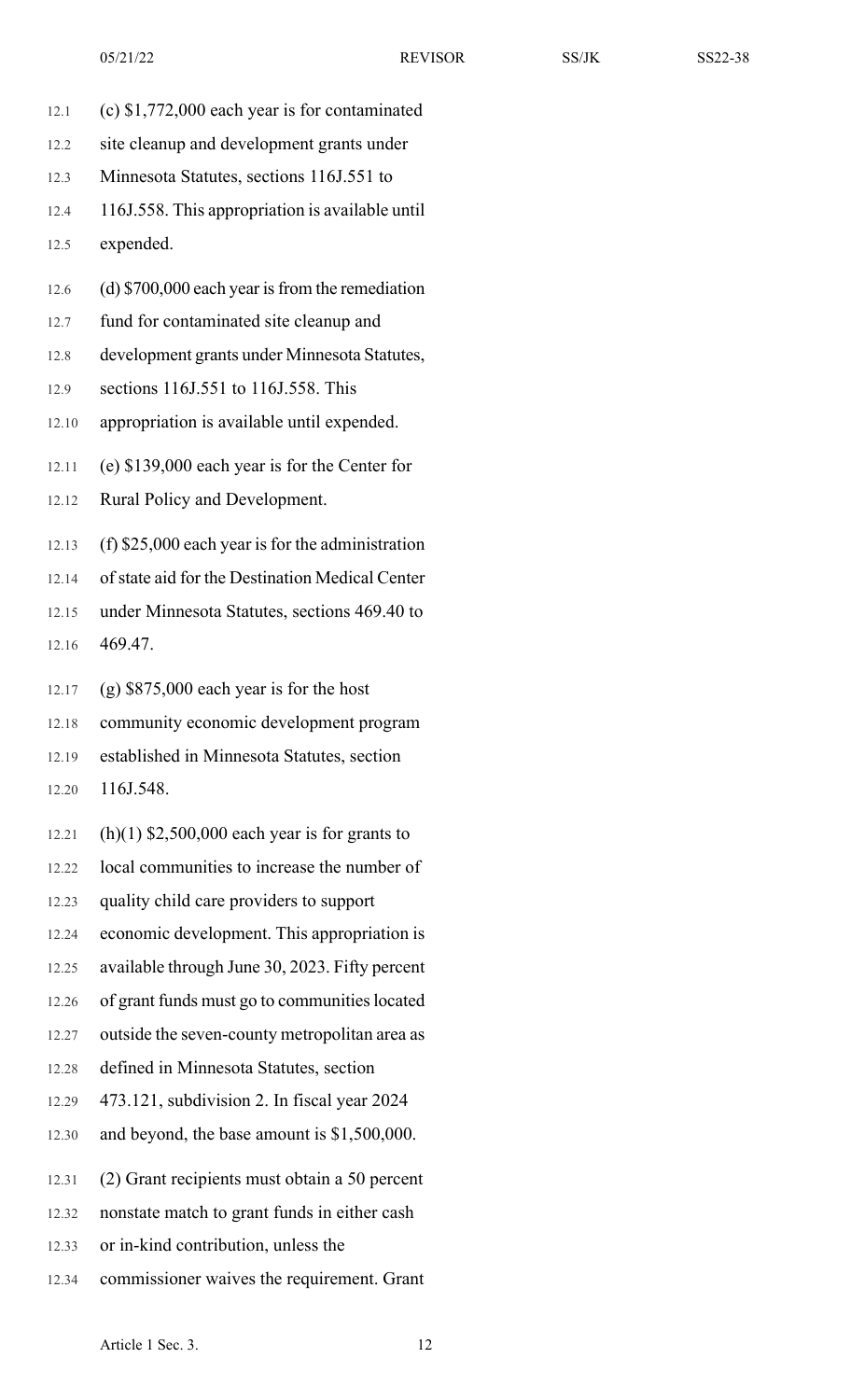| 13.1  | funds available under this subdivision must       |
|-------|---------------------------------------------------|
| 13.2  | be used to implement projects to reduce the       |
| 13.3  | child care shortage in the state, including but   |
| 13.4  | not limited to funding for child care business    |
| 13.5  | start-ups or expansion, training, facility        |
| 13.6  | modifications, direct subsidies or incentives     |
| 13.7  | to retain employees, or improvements required     |
| 13.8  | for licensing, and assistance with licensing      |
| 13.9  | and other regulatory requirements. In awarding    |
| 13.10 | grants, the commissioner must give priority       |
| 13.11 | to communities that have demonstrated a           |
| 13.12 | shortage of child care providers.                 |
| 13.13 | (3) Within one year of receiving grant funds,     |
| 13.14 | grant recipients must report to the               |
| 13.15 | commissioner on the outcomes of the grant         |
| 13.16 | program, including but not limited to the         |
| 13.17 | number of new providers, the number of            |
| 13.18 | additional child care provider jobs created, the  |
| 13.19 | number of additional child care slots, and the    |
| 13.20 | amount of cash and in-kind local funds            |
| 13.21 | invested. Within one month of all grant           |
| 13.22 | recipients reporting on program outcomes, the     |
| 13.23 | commissioner must report the grant recipients'    |
| 13.24 | outcomes to the chairs and ranking members        |
| 13.25 | of the legislative committees with jurisdiction   |
| 13.26 | over early learning and child care and            |
| 13.27 | economic development.                             |
| 13.28 | $(i)$ \$1,500,000 each year is for a grant to the |
| 13.29 | Minnesota Initiative Foundations. This            |
| 13.30 | appropriation is available until June 30, 2025.   |
| 13.31 | In fiscal year 2024 and beyond, the base          |
| 13.32 | amount is \$1,000,000. The Minnesota              |
| 13.33 | Initiative Foundations must use grant funds       |
| 13.34 | under this section to:                            |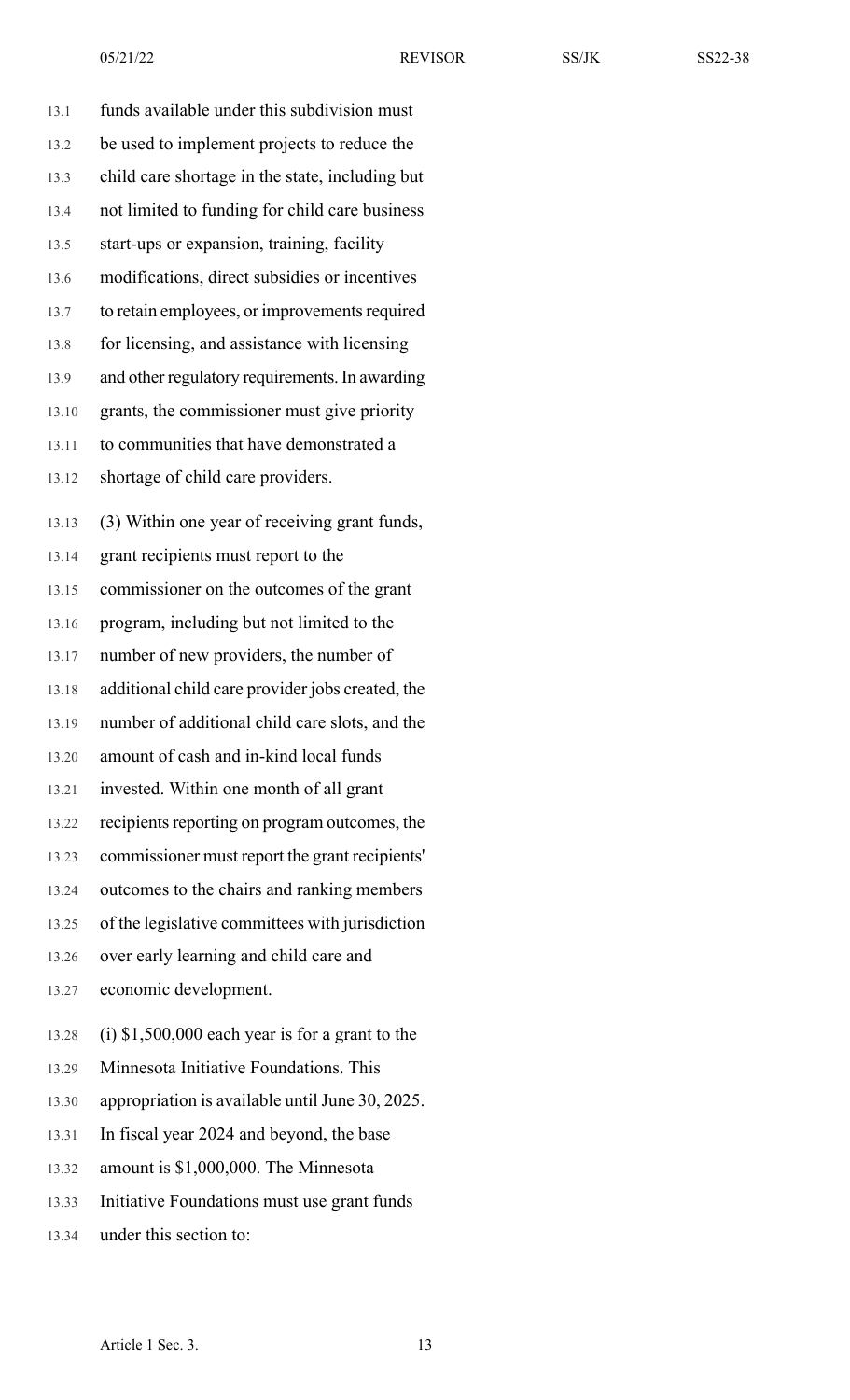14.1 (1) facilitate planning processes for rural 14.2 communities resulting in a community solution 14.3 action plan that guides decision making to 14.4 sustain and increase the supply of quality child 14.5 care in the region to support economic 14.6 development; 14.7 (2) engage the private sector to invest local 14.8 resources to support the community solution

14.9 action plan and ensure quality child care is a 14.10 vital component of additional regional 14.11 economic development planning processes;

14.12 (3) provide locally based training and technical 14.13 assistance to rural child care business owners

14.14 individually or through a learning cohort.

14.15 Accessto financial and business development 14.16 assistance must prepare child care businesses

14.17 for quality engagement and improvement by

14.18 stabilizing operations, leveraging funding from

14.19 other sources, and fostering business acumen

14.20 that allows child care businesses to plan for

14.21 and afford the cost of providing quality child 14.22 care; and

14.23 (4) recruit child care programs to participate

14.24 in quality rating and improvement

14.25 measurement programs. The Minnesota

14.26 Initiative Foundations must work with local

14.27 partners to provide low-cost training,

14.28 professional development opportunities, and

14.29 continuing education curricula. The Minnesota

14.30 Initiative Foundations must fund, through local

14.31 partners, an enhanced level of coaching to

14.32 rural child care providers to obtain a quality

14.33 rating through measurement programs.

14.34 The Minnesota Initiative Foundations are

14.35 authorized to subgrant their allocation to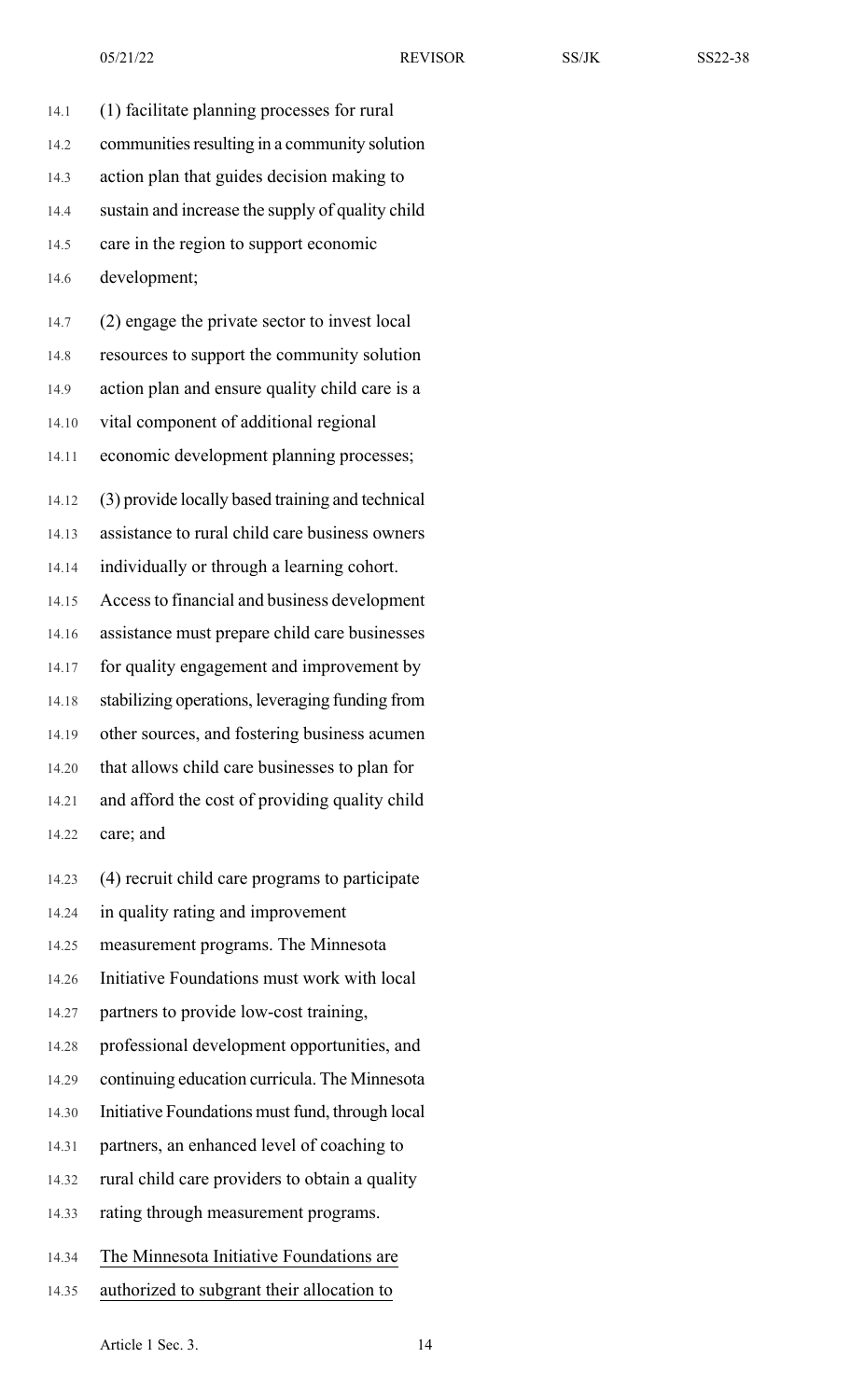| 15.1  | partner organizations who are assisting in their   |
|-------|----------------------------------------------------|
| 15.2  | child care work.                                   |
| 15.3  | $(j)$ \$8,000,000 each year is for the Minnesota   |
| 15.4  | job creation fund under Minnesota Statutes,        |
| 15.5  | section 116J.8748. Of this amount, the             |
| 15.6  | commissioner of employment and economic            |
| 15.7  | development may use up to three percent for        |
| 15.8  | administrative expenses. This appropriation        |
| 15.9  | is available until expended.                       |
| 15.10 | (k) $$10,029,000$ the first year and $$10,028,000$ |
| 15.11 | the second year are for the Minnesota              |
| 15.12 | investment fund under Minnesota Statutes,          |
| 15.13 | section 116J.8731. Of this amount, the             |
| 15.14 | commissioner of employment and economic            |
| 15.15 | development may use up to three percent for        |
| 15.16 | administration and monitoring of the program.      |
| 15.17 | In fiscal year 2024 and beyond, the base           |
| 15.18 | amount is \$12,370,000. This appropriation is      |
| 15.19 | available until expended. Notwithstanding          |
| 15.20 | Minnesota Statutes, section 116J.8731, money       |
| 15.21 | appropriated to the commissioner for the           |
| 15.22 | Minnesota investment fund may be used for          |
| 15.23 | the redevelopment program under Minnesota          |
| 15.24 | Statutes, sections 116J.575 and 116J.5761, at      |
| 15.25 | the discretion of the commissioner. Grants         |
| 15.26 | under this paragraph are not subject to the        |
| 15.27 | grant amount limitation under Minnesota            |
| 15.28 | Statutes, section 116J.8731.                       |
| 15.29 | (1) $$0$ each \$1,500,000 in the second year is    |
| 15.30 | for the redevelopment program under                |
| 15.31 | Minnesota Statutes, sections 116J.575              |
| 15.32 | 116J.571 and 116J.5761. Notwithstanding            |
| 15.33 | Minnesota Statutes, section 116J.571, this         |
| 15.34 | appropriation is available until June 30, 2027.    |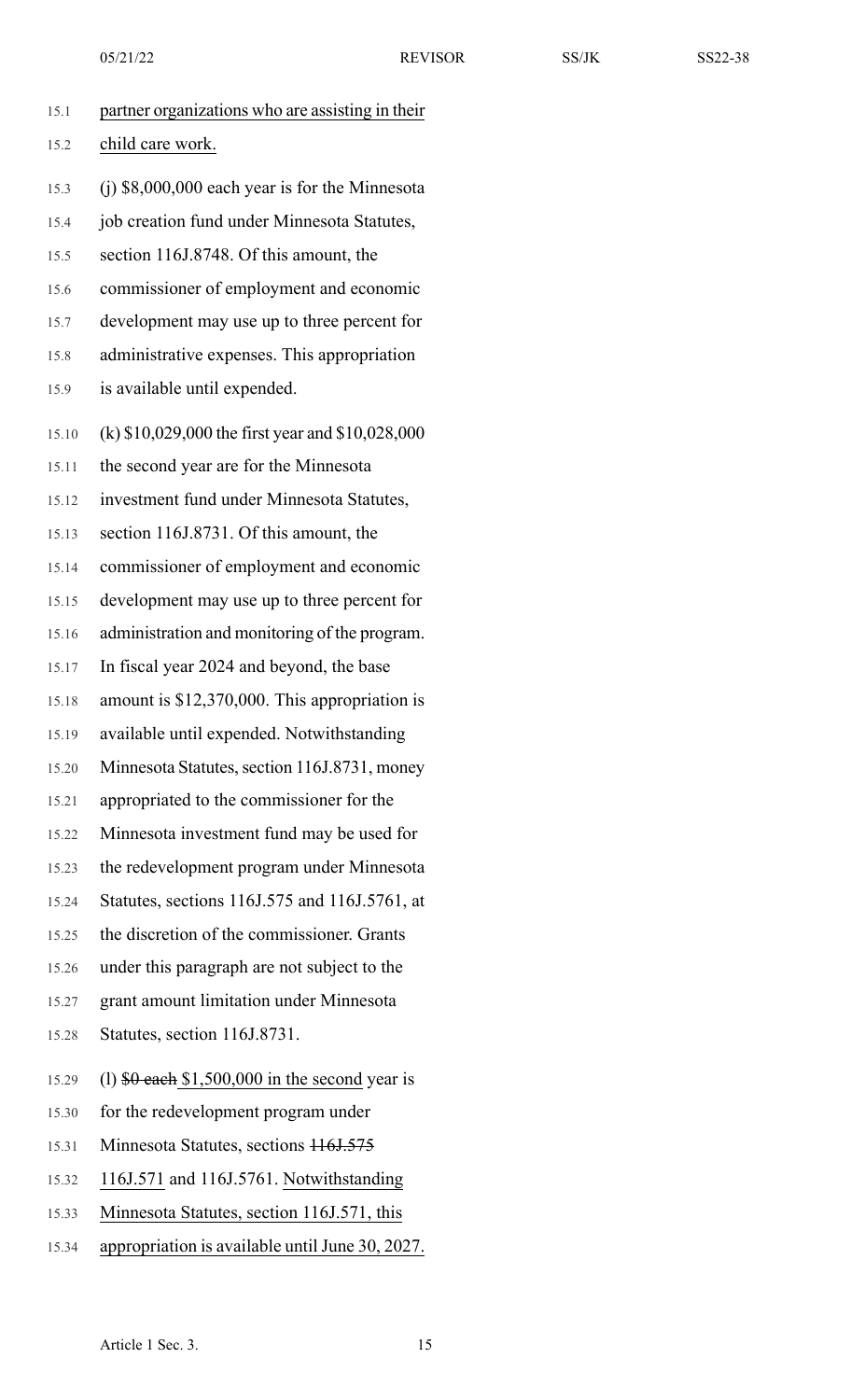| 16.1  | In fiscal year 2024 and beyond, the base         |
|-------|--------------------------------------------------|
| 16.2  | amount is \$2,246,000 \$3,496,000.               |
| 16.3  | $(m)$ \$1,000,000 each year is for the Minnesota |
| 16.4  | emerging entrepreneur loan program under         |
| 16.5  | Minnesota Statutes, section 116M.18. Funds       |
| 16.6  | available under this paragraph are for transfer  |
| 16.7  | into the emerging entrepreneur program           |
| 16.8  | special revenue fund account created under       |
| 16.9  | Minnesota Statutes, chapter 116M, and are        |
| 16.10 | available until expended. Of this amount, up     |
| 16.11 | to four percent is for administration and        |
| 16.12 | monitoring of the program.                       |
| 16.13 | (n) $$325,000$ each year is for the Minnesota    |
| 16.14 | Film and TV Board. The appropriation in each     |
| 16.15 | year is available only upon receipt by the       |
| 16.16 | board of \$1 in matching contributions of        |
| 16.17 | money or in-kind contributions from nonstate     |
| 16.18 | sources for every \$3 provided by this           |
| 16.19 | appropriation, except that each year up to       |
| 16.20 | \$50,000 is available on July 1 even if the      |
| 16.21 | required matching contribution has not been      |
| 16.22 | received by that date.                           |
| 16.23 | (o) $$12,000$ each year is for a grant to the    |
| 16.24 | Upper Minnesota Film Office.                     |
| 16.25 | (p) $$500,000$ each year is for a grant to the   |
| 16.26 | Minnesota Film and TV Board for the film         |
| 16.27 | production jobs program under Minnesota          |
| 16.28 | Statutes, section 116U.26. This appropriation    |
| 16.29 | is available until June 30, 2025.                |
| 16.30 | $(q)$ \$4,195,000 each year is for the Minnesota |
| 16.31 | job skills partnership program under             |
| 16.32 | Minnesota Statutes, sections 116L.01 to          |
| 16.33 | 116L.17. If the appropriation for either year    |
| 16.34 | is insufficient, the appropriation for the other |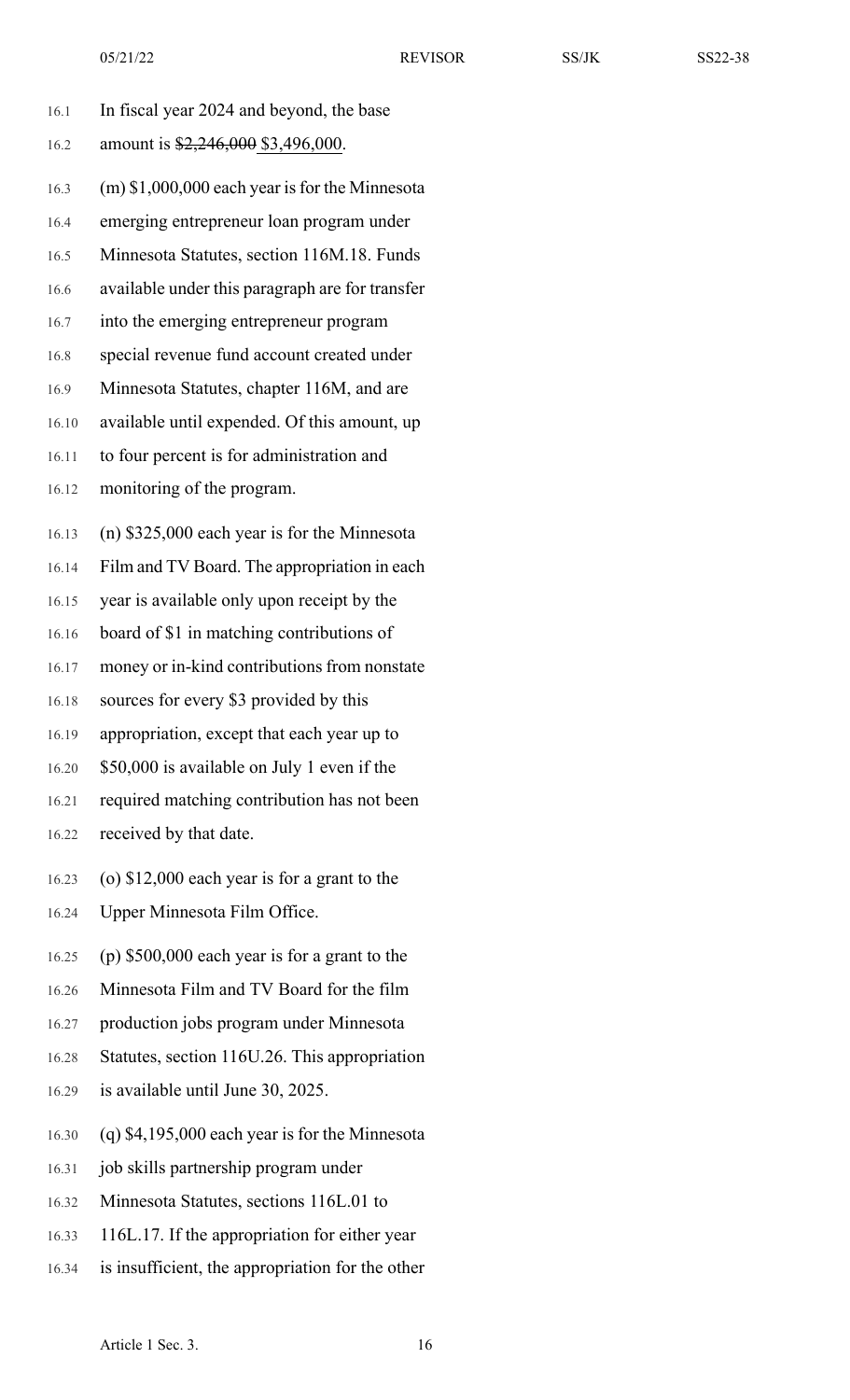- 17.1 year is available. This appropriation is
- 17.2 available until expended.
- 17.3 (r) \$1,350,000 each year from the workforce
- 17.4 development fund is for jobs training grants
- 17.5 under Minnesota Statutes, section 116L.41.
- 17.6 (s)  $$2,500,000$  each year is in the first year
- 17.7 and \$3,500,000 in the second year are for
- 17.8 Launch Minnesota. This appropriation is
- 17.9 available until June 30, 2025. Beginning in
- 17.10 fiscal year 2024, the base amount is
- 17.11 \$3,500,000. The base in fiscal year 2026 is
- 17.12 \$0. Of this amount:
- 17.13 (1) \$1,500,000 each year is for innovation
- 17.14 grants to eligible Minnesota entrepreneurs or
- 17.15 start-up businesses to assist with their
- 17.16 operating needs;
- 17.17 (2) \$500,000 each year is for administration
- 17.18 of Launch Minnesota; and
- $17.19$  (3) \$500,000 each year is for grantee activities
- 17.20 at Launch Minnesota.
- $17.21$  (t) \$1,148,000 the first year is for a grant to
- 17.22 the Northeast Entrepreneur Fund, a small
- 17.23 business administration microlender and
- 17.24 community development financial institution
- 17.25 operating in northern Minnesota. Grant funds
- 17.26 must be used as capital for accessing
- 17.27 additional federal lending for small businesses
- 17.28 impacted by COVID-19 and must be returned
- 17.29 to the commissioner for deposit in the general
- 17.30 fund if the Northeast Entrepreneur Fund fails
- 17.31 to secure such federal funds before January 1,
- 17.32 2022.
- 17.33 (u) \$80,000,000 the first year is for the Main
- 17.34 Street Economic Revitalization Loan Program.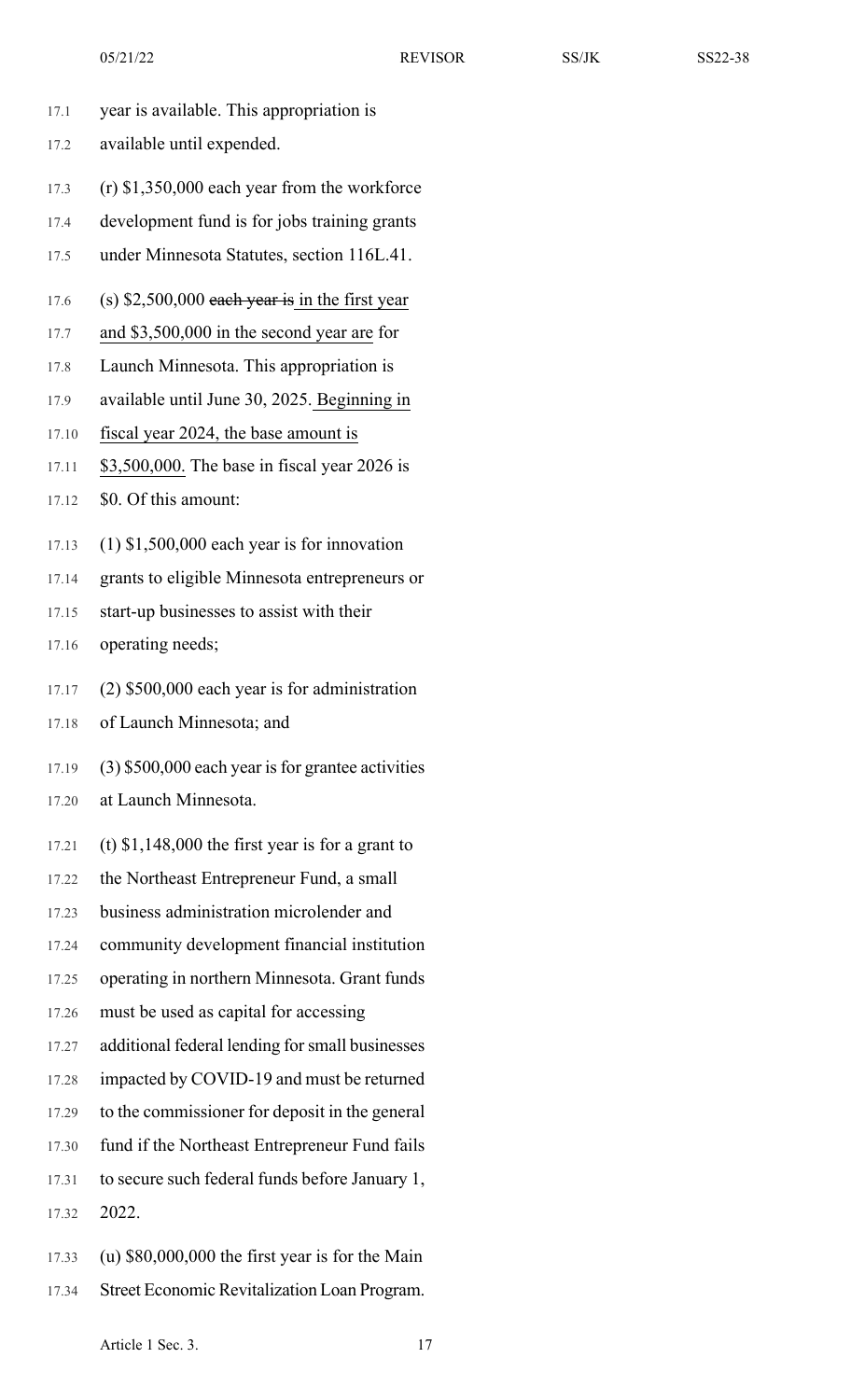- 18.1 Of this amount, up to \$300,000 is for the
- 18.2 commissioner's administration and monitoring
- 18.3 of the program. This appropriation is available
- 18.4 until June 30, 2025.
- 18.5 (v) \$70,000,000 the first year is for the Main
- 18.6 Street COVID-19 Relief Grant Program. Of

## 18.7 this amount, up to:

- 18.8 (1) \$34,950,000 is for grants to the Minnesota
- 18.9 Initiative Foundations to serve businesses
- 18.10 outside of the metropolitan area as defined in
- 18.11 Minnesota Statutes, section 473.121,
- 18.12 subdivision 2;
- 18.13 (2) \$34,950,000 is for grants to partner
- 18.14 organizations to serve businesses inside the
- 18.15 metropolitan area as defined in Minnesota
- 18.16 Statutes, section 473.121, subdivision 2; and
- 18.17 (3) \$100,000 is for the commissioner's
- 18.18 administration and monitoring of the program.
- 18.19 (w) \$250,000 each year is for the publication,
- 18.20 dissemination, and use of labor market
- 18.21 information under Minnesota Statutes, section
- 18.22 116J.401.
- 18.23 (x) \$500,000 each year is for the airport
- 18.24 infrastructure renewal (AIR) grant program
- 18.25 under Minnesota Statutes, section 116J.439.
- 18.26 In awarding grants with this appropriation, the
- 18.27 commissioner must prioritize eligible
- 18.28 applicants that did not receive a grant pursuant
- 18.29 to the appropriation in Laws 2019, First
- 18.30 Special Session chapter 7, article 1, section 2,
- 18.31 subdivision 2, paragraph (q).
- 18.32 (y) \$750,000 each year is from the workforce
- 18.33 development fund for grants to the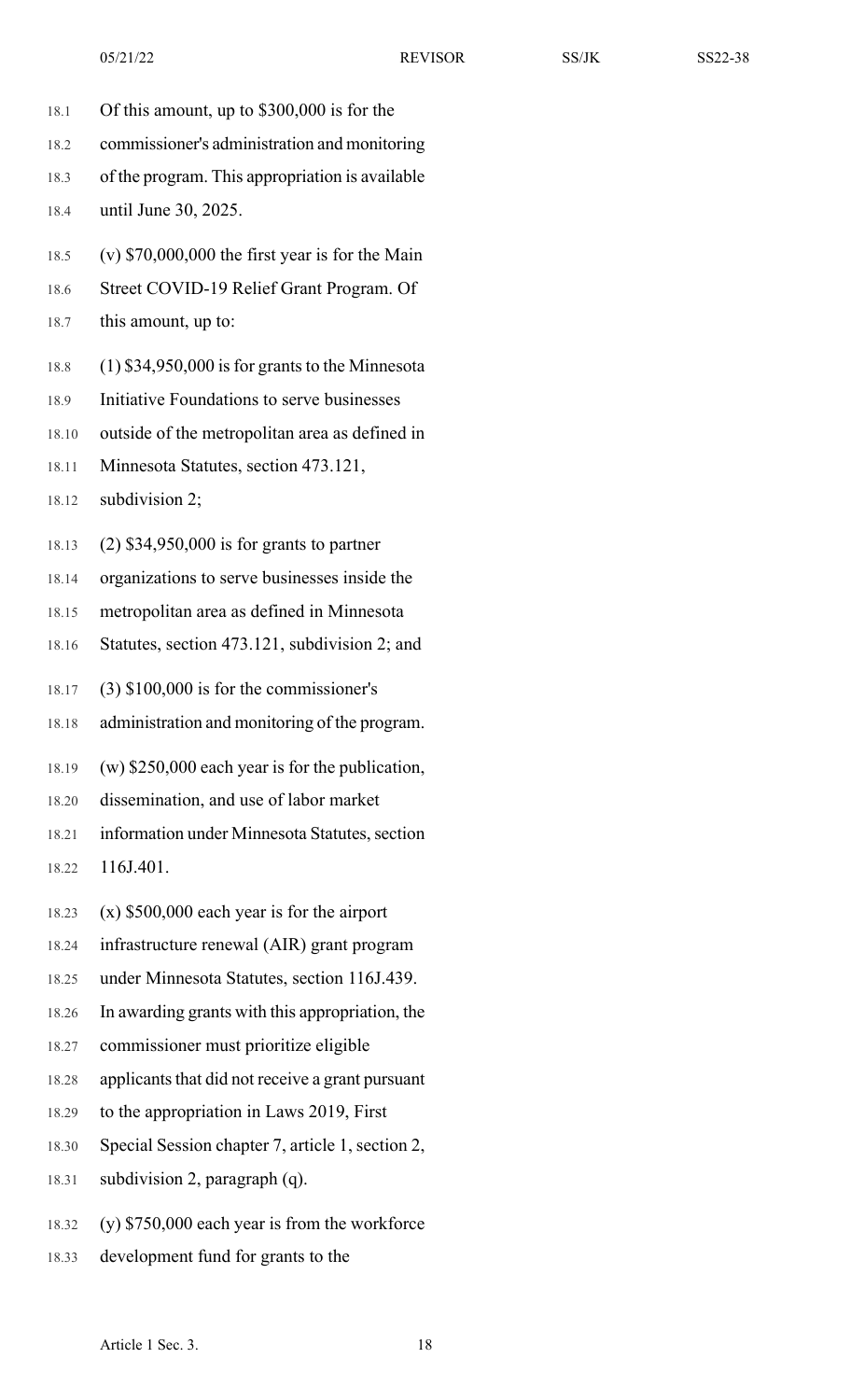- 19.1 Neighborhood Development Center for small
- 19.2 business programs, including:
- 19.3 (1) training, lending, and business services;
- 19.4 (2) model outreach and training in greater
- 19.5 Minnesota; and
- 19.6 (3) development of new business incubators.
- 19.7 This is a onetime appropriation.
- 19.8 (z) \$5,000,000 in the first year is for a grant
- 19.9 to Lake of the Woods County for the
- 19.10 forgivable loan program for remote
- 19.11 recreational businesses. This appropriation is
- 19.12 available until April 1, 2022 2023.

### 19.13 **EFFECTIVE DATE.** This section is effective retroactively from March 31, 2022.

19.14 Sec. 4. Laws 2021, First Special Session chapter 14, article 11, section 42, is amended to 19.15 read:

# 19.16 Sec. 42. **APPROPRIATION; MEAT PROCESSING BUSINESSES IN** 19.17 **REDEVELOPMENT AREA.**

19.18 Of an appropriation in fiscal year 2022 for the targeted community capital project grant 19.19 program under Minnesota Statutes, section 116J.9924, the commissioner of employment 19.20 and economic development must grant \$6,000,000 to the city of South St. Paul for one or 19.21 more grants to any a grant to a business engaged in the meat processing industry and currently 19.22 conducting operations in a building or buildings constructed on or before January 1, 1947, 19.23 and located in a city of the second class that was designated as a redevelopment area by the 19.24 United States Department of Commerce under the Public Works and Economic Development 19.25 Act of 1965, Public Law 89-136, title IV, section 401(a)(4). This appropriation includes: 19.26 the city of South St. Paul. Grant proceeds may be used for site acquisition costs; relocation 19.27 costs; predesign; design; sewer, water, and stormwater infrastructure; site preparation; 19.28 engineering; and the cost of improvements to real property locally zoned to allow a meat 19.29 processing land use that are incurred by any qualified business under this section. A grantee 19.30 under this section must work in consultation with a local government unit with jurisdiction 19.31 over the area where the property is located on activities funded by the grant. This is a onetime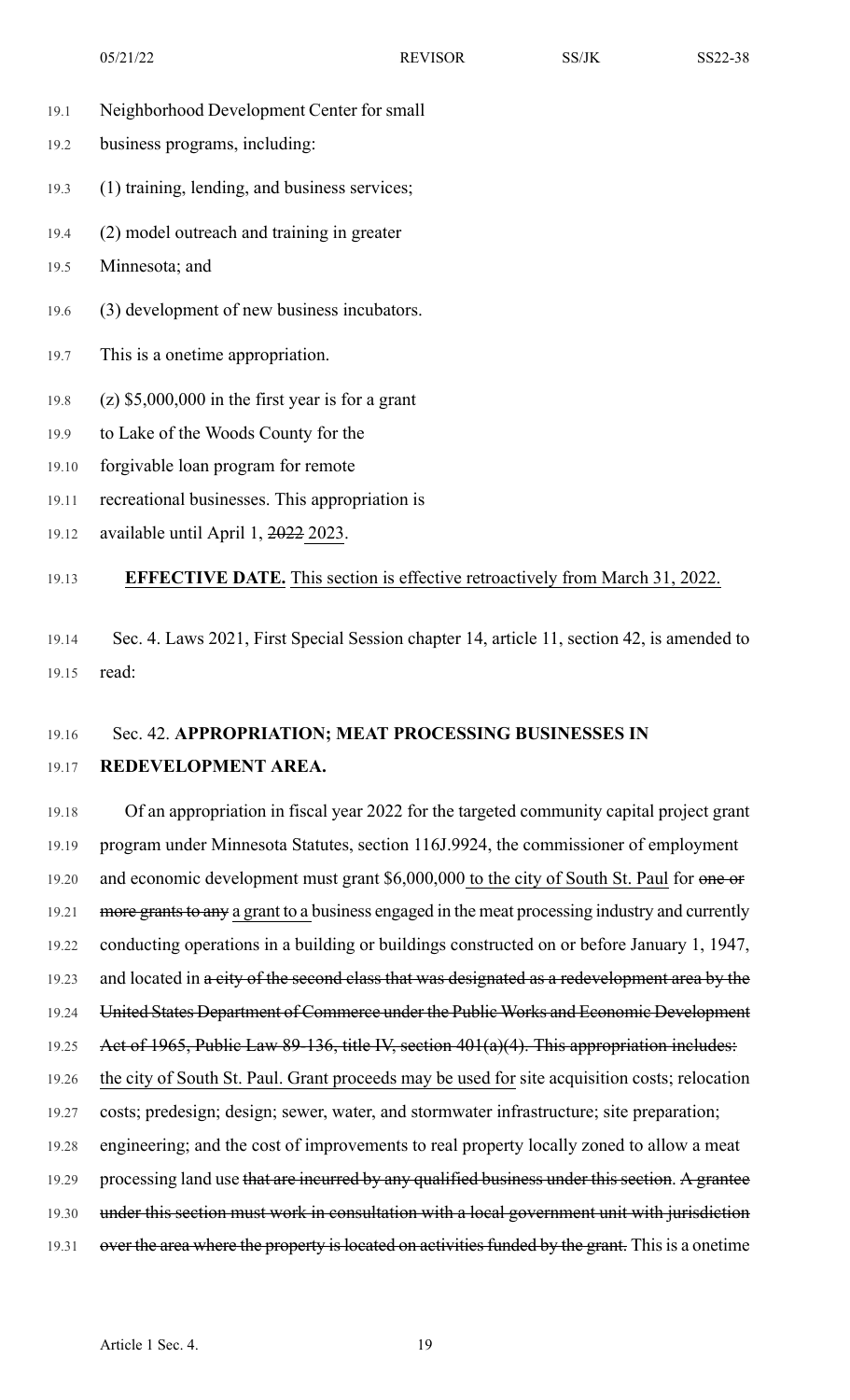20.1 appropriation. A grant issued under this section is not subject to the grant requirements 20.2 under Minnesota Statutes, section 116J.9924. 20.3 Sec. 5. **CANCELLATION.** 20.4 All unspent money, estimated to be \$889,000, appropriated under Laws 2015, First 20.5 Special Session chapter 1, article 1, section 2, subdivision 2, paragraphs (k) and (l), is 20.6 canceled to the general fund. 20.7 **EFFECTIVE DATE.** This section is effective the day following final enactment. 20.8 **ARTICLE 2** 20.9 **LABOR AND INDUSTRY APPROPRIATIONS** 20.10 Section 1. **APPROPRIATIONS.** 20.11 The sums shown in the columns under "Appropriations" are added to the appropriations 20.12 in Laws 2021, First Special Session chapter 10, or other law to the specified agencies. The 20.13 appropriations are from the general fund, or another named fund, and are available for the 20.14 fiscal years indicated for each purpose. The figures "2022" and "2023" used in this article 20.15 mean that the appropriations listed under them are available for the fiscal year ending June 20.16 30, 2022, or June 30, 2023, respectively. Appropriations for the fiscal year ending June 30, 20.17 2022, are effective the day following final enactment. If an appropriation in this act is 20.18 enacted more than once during the 2022 regular session, the appropriation is to be given 20.19 effect only once. 20.20 **APPROPRIATIONS** 20.21 **Available for the Year** 20.22 **Ending June 30** 20.23 **2022 2023** 20.24 Sec. 2. **DEPARTMENT OF LABOR AND** 20.25 **INDUSTRY** 20.26 Subdivision 1. **Total Appropriation \$ -0- \$ 2,208,000** 20.27 Appropriations by Fund 20.28 2022 2023 20.29 General -0- 1,458,000 -0- 750,000 20.30 Workforce 20.31 Development 05/21/22 REVISOR SS/JK SS22-38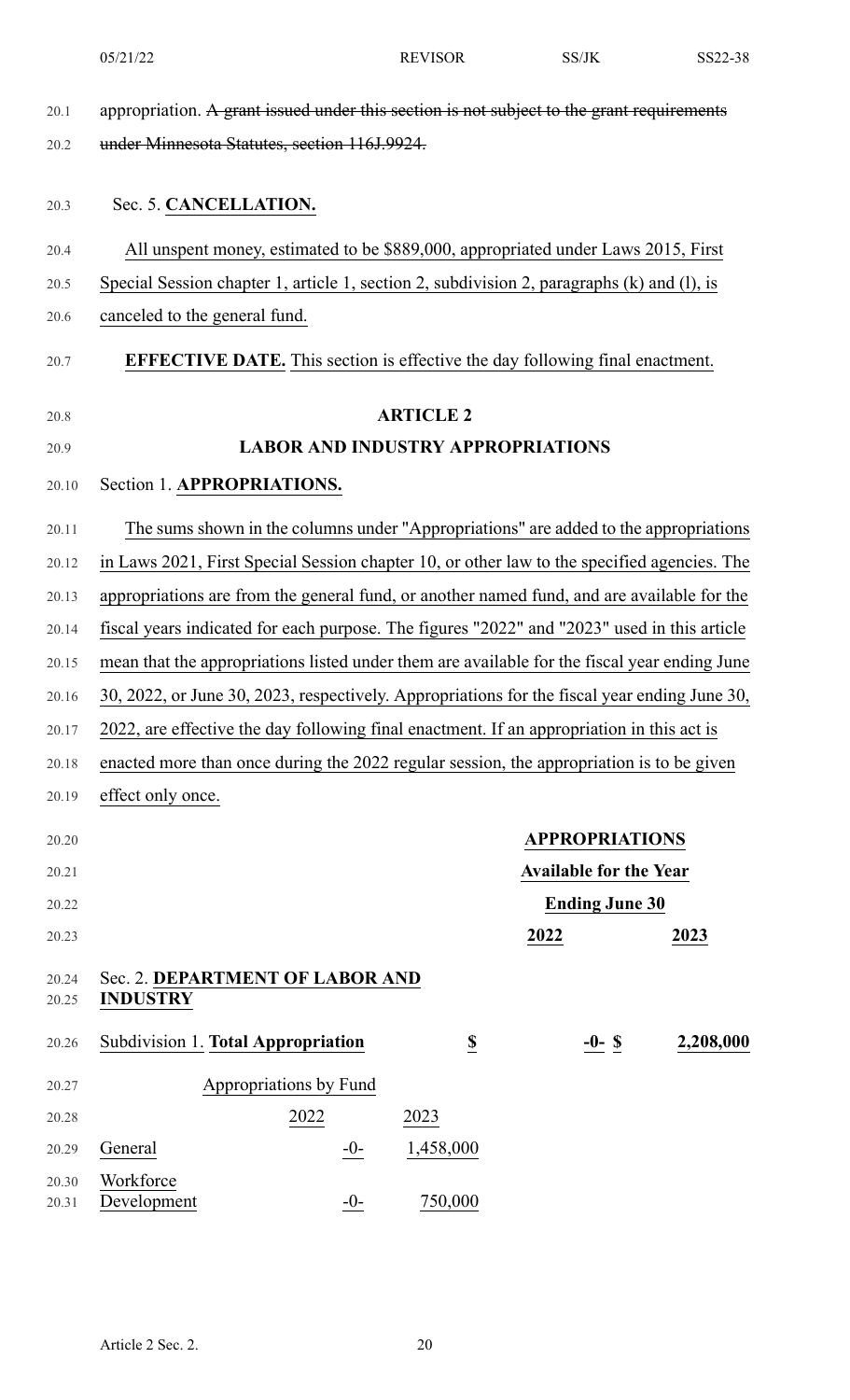| 21.1  | Subd. 2. Labor Standards and Apprenticeship        |         | $-0-$ | 1,200,000 |
|-------|----------------------------------------------------|---------|-------|-----------|
| 21.2  | Appropriations by Fund                             |         |       |           |
| 21.3  | General<br>$-0-$                                   | 700,000 |       |           |
| 21.4  | Workforce                                          |         |       |           |
| 21.5  | Development<br>$-0-$                               | 500,000 |       |           |
| 21.6  | (a) $$500,000$ in fiscal year 2023 is for the      |         |       |           |
| 21.7  | loggers safety grant program under Laws            |         |       |           |
| 21.8  | 2021, First Special Session chapter 10, article    |         |       |           |
| 21.9  | 3, section 21. This is a onetime appropriation.    |         |       |           |
| 21.10 | (b) $$200,000$ in fiscal year 2023 is to establish |         |       |           |
| 21.11 | a Veterans Liaison Coordinator position in the     |         |       |           |
| 21.12 | Division of Labor Standards and                    |         |       |           |
| 21.13 | Apprenticeship. The position is responsible        |         |       |           |
| 21.14 | for collaborating with Minnesota stakeholders      |         |       |           |
| 21.15 | and state and federal agencies to: promote and     |         |       |           |
| 21.16 | increase veterans in the trades; support           |         |       |           |
| 21.17 | initiatives for veterans seeking a living wage     |         |       |           |
| 21.18 | and sustainable employment; and increase           |         |       |           |
| 21.19 | awareness of registered apprenticeship             |         |       |           |
| 21.20 | opportunities in Minnesota. Of this amount,        |         |       |           |
| 21.21 | up to \$150,000 is for salary and benefits for     |         |       |           |
| 21.22 | the position, and \$50,000 is for administrative   |         |       |           |
| 21.23 | support services, marketing, and paid              |         |       |           |
| 21.24 | communications. The base for the                   |         |       |           |
| 21.25 | appropriation is \$180,000 in fiscal year 2024     |         |       |           |
| 21.26 | and \$160,000 in fiscal year 2025.                 |         |       |           |
| 21.27 | (c) $$500,000$ in fiscal year 2023 is from the     |         |       |           |
| 21.28 | workforce development fund for labor               |         |       |           |
| 21.29 | education and advancement program grants           |         |       |           |
| 21.30 | under Minnesota Statutes, section 178.11, to       |         |       |           |
| 21.31 | expand and promote training for people of          |         |       |           |
| 21.32 | color, Indigenous people, and women. This is       |         |       |           |
| 21.33 | a onetime appropriation. Of this amount:           |         |       |           |
| 21.34 | $(1)$ \$50,000 is available for program            |         |       |           |
| 21.35 | administration; and                                |         |       |           |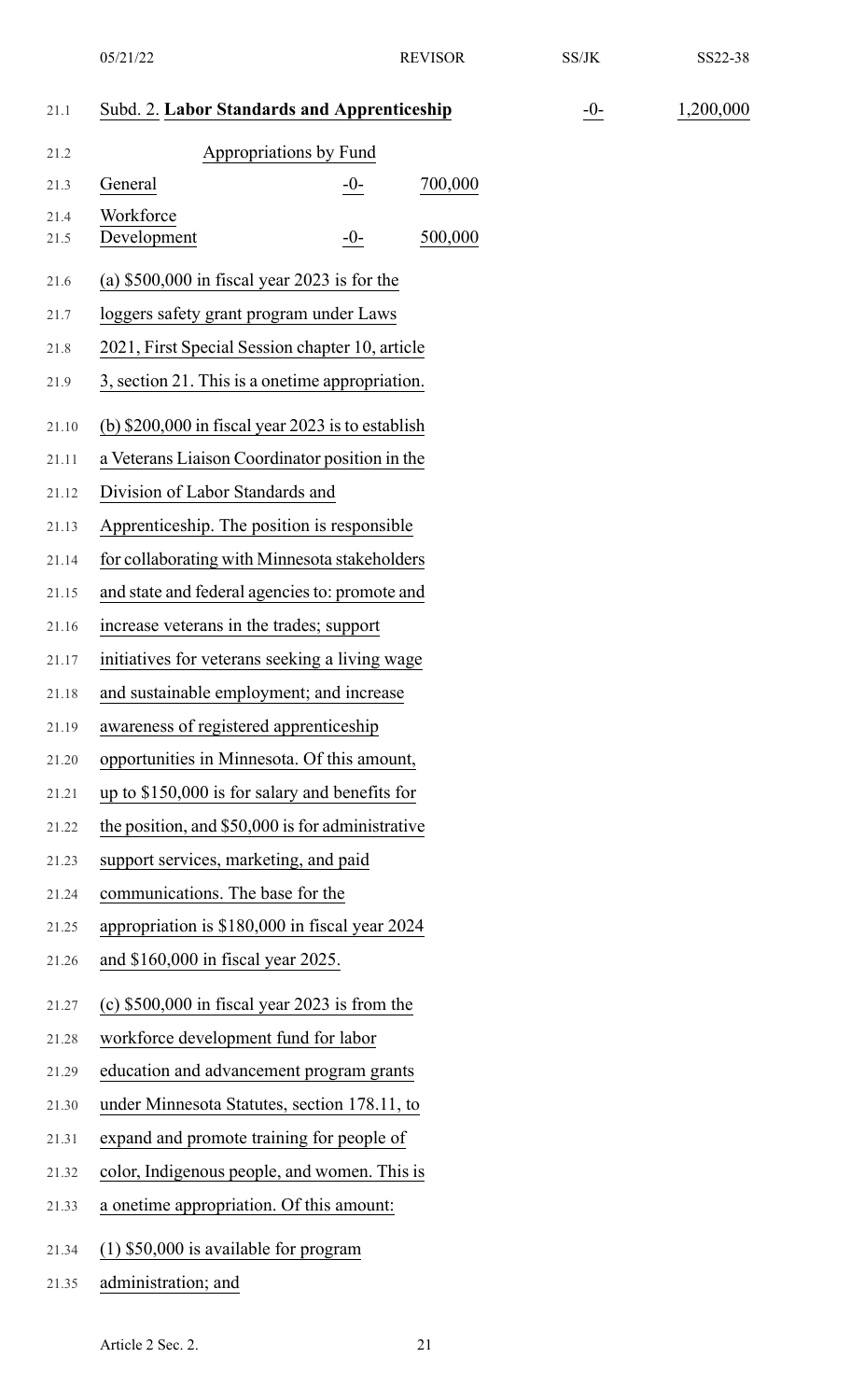|              | 05/21/22                                         |       | <b>REVISOR</b> | SS/JK | SS22-38 |
|--------------|--------------------------------------------------|-------|----------------|-------|---------|
| 22.1         | $(2)$ at least \$250,000 must be awarded to      |       |                |       |         |
| 22.2         | community-based organizations.                   |       |                |       |         |
| 22.3         | Subd. 3. Workforce Development Initiatives       |       |                | $-0-$ | 858,000 |
| 22.4         | Appropriations by Fund                           |       |                |       |         |
| 22.5         | General                                          | $-0-$ | 608,000        |       |         |
| 22.6<br>22.7 | Workforce<br>Development                         | $-0-$ | 250,000        |       |         |
| 22.8         | (a) $$500,000$ in fiscal year 2023 is for youth  |       |                |       |         |
| 22.9         | skills training grants under Minnesota Statutes, |       |                |       |         |
| 22.10        | section 175.46.                                  |       |                |       |         |
| 22.11        | (b) $$108,000$ in fiscal year 2023 is for        |       |                |       |         |
| 22.12        | administration of the youth skills training      |       |                |       |         |
| 22.13        | grants under Minnesota Statutes, section         |       |                |       |         |
| 22.14        | 175.46. In fiscal year 2024, the base for this   |       |                |       |         |
| 22.15        | appropriation is \$116,000. In fiscal year 2025, |       |                |       |         |
| 22.16        | the base for this appropriation is \$124,000.    |       |                |       |         |
| 22.17        | $(c)(1)$ \$250,000 in fiscal year 2023 is        |       |                |       |         |
| 22.18        | appropriated from the workforce development      |       |                |       |         |
| 22.19        | fund to the commissioner of labor and industry   |       |                |       |         |
| 22.20        | for a grant to Abijah's on the Backside to       |       |                |       |         |
| 22.21        | provide equine experiential mental health        |       |                |       |         |
| 22.22        | therapy to first responders suffering from       |       |                |       |         |
| 22.23        | job-related trauma and post-traumatic stress     |       |                |       |         |
| 22.24        | disorder. This is a onetime appropriation.       |       |                |       |         |
| 22.25        | (2) For purposes of this section, a "first"      |       |                |       |         |
| 22.26        | responder" is a peace officer as defined in      |       |                |       |         |
| 22.27        | Minnesota Statutes, section 626.84,              |       |                |       |         |
| 22.28        | subdivision 1, paragraph $(c)$ ; a full-time     |       |                |       |         |
| 22.29        | firefighter as defined in Minnesota Statutes,    |       |                |       |         |
| 22.30        | section 299N.03, subdivision 5; or a volunteer   |       |                |       |         |
| 22.31        | firefighter as defined in Minnesota Statutes,    |       |                |       |         |
| 22.32        | section 299N.03, subdivision 7.                  |       |                |       |         |
| 22.33        | (3) Abijah's on the Backside must report to      |       |                |       |         |
| 22.34        | the commissioner of labor and industry and       |       |                |       |         |
|              |                                                  |       |                |       |         |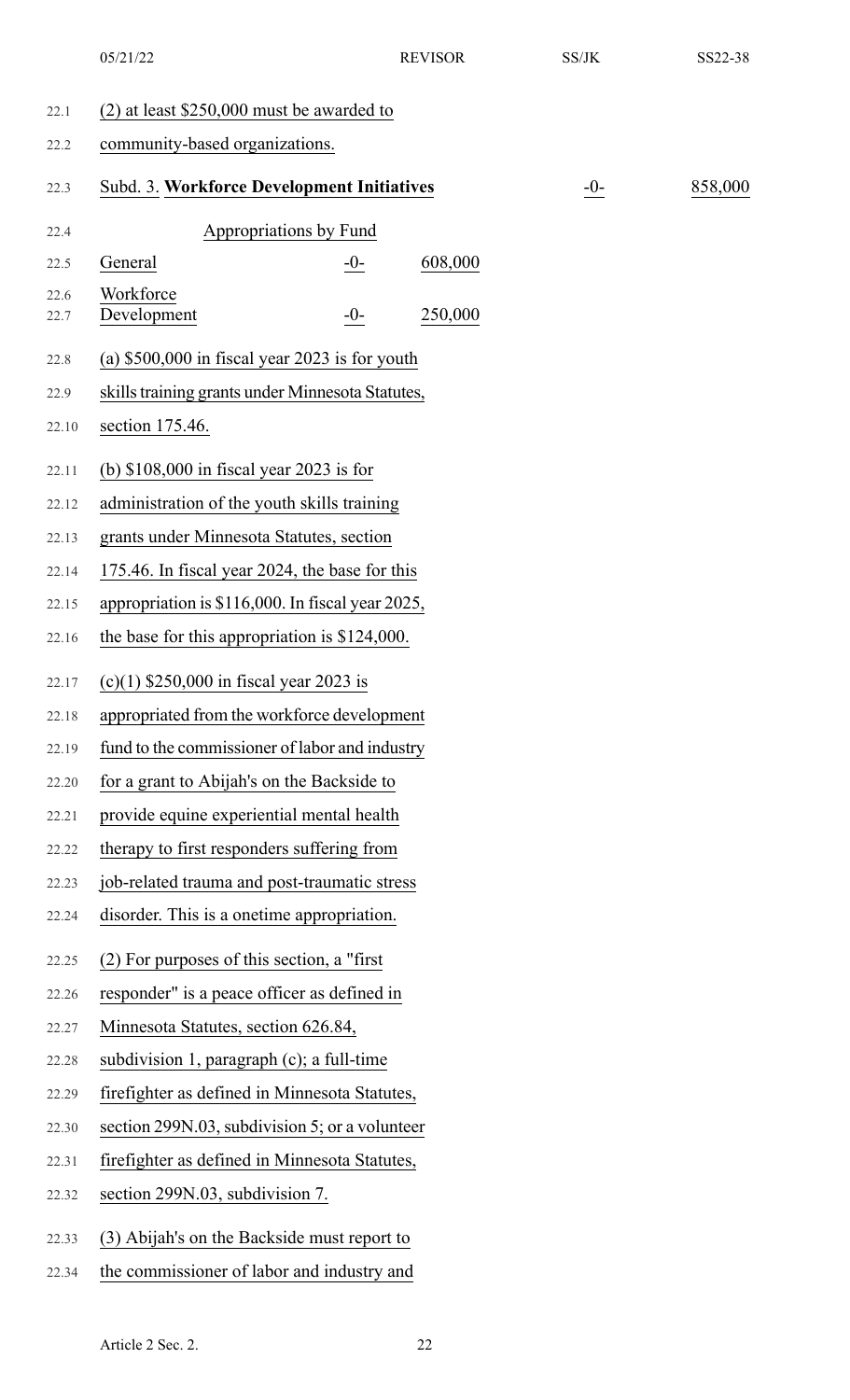23.1 the chairs and ranking minority members of

- 23.2 the house of representatives and senate
- 23.3 committees overseeing labor and industry
- 23.4 policy and finance on the equine experiential
- 23.5 mental health therapy provided to first
- 23.6 responders under this section. The report must
- 23.7 include an overview of the program's budget,
- 23.8 a detailed explanation of program
- 23.9 expenditures, the number of first responders
- 23.10 served by the program, and a list and
- 23.11 explanation of the services provided to and
- 23.12 benefits received by program participants. An
- 23.13 initial report is due by January 15, 2023, and
- 23.14 a final report is due by January 15, 2024.

| 23.15 Subd. 4. Combative Sports           | -0-      | 150,000 |
|-------------------------------------------|----------|---------|
| 23.16 Sec. 3. WORKERS' COMPENSATION COURT |          |         |
| $23.17$ OF APPEALS                        | $-0-$ \$ | 300,000 |

- 23.18 (a) This appropriation is from the workers'
- 23.19 compensation fund. Of this amount, \$100,000
- 23.20 is for rulemaking. This appropriation is
- 23.21 onetime.
- 23.22 (b) In fiscal years 2024 and 2025, \$200,000
- 23.23 is added to the agency's base.
- 23.24 Sec. 4. Laws 2021, First Special Session chapter 10, article 1, section 5, is amended to 23.25 read:
- 23.26 Sec. 5. **BUREAU OF MEDIATION SERVICES \$ 2,370,000 \$ 2,415,000**
- 23.27 (a) \$125,000 each year is for purposes of the
- 23.28 Public Employment Relations Board under
- 23.29 Minnesota Statutes, section 179A.041. This
- 23.30 is a onetime appropriation.
- $23.31$  (b)  $$68,000$  each year is for grants to area
- 23.32 labor management committees. Grants may
- 23.33 be awarded for a 12-month period beginning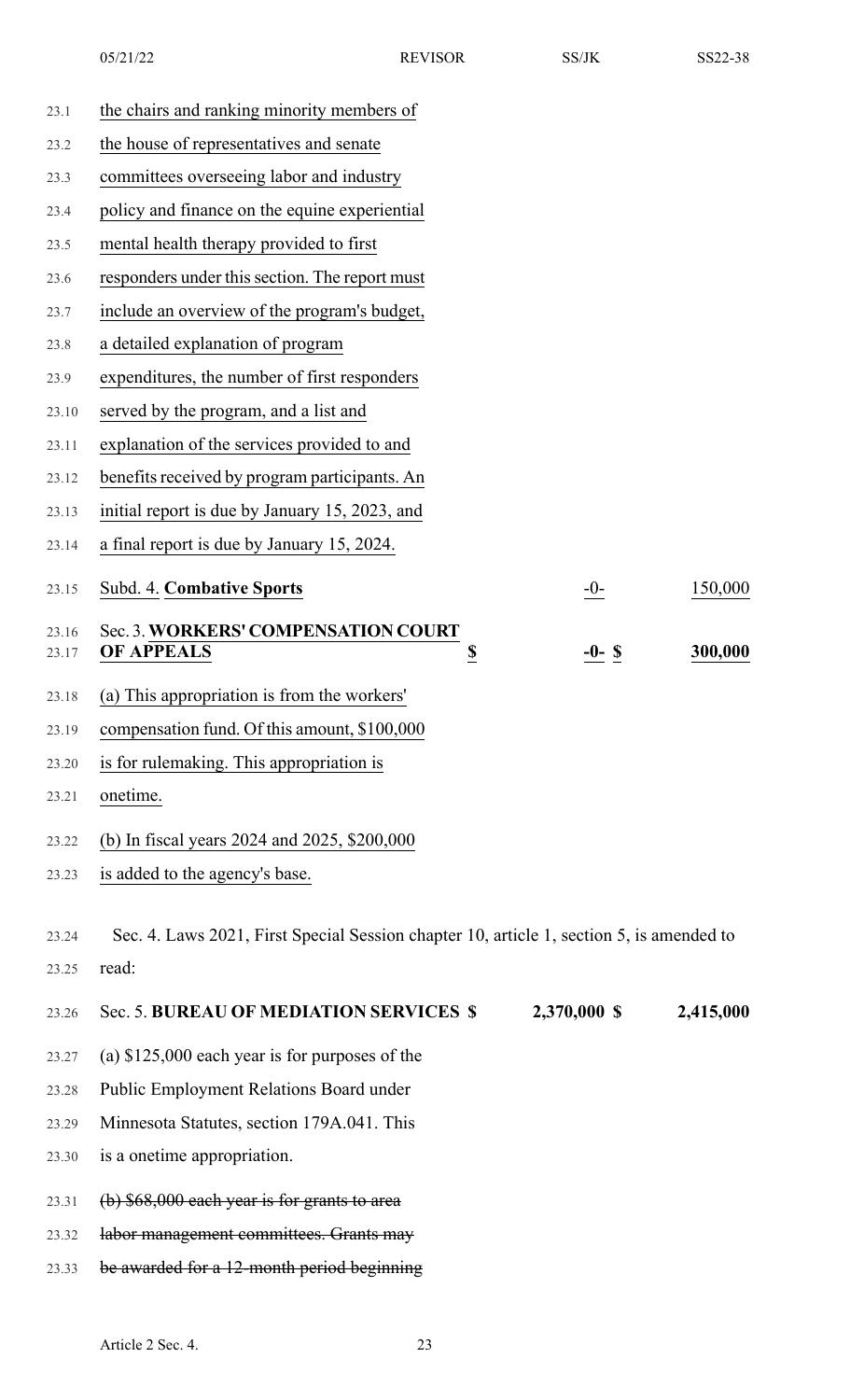| 24.1  | July 1 each year. Any unencumbered balance                                                       |
|-------|--------------------------------------------------------------------------------------------------|
| 24.2  | remaining at the end of the first year does not                                                  |
| 24.3  | eancel but is available for the second year.                                                     |
| 24.4  | $(e)$ (b) \$47,000 each year is for rulemaking,                                                  |
| 24.5  | staffing, and other costs associated with peace                                                  |
| 24.6  | officer grievance procedures.                                                                    |
| 24.7  | <b>ARTICLE 3</b>                                                                                 |
| 24.8  | <b>ECONOMIC DEVELOPMENT POLICY</b>                                                               |
| 24.9  | Section 1. [116J.015] REVIEW OF REPORT MANDATES.                                                 |
| 24.10 | The commissioner of employment and economic development shall annually create a                  |
| 24.11 | list of reports that were mandated by law at least three years prior to the date of the list and |
| 24.12 | that no longer serve a useful purpose. This list, along with an explanation of why the reports   |
| 24.13 | should be eliminated and suggested legislation for eliminating the listed reports, shall be      |
| 24.14 | submitted no later than January 15 each year, beginning in 2023, to the chairs of relevant       |
| 24.15 | legislative committees.                                                                          |
| 24.16 | <b>EFFECTIVE DATE.</b> This section is effective the day following final enactment.              |
| 24.17 | Sec. 2. Minnesota Statutes 2020, section 116J.035, is amended by adding a subdivision            |
| 24.18 | to read:                                                                                         |
| 24.19 | Subd. 7a. Competitive grants. The commissioner shall, when awarding competitive                  |
| 24.20 | grants to organizations for the purpose of providing job training, give priority to programs     |
| 24.21 | or organizations that focus job training in high-wage, high-demand careers. For purposes         |
| 24.22 | of this subdivision, "high-wage, high-demand" has the meaning given in section 116L.99.          |
| 24.23 | Sec. 3. [116J.4231] IMMIGRANT AND REFUGEE AFFAIRS.                                               |
| 24.24 | Subdivision 1. Effort established; purpose. (a) Immigrant and refugee affairs is an              |
| 24.25 | effort established within the Department of Employment and Economic Development to               |
| 24.26 | assist in carrying out the duties under subdivision 2.                                           |
| 24.27 | (b) The purpose of the effort is to serve immigrants and refugees in Minnesota by:               |
| 24.28 | (1) addressing challenges that face immigrants and refugees in Minnesota and creating            |
| 24.29 | access in economic development and workforce programs and services;                              |
|       |                                                                                                  |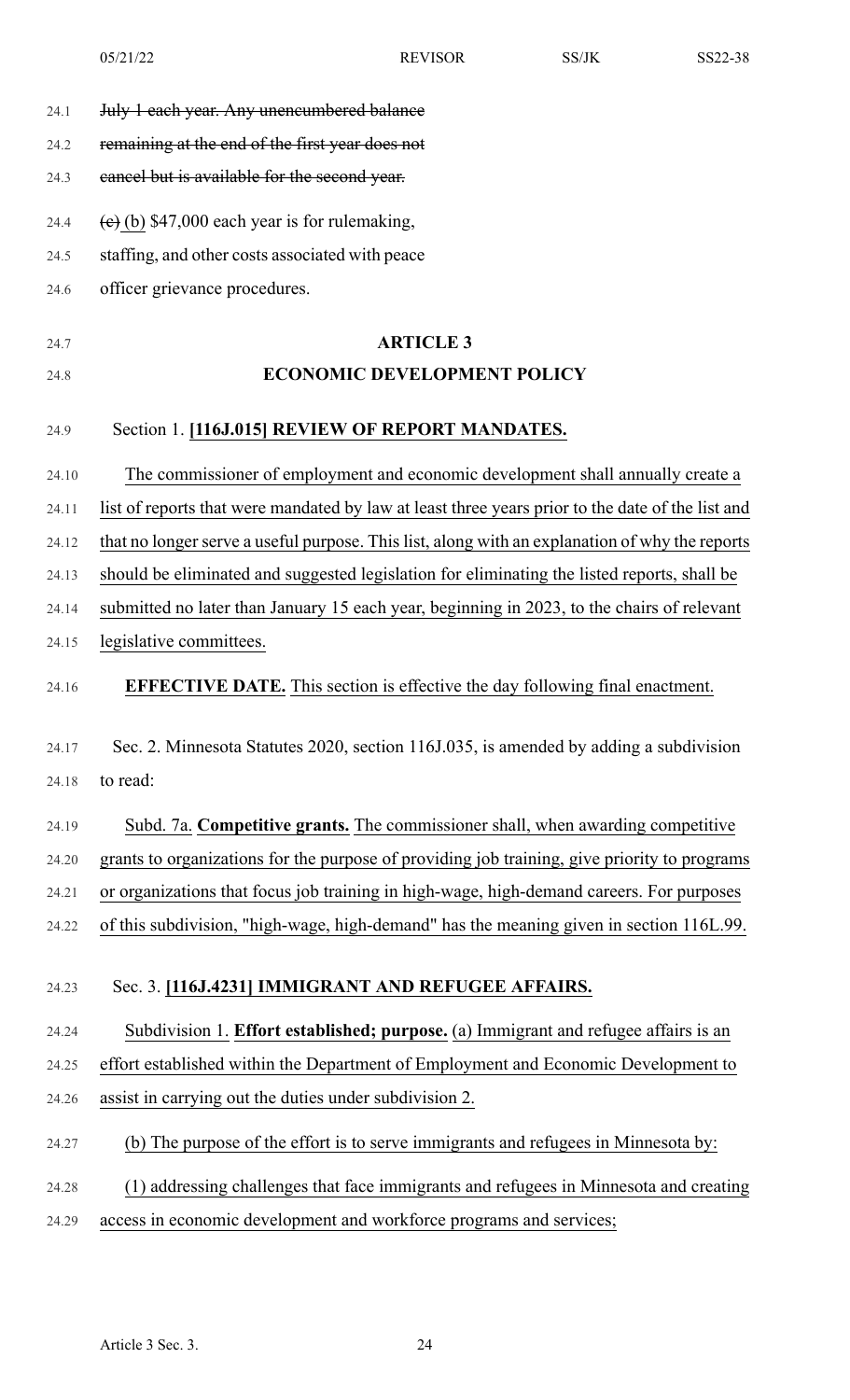|       | 05/21/22                                                                                           | <b>REVISOR</b> | SS/JK | SS22-38 |
|-------|----------------------------------------------------------------------------------------------------|----------------|-------|---------|
| 25.1  | (2) providing interstate agency coordination, policy reviews, and guidance that assist in          |                |       |         |
| 25.2  | creating access to immigrants and refugees.                                                        |                |       |         |
| 25.3  | Subd. 2. Duties. (a) The effort has the duty to:                                                   |                |       |         |
| 25.4  | (1) create and implement a statewide strategy to support immigrant and refugee integration         |                |       |         |
| 25.5  | into Minnesota communities;                                                                        |                |       |         |
| 25.6  | (2) address the state's workforce needs by connecting employers and job seekers within             |                |       |         |
| 25.7  | the immigrant and refugee community;                                                               |                |       |         |
| 25.8  | (3) identify strategies to reduce employment barriers for immigrants and refugees;                 |                |       |         |
| 25.9  | (4) ensure equitable opportunities and access to services within state government for              |                |       |         |
| 25.10 | immigrants and refugees;                                                                           |                |       |         |
| 25.11 | (5) work with state agencies and community and foundation partners to undertake studies            |                |       |         |
| 25.12 | and research and analyze economic and demographic trends to better understand and serve            |                |       |         |
| 25.13 | the state's immigrant and refugee communities;                                                     |                |       |         |
| 25.14 | (6) coordinate best practices for language access initiatives to all state agencies;               |                |       |         |
| 25.15 | convene stakeholders and make policy recommendations to the governor on issues                     |                |       |         |
| 25.16 | impacting immigrants and refugees; and                                                             |                |       |         |
| 25.17 | (8) provide an annual report as required by subdivision 3.                                         |                |       |         |
| 25.18 | Subd. 3. Reporting. (a) Beginning January 15, 2024, and each year thereafter, immigrant            |                |       |         |
| 25.19 | and refugee affairs shall report to the legislative committees with jurisdiction over the effort's |                |       |         |
| 25.20 | activities during the previous year.                                                               |                |       |         |
| 25.21 | (b) The report shall contain at a minimum:                                                         |                |       |         |
| 25.22 | (1) a summary of the effort's activities;                                                          |                |       |         |
| 25.23 | (2) immigrant and refugee employment and job training outcomes;                                    |                |       |         |
| 25.24 | (3) suggested policies, incentives, and legislation designed to accelerate the achievement         |                |       |         |
| 25.25 | of the duties under subdivision 2;                                                                 |                |       |         |
| 25.26 | (4) the amount and types of grants awarded under subdivision 6; and                                |                |       |         |
| 25.27 | (5) any other information deemed necessary and requested by the legislative committees             |                |       |         |
| 25.28 | with jurisdiction over the effort.                                                                 |                |       |         |
| 25.29 | (c) The report may be submitted electronically and is subject to section 3.195, subdivision        |                |       |         |
| 25.30 | $1_{\cdot}$                                                                                        |                |       |         |
|       |                                                                                                    |                |       |         |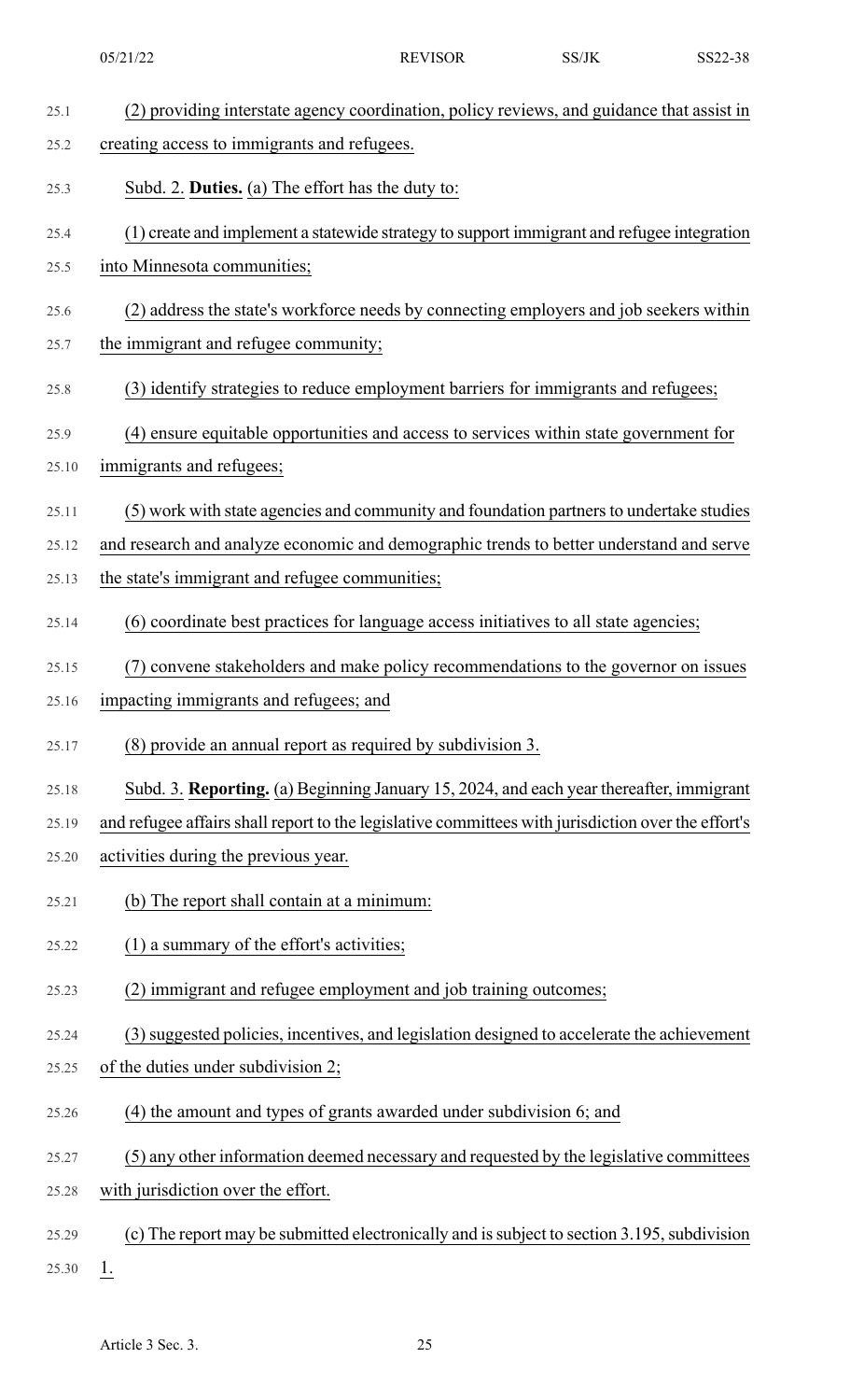| 26.1  | Subd. 4. Interdepartmental Coordinating Council on Immigrant and Refugee                    |
|-------|---------------------------------------------------------------------------------------------|
| 26.2  | Affairs. (a) An interdepartmental Coordinating Council on Immigrant and Refugee Affairs     |
| 26.3  | is established to identify ways in which state departments and agencies can work together   |
| 26.4  | to deliver state programs and services effectively and efficiently to Minnesota's immigrant |
| 26.5  | and refugee populations.                                                                    |
| 26.6  | (b) The council shall implement policies, procedures, and programs requested by the         |
| 26.7  | governor through the state departments and efforts.                                         |
| 26.8  | (c) The council shall be chaired by a representative from immigrant and refugee affairs     |
| 26.9  | and shall be comprised of the commissioners, department directors, or designees, from the   |
| 26.10 | following state departments, efforts, and offices:                                          |
| 26.11 | (1) the governor's office;                                                                  |
| 26.12 | (2) the Department of Administration;                                                       |
| 26.13 | (3) the Department of Employment and Economic Development;                                  |
| 26.14 | (4) the Department of Human Services;                                                       |
| 26.15 | (5) the Department of Human Services Resettlement Program Office;                           |
| 26.16 | (6) the Department of Labor and Industry;                                                   |
| 26.17 | (7) the Department of Health;                                                               |
| 26.18 | (8) the Department of Education;                                                            |
| 26.19 | (9) the Office of Higher Education;                                                         |
| 26.20 | (10) the Department of Public Safety;                                                       |
| 26.21 | (11) the Department of Corrections; and                                                     |
| 26.22 | (12) the immigrant and refugee affairs effort.                                              |
| 26.23 | (d) Each department or office serving as a member of the council shall designate one        |
| 26.24 | staff member as an immigrant and refugee services liaison. The liaisons' responsibilities   |
| 26.25 | shall include:                                                                              |
| 26.26 | (1) preparation and dissemination of information and services available to immigrants       |
| 26.27 | and refugees;                                                                               |
| 26.28 | interfacing with the immigrant and refugee affairs effort on issues that impact             |

26.29 immigrants and refugees and their communities; and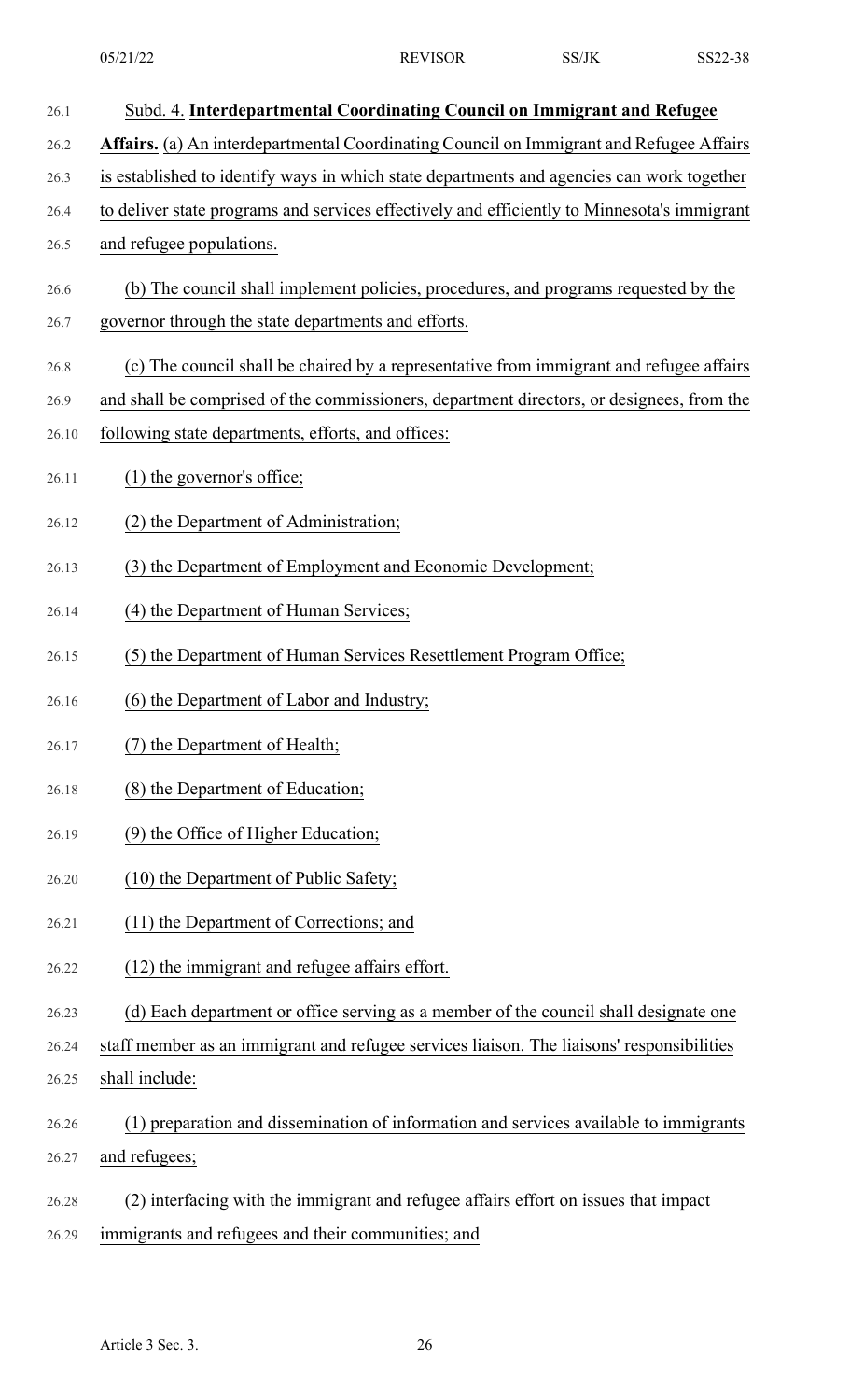| 27.1  | (3) where applicable, serving as the point of contact for immigrants and refugees accessing    |
|-------|------------------------------------------------------------------------------------------------|
| 27.2  | resources both within the department and with boards charged with oversight of a profession.   |
| 27.3  | Subd. 5. No right of action. Nothing in this section shall be construed to create any          |
| 27.4  | right or benefit, substantive or procedural, enforceable at law or in equity by any party      |
| 27.5  | against the state; its departments, agencies, or entities; its officers, employees, or agents; |
| 27.6  | or any other person.                                                                           |
| 27.7  | Subd. 6. Grants. Within the limits of available appropriations, the immigrant and refugee      |
| 27.8  | affairs effort may apply for grants for interested state agencies, community partners, and     |
| 27.9  | stakeholders under this section to carry out the duties under subdivision 2.                   |
|       |                                                                                                |
| 27.10 | Sec. 4. Minnesota Statutes 2020, section 116J.55, subdivision 6, is amended to read:           |
| 27.11 | Subd. 6. Eligible expenditures. (a) Money in the account established in subdivision 3          |
| 27.12 | must be used only to:                                                                          |
| 27.13 | (1) award grants to eligible communities under this section; and                               |
| 27.14 | (2) reimburse the department's reasonable costs to administer this section, up to a            |
| 27.15 | maximum of five percent of the appropriation made to the commissioner under this section.      |
| 27.16 | The commissioner may transfer part of the allowable administrative portion of this             |
| 27.17 | appropriation to the Environmental Quality Board to assist communities with regulatory         |
| 27.18 | coordination, and dedicated technical assistance on conversion for these communities.          |
| 27.19 | (b) An eligible community awarded a grant under this section may use the grant to plan         |
| 27.20 | for or address the economic and social impacts on the eligible community of the electric       |
| 27.21 | generating plant's cessation of operations, including but not limited to land use studies,     |
| 27.22 | economic planning, researching, planning, and implementing activities and impact studies       |
| 27.23 | and other planning activities enabling communities to become shovel-ready and support          |
| 27.24 | the transition from power plants to other economic activities to minimize the negative         |
| 27.25 | impacts of power plant closures on tax revenues and jobs designed to:                          |
| 27.26 | (1) assist workers at the plant find new employment, including worker retraining and           |
| 27.27 | developing small business start-up skills;                                                     |
| 27.28 | (2) increase the eligible community's property tax base; and                                   |
| 27.29 | (3) develop alternative economic development strategies to attract new employers to the        |
| 27.30 | eligible community.                                                                            |
|       |                                                                                                |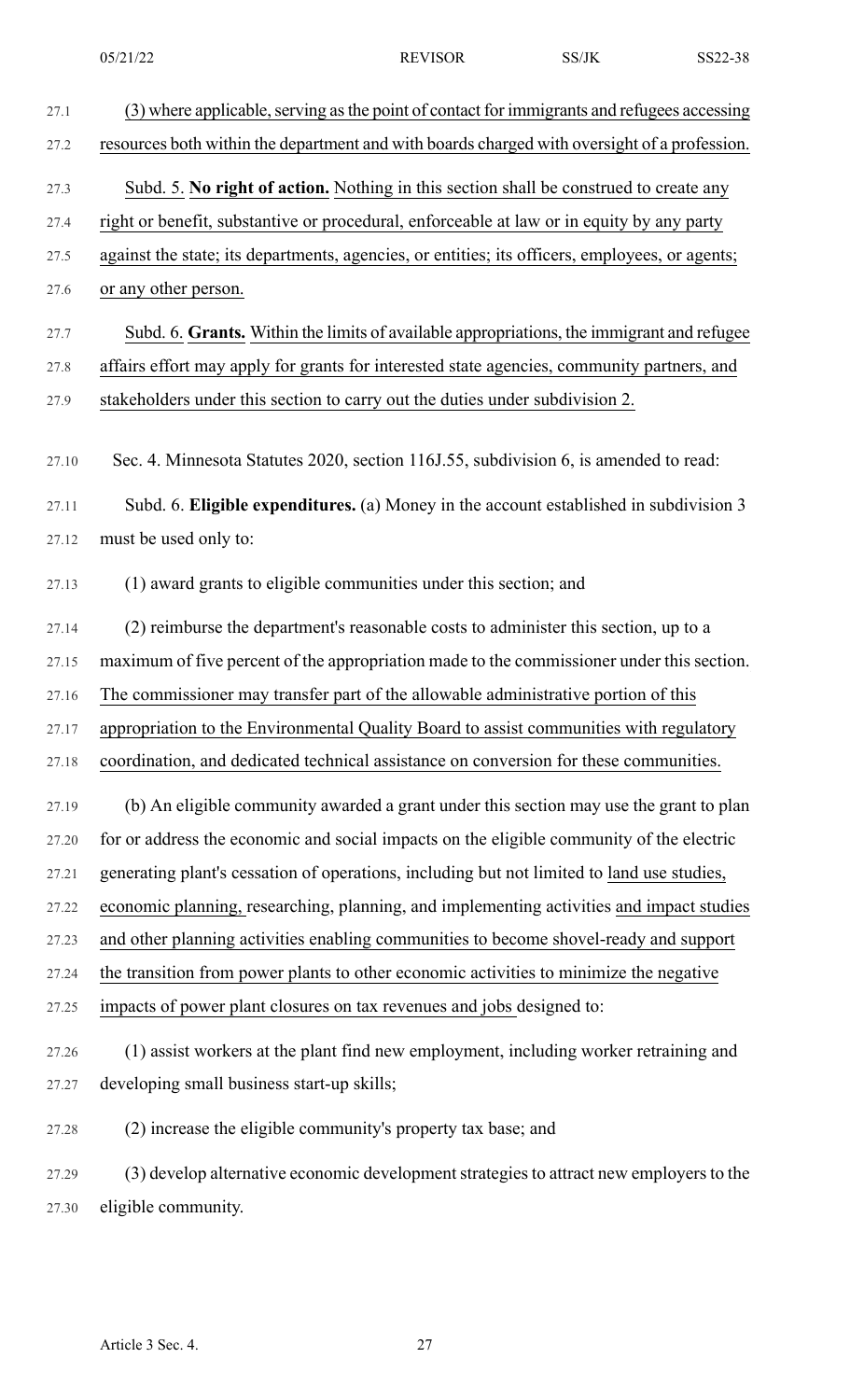- 28.1 Sec. 5. Minnesota Statutes 2020, section 116J.552, subdivision 6, is amended to read:
- 28.2 Subd. 6. **Municipality.** "Municipality" means the statutory or home rule charter city,
- 28.3 town, federally recognized Tribe, or, in the case of unorganized territory, the county in 28.4 which the site is located.
- 28.5 Sec. 6. Minnesota Statutes 2020, section 116J.8747, subdivision 2, is amended to read:
- 28.6 Subd. 2. **Qualified job training program.** To qualify for grants under this section, a 28.7 job training program must satisfy the following requirements:
- 28.8 (1) the program must be operated by a nonprofit corporation that qualifies under section 28.9  $501(c)(3)$  of the Internal Revenue Code;
- 28.10 (2) the program may spend up to \$5,500 in total training per participant;
- 28.11 (3) the program must provide education and training in:
- 28.12 (i) basic skills, such as reading, writing, financial literacy, digital literacy, mathematics, 28.13 and communications;
- 28.14 (ii) long-term plans for success including participant coaching for two years after 28.15 placement;
- 28.16 (iii) soft skills, including skills critical to success on the job; and
- 28.17 (iv) access to internships, technology training, personal and emotional intelligence skill 28.18 development, and other support services;
- 28.19 (4) the program may provide income supplements not to exceed \$2,000 per participant 28.20 support services, when needed, to participants for housing, counseling, tuition, and other 28.21 basic needs;
- 28.22 (5) individuals served by the program must be 18 years of age or older as of the date of 28.23 enrollment, and have household income in the six months immediately before entering the 28.24 program that is 200 percent or less of the federal poverty guideline for Minnesota, based 28.25 on family size; and
- 28.26 (6) the program must be certified by the commissioner of employment and economic 28.27 development as meeting the requirements of this subdivision.
- 28.28 Sec. 7. Minnesota Statutes 2020, section 116J.8747, subdivision 3, is amended to read:
- 28.29 Subd. 3. **Graduation and retention grant requirements.** (a) For purposes of a placement 28.30 grant under thissection, a qualified graduate is a graduate of a job training program qualifying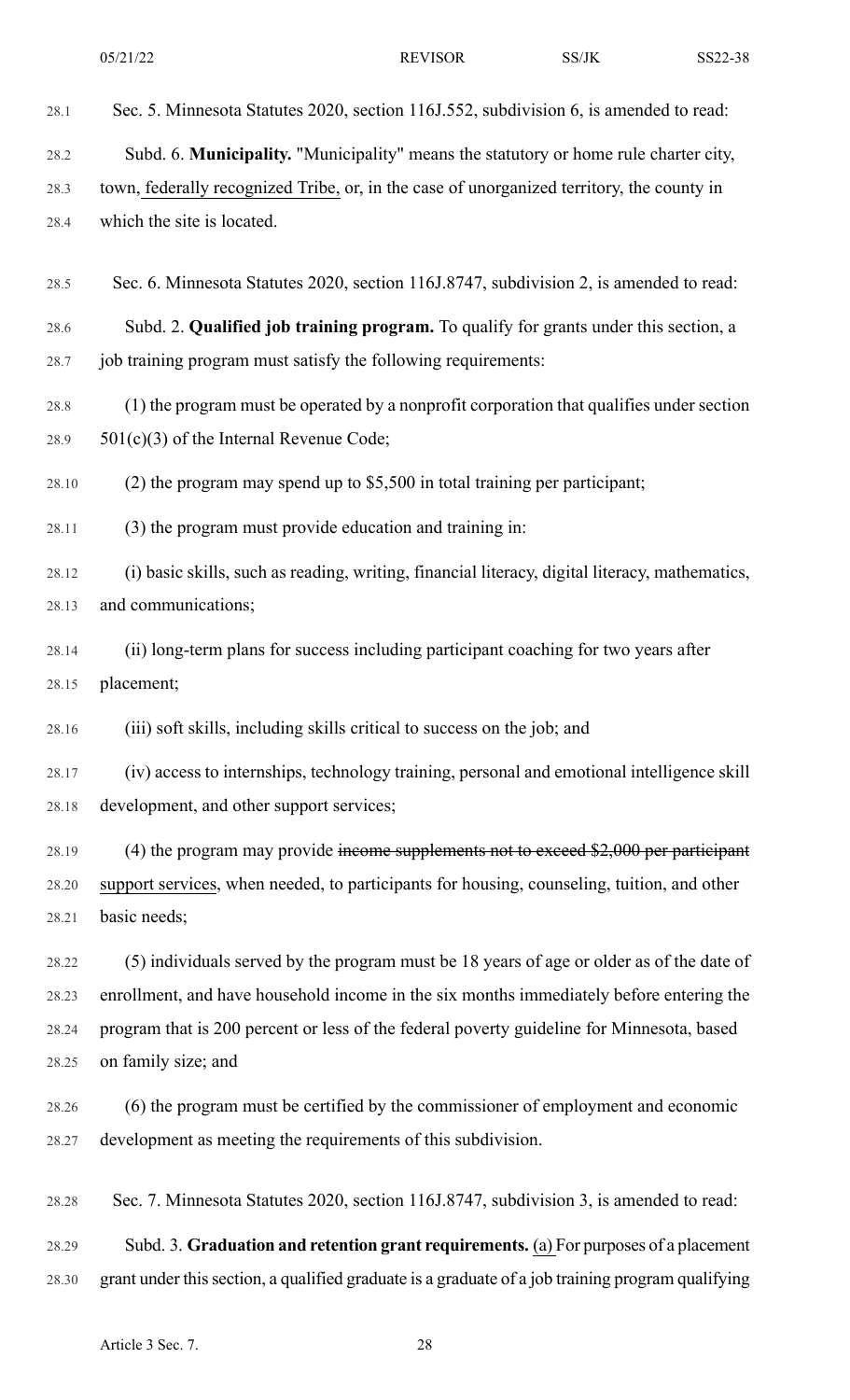29.1 under subdivision 2 who is placed in a job in Minnesota averaging at least 32 hours per 29.2 week that pays at least the current state minimum wage. To qualify for a retention grant 29.3 under this section for a retention fee, a job in which the graduate is retained must pay at 29.4 least the current state minimum wage. 29.5 (b) Programs are limited to one placement and one retention payment for a qualified 29.6 graduate in a performance program. The payment must be made within two years, subject 29.7 to the requirements under sections 16A.15 and 16C.05. 29.8 Sec. 8. Minnesota Statutes 2020, section 116J.8747, subdivision 4, is amended to read: 29.9 Subd. 4. **Duties of program.** (a) A program certified by the commissioner under 29.10 subdivision 2 must comply with the requirements of this subdivision. 29.11 (b) A program must maintain and provide upon request records for each qualified graduate 29.12 in compliance with state record retention requirements under section 15.17. The records 29.13 must include information sufficient to verify the graduate's eligibility under this section, 29.14 identify the employer, and describe the job including its compensation rate and, benefits, 29.15 and average hours per week. 29.16 (c) A program is subject to the reporting requirements under section 116L.98. 29.17 Sec. 9. Minnesota Statutes 2021 Supplement, section 116J.8749, subdivision 1, is amended 29.18 to read: 29.19 Subdivision 1. **Definitions.** (a) For the purposes of thissection, the following terms have 29.20 the meanings given. 29.21 (b) "Borrower" means an eligible recipient receiving a loan guaranteed under this section. 29.22 (c) "Commissioner" meansthe commissioner of employment and economic development. 29.23 (d) "Eligible project" meansthe development, redevelopment, demolition,site preparation, 29.24 predesign, design, engineering, repair, or renovation of real property or capital improvements. 29.25 Eligible projects must be designed to address the greatest economic development and 29.26 redevelopment needs that have arisen in the community surrounding that real property since 29.27 March 15, 2020. Eligible project includes but is not limited to the construction of buildings, 29.28 infrastructure, and related site amenities, landscaping, or street-scaping. Eligible project 29.29 does not include the purchase of real estate or business operations or business operating 29.30 expenses, such as inventory, wages, or working capital. 29.31 (e) "Eligible recipient" means a: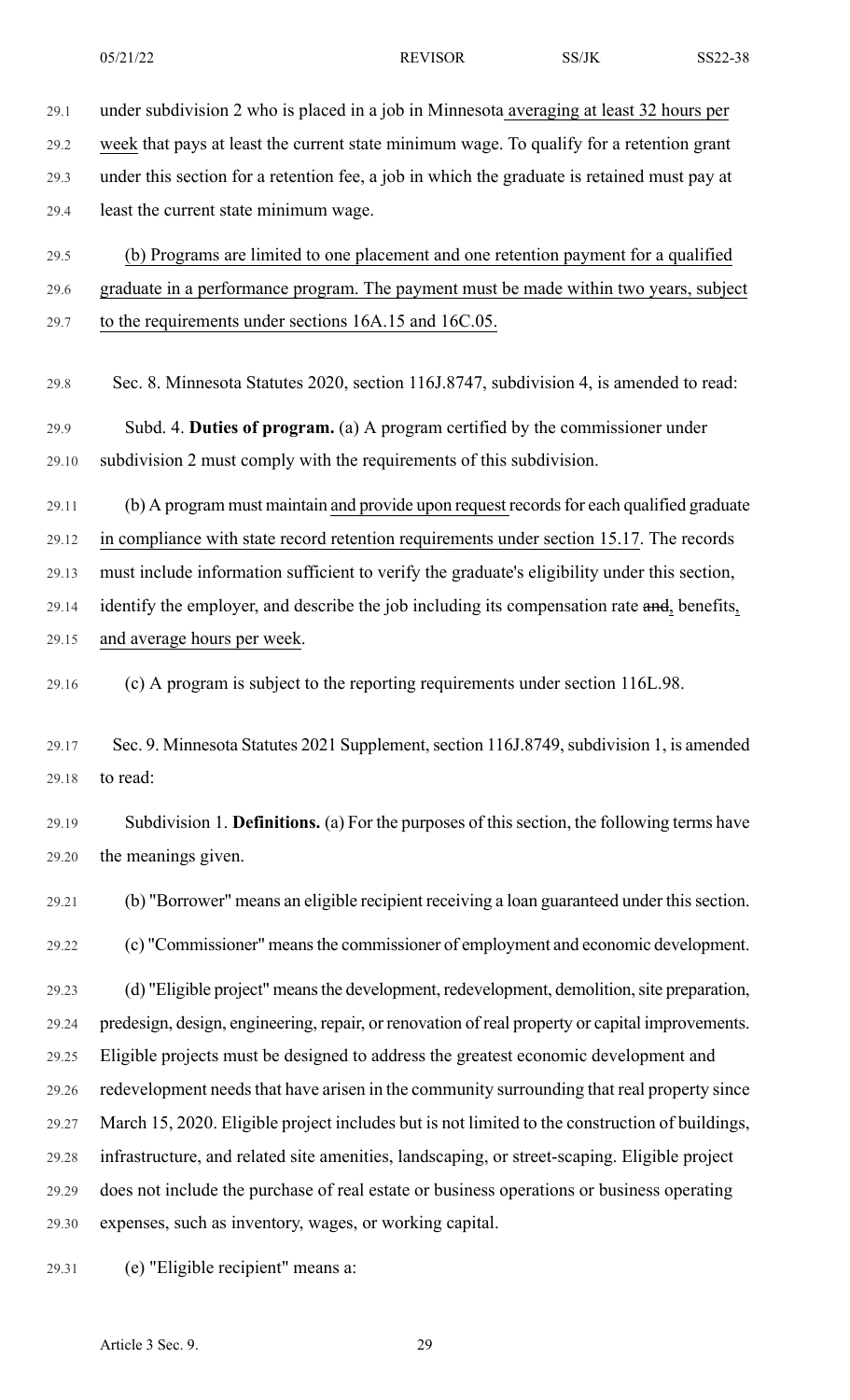| 30.1  | $(1)$ business;                                                                               |
|-------|-----------------------------------------------------------------------------------------------|
| 30.2  | $(2)$ nonprofit organization; $er$                                                            |
| 30.3  | $(3)$ developer; or                                                                           |
| 30.4  | (4) in a metropolitan county as defined in section 473.121, subdivision 4, excluding          |
| 30.5  | Hennepin or Ramsey County, the county economic development association that is seeking        |
| 30.6  | funding to complete an eligible project. Eligible recipient does not include a partner        |
| 30.7  | organization or a local unit of government, unless the eligible recipient meets the           |
| 30.8  | qualifications under clause (4) in this paragraph.                                            |
| 30.9  | (f) "Guaranteed loan" means a loan guaranteed by the state for 80 percent of the loan         |
| 30.10 | amount for a maximum period of 15 years from the origination of the loan.                     |
| 30.11 | (g) "Leveraged grant" means a grant that is matched by the eligible recipient's               |
| 30.12 | commitment to the eligible project of nonstate funds at a level of 200 percent of the grant   |
| 30.13 | amount. The nonstate match may include but is not limited to funds contributed by a partner   |
| 30.14 | organization and insurance proceeds.                                                          |
| 30.15 | (h) "Loan guarantee trust fund" means a dedicated account established under this section      |
| 30.16 | for the purpose of compensation for defaulted loan guarantees.                                |
| 30.17 | (i) "Partner organizations" or "partners" means:                                              |
| 30.18 | (1) foundations engaged in economic development;                                              |
| 30.19 | (2) community development financial institutions; and                                         |
| 30.20 | (3) community development corporations.                                                       |
| 30.21 | (j) "Program" means the Main Street Economic Revitalization Program under this section.       |
| 30.22 | (k) "Subordinated loan" means a loan secured by a lien that is lower in priority than one     |
| 30.23 | or more specified other liens.                                                                |
| 30.24 | Sec. 10. Minnesota Statutes 2021 Supplement, section 116J.8749, subdivision 3, is amended     |
| 30.25 | to read:                                                                                      |
| 30.26 | Subd. 3. Grants to partner organizations. (a) The commissioner shall make grants to           |
| 30.27 | partner organizations to provide leveraged grants and guaranteed loans to eligible recipients |
| 30.28 | using criteria, forms, applications, and reporting requirements developed by the              |
| 30.29 | commissioner.                                                                                 |
| 30.30 | (b) To be eligible for a grant, a partner organization must:                                  |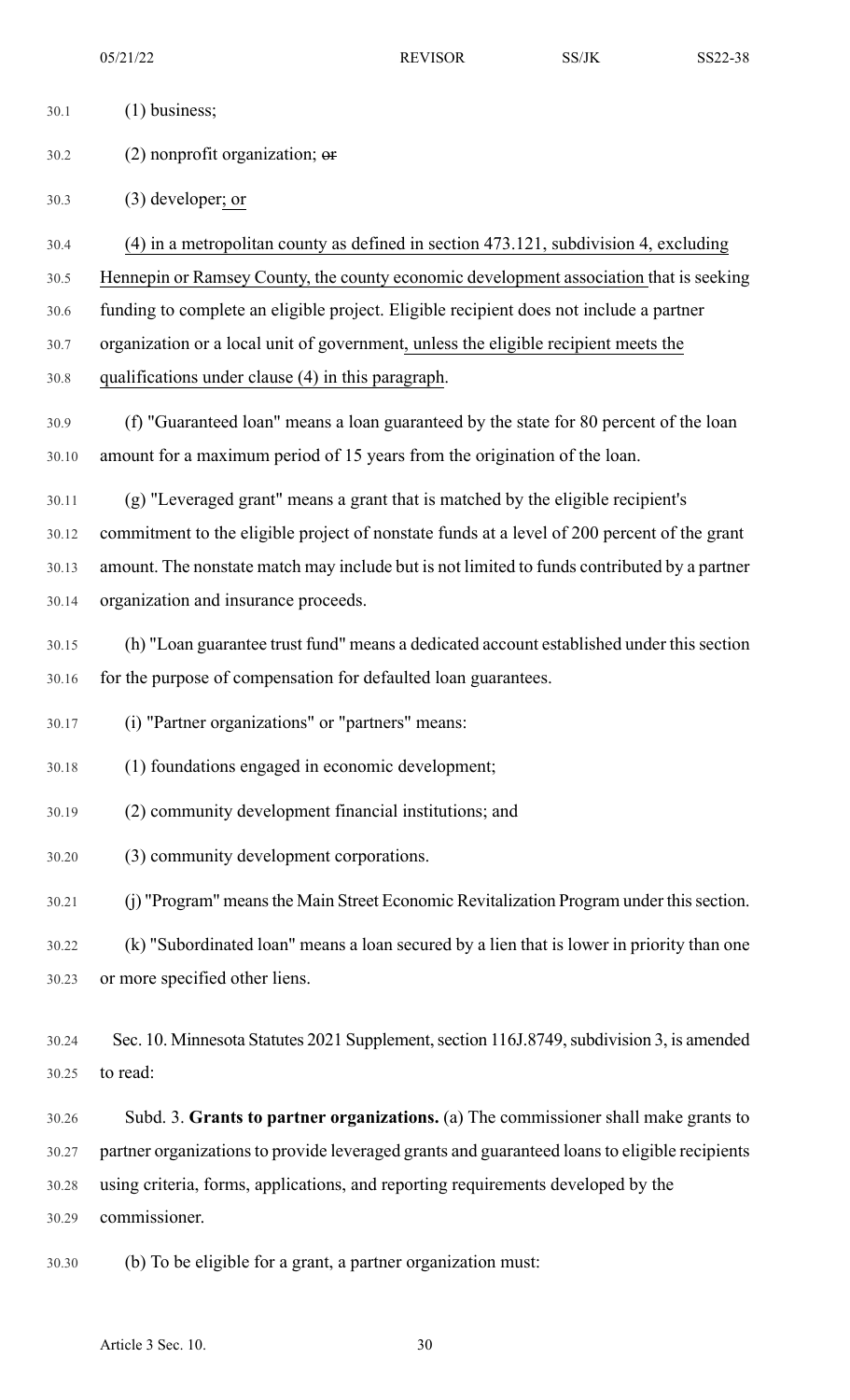31.1 (1) outline a plan to provide leveraged grants and guaranteed loans to eligible recipients 31.2 for specific eligible projects that represent the greatest economic development and

31.3 redevelopment needs in the surrounding community. This plan must include an analysis of

31.4 the economic impact of the eligible projects the partner organization proposes to make these 31.5 investments in;

31.6 (2) establish a process of ensuring there are no conflicts of interest in determining awards 31.7 under the program; and

31.8 (3) demonstrate that the partner organization has raised funds for the specific purposes 31.9 of this program to commit to the proposed eligible projects or will do so within the 15-month 31.10 period following the encumbrance of funds. Existing assets and state or federal funds may 31.11 not be used to meet this requirement.

31.12 (c) Grants shall be made in up to three rounds as follows:

31.13 (1) a first round with an application date before September 1, 2021, during which no 31.14 more than 50 percent of available funds will be granted;

31.15 (2) a second round with an application date after September 1, 2021, but before March 31.16 1, 2022; and

 $31.17$  (3) a third round with an application date after June 30, 2023, if any funds remain after 31.18 the first two rounds.

31.19 (3) when funds are available for this program after March 1, 2022, the department shall 31.20 make grants in rounds at least annually.

31.21 A partner may apply in multiple rounds for projects that were not funded in earlier rounds 31.22 or for new projects.

31.23 (d) Up to four percent of a grant under this subdivision may be used by the partner 31.24 organization for administration and monitoring of the program.

31.25 Sec. 11. Minnesota Statutes 2020, section 116J.993, subdivision 3, is amended to read:

31.26 Subd. 3. **Business subsidy.** "Business subsidy" or "subsidy" means a state or local 31.27 government agency grant, contribution of personal property, real property, infrastructure, 31.28 the principal amount of a loan at rates below those commercially available to the recipient, 31.29 any reduction or deferral of any tax or any fee, any guarantee of any payment under any 31.30 loan, lease, or other obligation, or any preferential use of government facilities given to a 31.31 business.

31.32 The following forms of financial assistance are not a business subsidy:

Article 3 Sec. 11. 31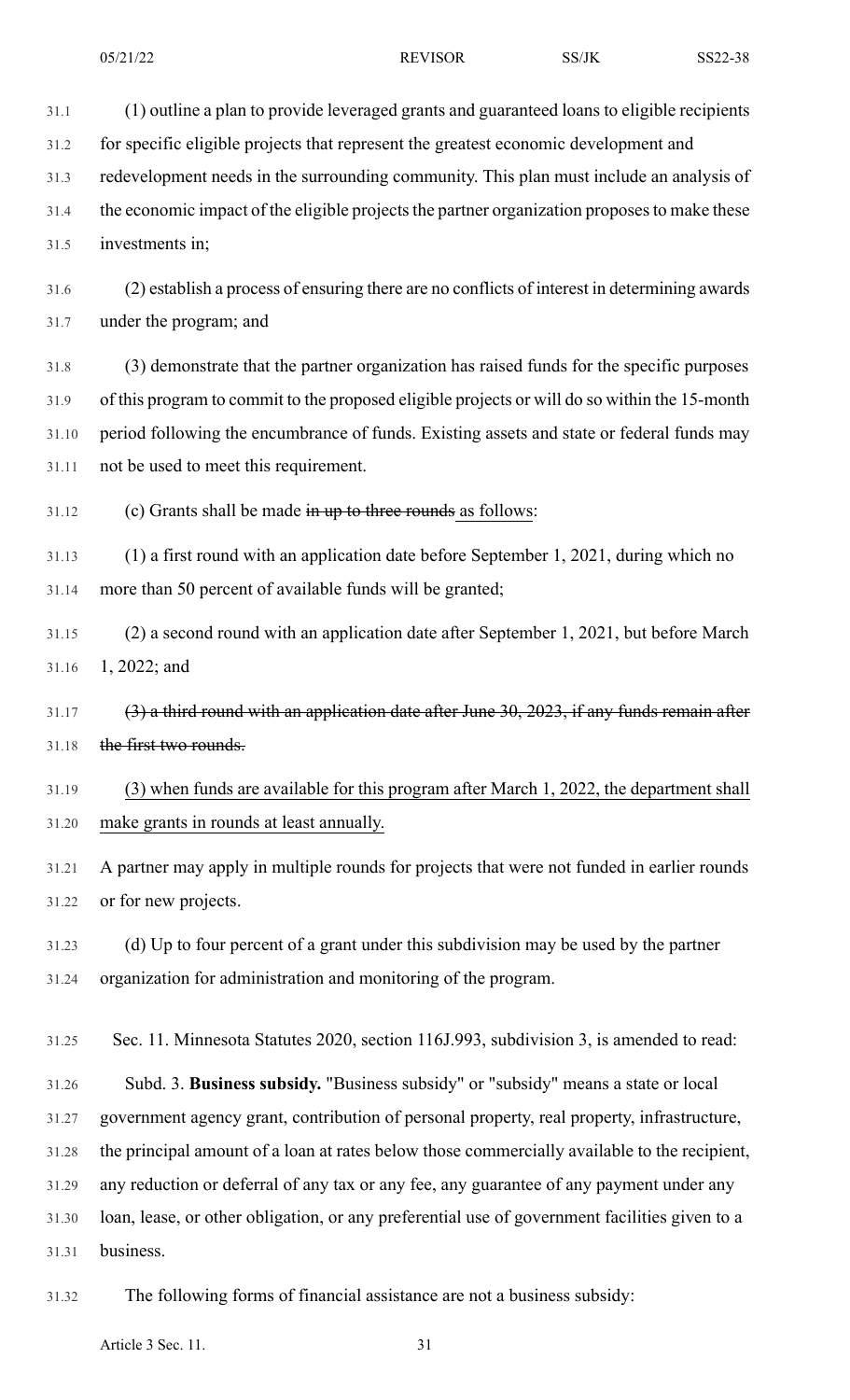32.1 (1) a business subsidy of less than \$150,000; 32.2 (2) assistance that is generally available to all businesses or to a general class of similar 32.3 businesses, such as a line of business, size, location, or similar general criteria; 32.4 (3) public improvements to buildings or lands owned by the state or local government 32.5 that serve a public purpose and do not principally benefit a single business or defined group 32.6 of businesses at the time the improvements are made; 32.7 (4) redevelopment property polluted by contaminants as defined in section 116J.552, 32.8 subdivision 3; 32.9 (5) assistance provided for the sole purpose of renovating old or decaying building stock 32.10 or bringing it up to code and assistance provided for designated historic preservation districts, 32.11 provided that the assistance is equal to or less than 50 percent of the total cost; 32.12 (6) assistance to provide job readiness and training services if the sole purpose of the 32.13 assistance is to provide those services; 32.14 (7) assistance for housing; 32.15 (8) assistance for pollution control or abatement, including assistance for a tax increment 32.16 financing hazardous substance subdistrict as defined under section 469.174, subdivision 32.17 23; 32.18 (9) assistance for energy conservation; 32.19 (10) tax reductions resulting from conformity with federal tax law; 32.20 (11) workers' compensation and unemployment insurance; 32.21 (12) benefits derived from regulation; 32.22 (13) indirect benefits derived from assistance to educational institutions; 32.23 (14) fundsfrom bonds allocated under chapter 474A, bondsissued to refund outstanding 32.24 bonds, and bonds issued for the benefit of an organization described in section  $501(c)(3)$ 32.25 of the Internal Revenue Code of 1986, as amended through December 31, 1999; 32.26 (15) assistance for a collaboration between a Minnesota higher education institution and 32.27 a business; 32.28 (16) assistance for a tax increment financing soils condition district as defined under 32.29 section 469.174, subdivision 19; 32.30 (17) redevelopment when the recipient's investment in the purchase of the site and in 32.31 site preparation is 70 percent or more of the assessor's current year's estimated market value;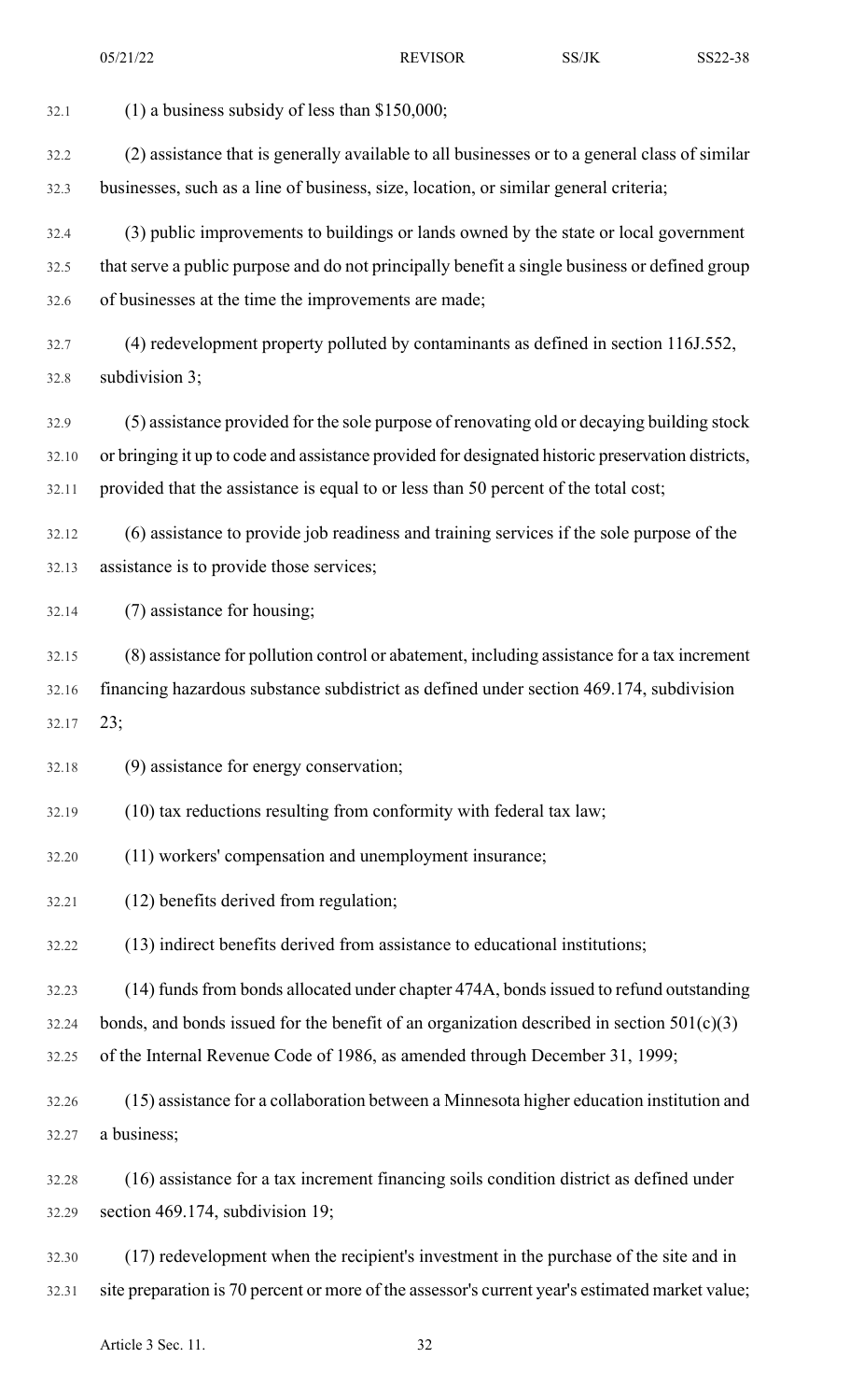| 33.1 | (18) general changes in tax increment financing law and other general tax law changes |
|------|---------------------------------------------------------------------------------------|
| 33.2 | of a principally technical nature;                                                    |

33.3 (19) federal assistance until the assistance has been repaid to, and reinvested by, the 33.4 state or local government agency;

33.5 (20) funds from dock and wharf bonds issued by a seaway port authority;

- 33.6 (21) business loans and loan guarantees of \$150,000 or less;
- 33.7 (22) federal loan funds provided through the United States Department of Commerce, 33.8 Economic Development Administration, Department of the Treasury; and
- 33.9 (23) property tax abatements granted under section 469.1813 to property that is subject 33.10 to valuation under Minnesota Rules, chapter 8100.
- 33.11 Sec. 12. Minnesota Statutes 2020, section 116L.04, subdivision 1a, is amended to read:
- 33.12 Subd. 1a. **Pathways program.** The pathways program may provide grants-in-aid for 33.13 developing programs which assist in the transition of persons from welfare to work and 33.14 assist individuals at or below 200 percent of the federal poverty guidelines. The program 33.15 is to be operated by the board. The board shall consult and coordinate with program 33.16 administrators at the Department of Employment and Economic Development to design 33.17 and provide services for temporary assistance for needy families recipients.
- 33.18 Pathways grants-in-aid may be awarded to educational or other nonprofit training 33.19 institutions or to workforce development intermediaries for education and training programs 33.20 and services supporting education and training programs that serve eligible recipients.
- 33.21 Preference shall be given to projects that:
- 33.22 (1) provide employment with benefits paid to employees;
- 33.23 (2) provide employment where there are defined career paths for trainees;
- 33.24 (3) pilot the development of an educational pathway that can be used on a continuing 33.25 basis for transitioning persons from welfare to work; and
- 33.26 (4) demonstrate the active participation of Department of Employment and Economic 33.27 Development workforce centers, Minnesota State College and University institutions and 33.28 other educational institutions, and local welfare agencies.
- 33.29 Pathways projects must demonstrate the active involvement and financial commitment 33.30 of participating private business businesses, Tribal-owned businesses, and municipal and 33.31 county hospitals. Pathways projects must be matched with cash or in-kind contributions on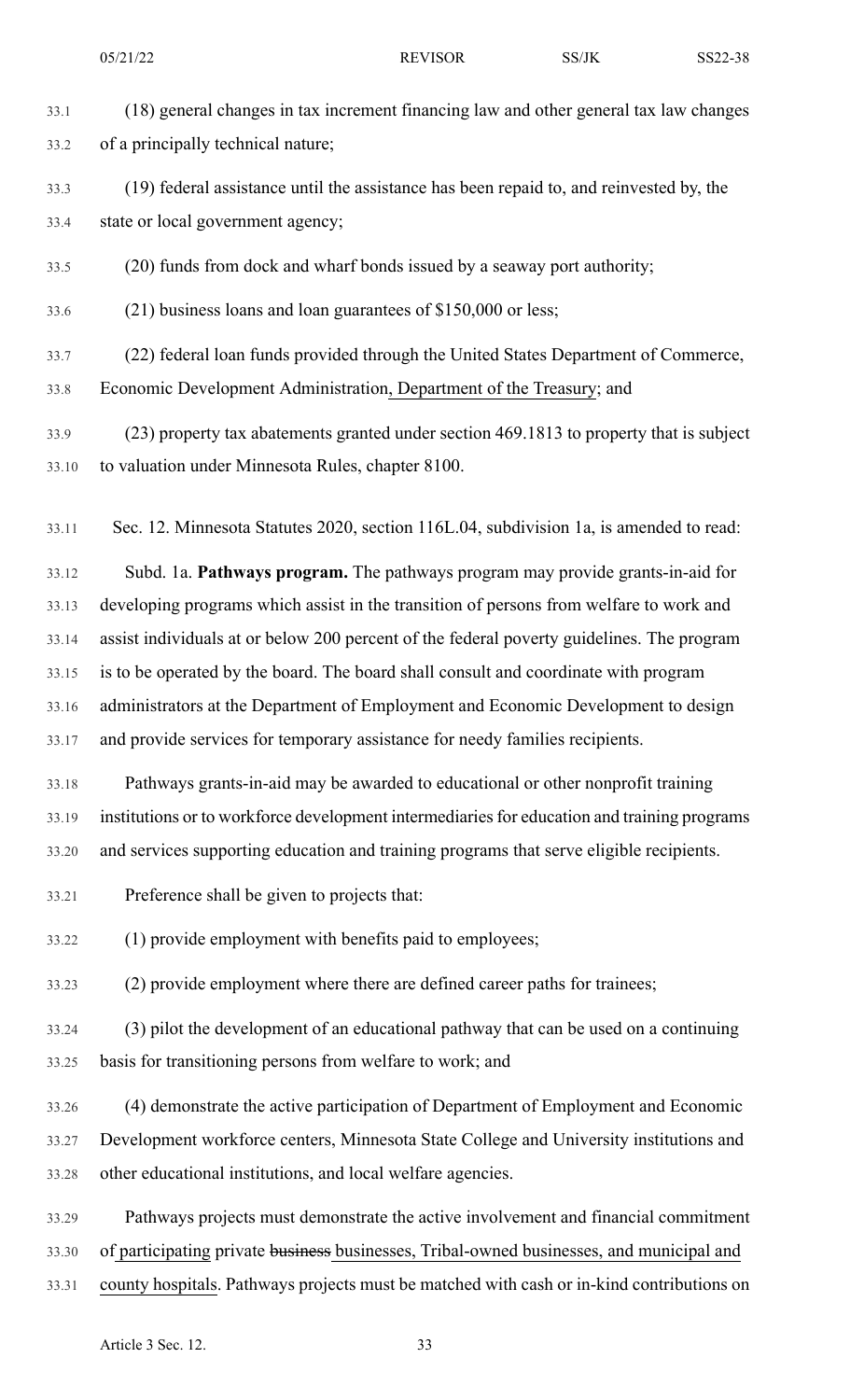34.1 at least a one-half-to-one ratio by participating private businesses businesses, Tribal-owned 34.2 businesses, and municipal or county hospitals. 34.3 A single grant to any one institution shall not exceed \$400,000. A portion of a grant may 34.4 be used for preemployment training. 34.5 Sec. 13. Minnesota Statutes 2020, section 116L.17, subdivision 1, is amended to read: 34.6 Subdivision 1. **Definitions.** (a) For the purposes of thissection, the following terms have 34.7 the meanings given them in this subdivision. 34.8 (b) "Commissioner" meansthe commissioner of employment and economic development. 34.9 (c) "Dislocated worker" means an individual who is a resident of Minnesota at the time 34.10 employment ceased or was working in the state at the time employment ceased and: 34.11 (1) has been permanently separated or has received a notice of permanent separation 34.12 from public or private sector employment and is eligible for or has exhausted entitlement 34.13 to unemployment benefits, and is unlikely to return to the previous industry or occupation; 34.14 (2) has been long-term unemployed and has limited opportunities for employment or 34.15 reemployment in the same or a similar occupation in the area in which the individual resides, 34.16 including older individuals who may have substantial barriers to employment by reason of 34.17 age; 34.18 (3) has been terminated or has received a notice of termination of employment as a result 34.19 of a plant closing or a substantial layoff at a plant, facility, or enterprise; 34.20 (4) has been self-employed, including farmers and ranchers, and is unemployed as a 34.21 result of general economic conditions in the community in which the individual resides or 34.22 because of natural disasters; 34.23 (5) is a veteran as defined by section 197.447, has been discharged or released from 34.24 active duty under honorable conditions within the last 36 months, and (i) is unemployed or 34.25 (ii) is employed in a job verified to be below the skill level and earning capacity of the 34.26 veteran; 34.27 (6) is an individual determined by the United States Department of Labor to be covered 34.28 by trade adjustment assistance under United States Code, title 19, sections 2271 to 2331, 34.29 as amended; or 34.30 (7) is a displaced homemaker. A "displaced homemaker" is an individual who has spent 34.31 a substantial number of years in the home providing homemaking service and (i) has been 05/21/22 REVISOR SS/JK SS22-38

34.32 dependent upon the financial support of another; and now due to divorce, separation, death,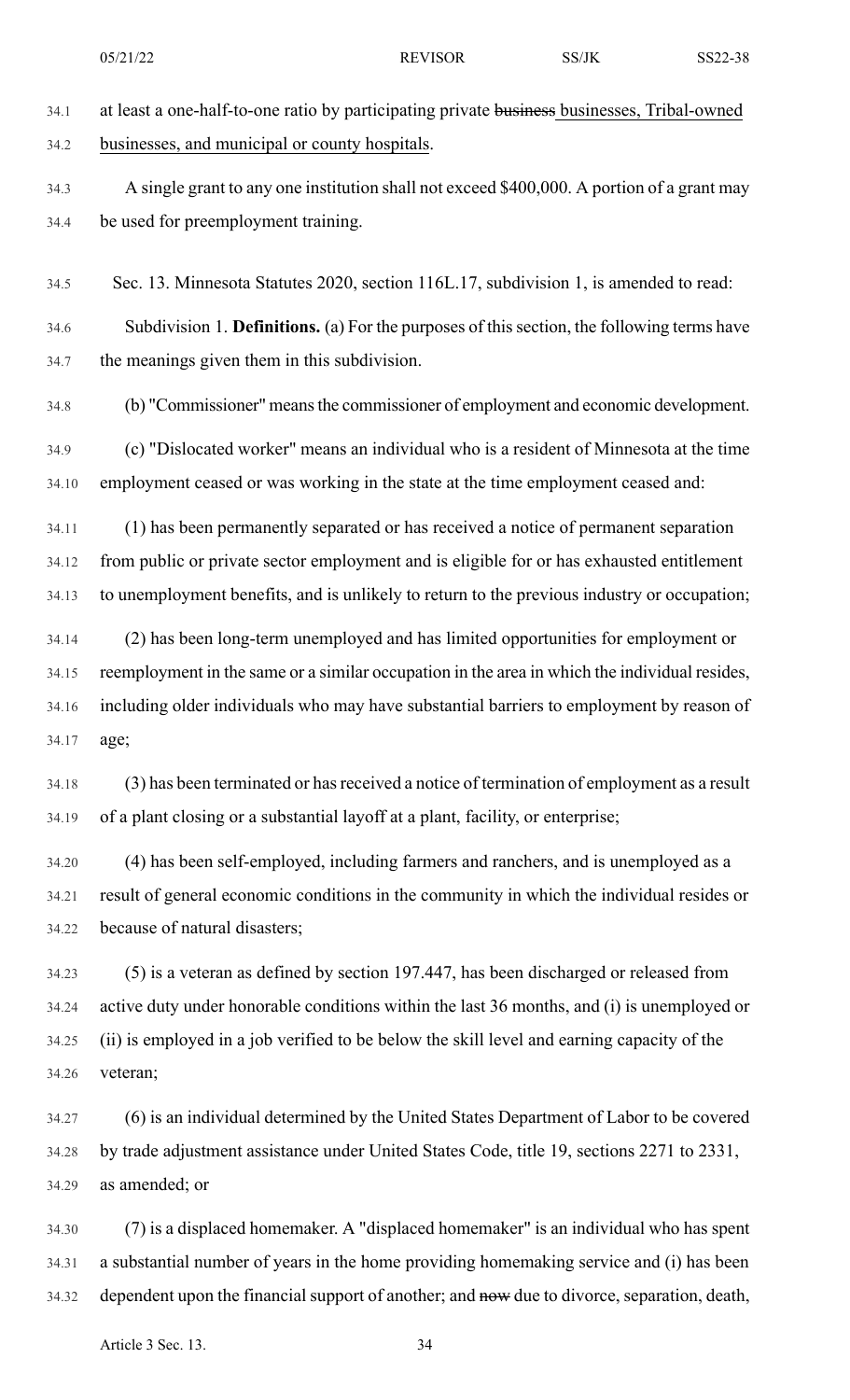35.1 or disability of that person, must now find employment to self support; or (ii) derived the

35.2 substantial share of support from public assistance on account of dependents in the home 35.3 and no longer receives such support. To be eligible under this clause, the support must have 35.4 ceased while the worker resided in Minnesota.

35.5 For the purposes of this section, "dislocated worker" does not include an individual who 35.6 was an employee, at the time employment ceased, of a political committee, political fund, 35.7 principal campaign committee, or party unit, as those terms are used in chapter 10A, or an 35.8 organization required to file with the federal elections commission.

35.9 (d) "Eligible organization" means a state or local government unit, nonprofit organization, 35.10 community action agency, business organization or association, or labor organization.

35.11 (e) "Plant closing" means the announced or actual permanent shutdown of a single site 35.12 of employment, or one or more facilities or operating units within a single site of 35.13 employment.

35.14 (f) "Substantial layoff" means a permanent reduction in the workforce, which is not a 35.15 result of a plant closing, and which results in an employment loss at a single site of 35.16 employment during any 30-day period for at least 50 employees excluding those employees 35.17 that work less than 20 hours per week.

35.18 Sec. 14. Minnesota Statutes 2020, section 116L.98, subdivision 2, is amended to read:

35.19 Subd. 2. **Definitions.** (a) For the purposes of this section, the terms defined in this 35.20 subdivision have the meanings given.

35.21 (b) "Credential" means postsecondary degrees, diplomas, licenses, and certificates 35.22 awarded in recognition of an individual's attainment of measurable technical or occupational 35.23 skills necessary to obtain employment or advance with an occupation. This definition does 35.24 not include certificates awarded by workforce investment boards or work-readiness 35.25 certificates.

35.26 (c) "Exit" means to have not received service under a workforce program for 90 35.27 consecutive calendar days. The exit date is the last date of service.

35.28 (d) "Net impact" means the use of matched control groups and regression analysis to 35.29 estimate the impacts attributable to program participation net of other factors, including 35.30 observable personal characteristics and economic conditions.

35.31 (e) "Pre-enrollment" means the period of time before an individual was enrolled in a 35.32 workforce program.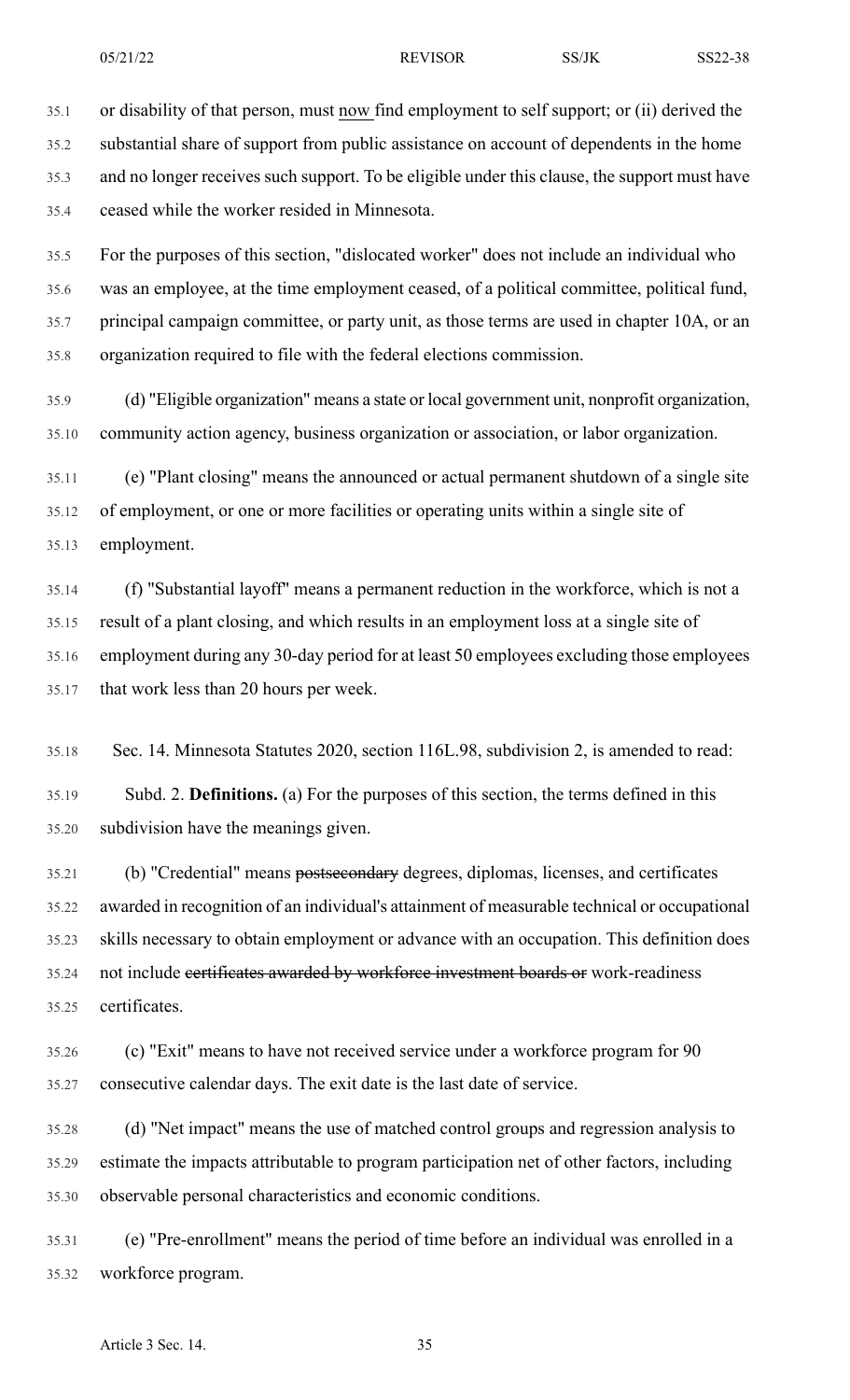36.1 Sec. 15. Minnesota Statutes 2020, section 116L.98, subdivision 3, is amended to read: 36.2 Subd. 3. **Uniform outcome report card; reporting by commissioner.** (a) By December 36.3 31 of each even-numbered year, the commissioner must report to the chairs and ranking 36.4 minority members of the committees of the house of representatives and the senate having 36.5 jurisdiction over economic development and workforce policy and finance the following 36.6 information separately for each of the previoustwo fiscal or calendar years, for each program 36.7 subject to the requirements of subdivision 1: 36.8 (1) the total number of participants enrolled; 36.9 (2) the median pre-enrollment wages based on participant wages for the second through 36.10 the fifth calendar quarters immediately preceding the quarter of enrollment excluding those 36.11 with zero income; 36.12 (3) the total number of participants with zero income in the second through fifth calendar 36.13 quarters immediately preceding the quarter of enrollment; 36.14 (4) the total number of participants enrolled in training; 36.15 (5) the total number of participants enrolled in training by occupational group; 36.16 (6) the total number of participants that exited the program and the average enrollment 36.17 duration of participants that have exited the program during the year; 36.18 (7) the total number of exited participants who completed training; 36.19 (8) the total number of exited participants who attained a credential; 36.20 (9) the total number of participants employed during three consecutive quarters 36.21 immediately following the quarter of exit, by industry; 36.22 (10) the median wages of participants employed during three consecutive quarters 36.23 immediately following the quarter of exit; 36.24 (11) the total number of participants employed during eight consecutive quarters 36.25 immediately following the quarter of exit, by industry; 36.26 (12) the median wages of participants employed during eight consecutive quarters 36.27 immediately following the quarter of exit; 36.28 (13) the total cost of the program; 36.29 (14) the total cost of the program per participant; 36.30 (15) the cost per credential received by a participant; and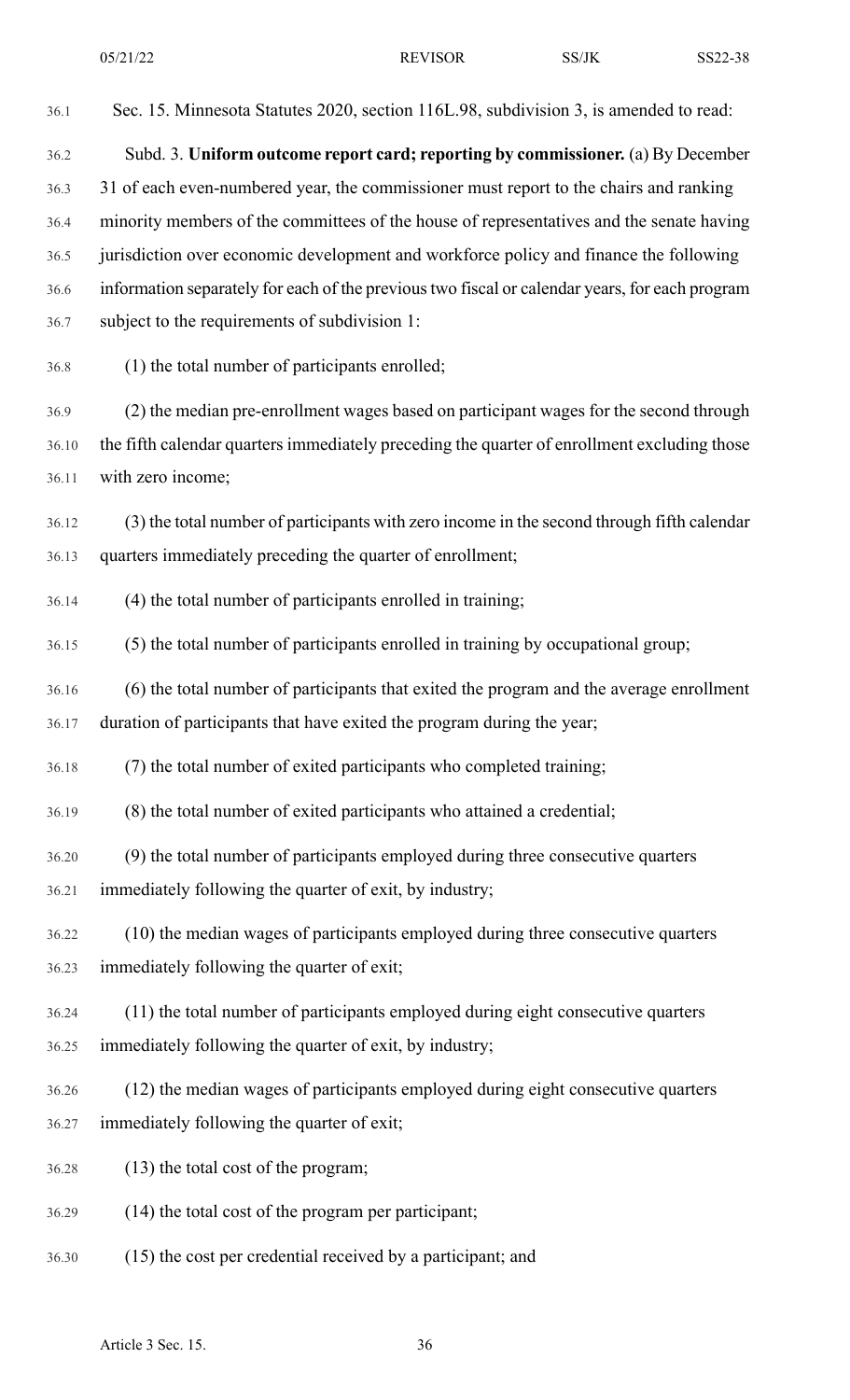| 37.1  | (16) the administrative cost of the program.                                                         |
|-------|------------------------------------------------------------------------------------------------------|
| 37.2  | (b) The report to the legislature must contain:                                                      |
| 37.3  | (1) participant information by education level, race and ethnicity, gender, and geography,           |
| 37.4  | and a comparison of exited participants who completed training and those who did not; and            |
| 37.5  | (2) a list of any grant recipients that did not satisfy all of the reporting requirements of         |
| 37.6  | this section for the applicable reporting period.                                                    |
| 37.7  | (c) The requirements of this section apply to programs administered directly by the                  |
| 37.8  | commissioner or administered by other organizations under a grant made by the department.            |
| 37.9  | Sec. 16. Minnesota Statutes 2020, section 268.18, is amended by adding a subdivision to              |
| 37.10 | read:                                                                                                |
| 37.11 | Subd. 7. Overpayments; report to legislature. (a) Beginning July 1, 2023, and each                   |
| 37.12 | April 15 thereafter, the commissioner must report to the chairs and ranking minority members         |
| 37.13 | of the committees of the house of representatives and the senate having jurisdiction over            |
| 37.14 | unemployment insurance for the previous calendar year, to the extent that the following              |
| 37.15 | information is not classified as not public under chapter 13 or 268, information about               |
| 37.16 | unemployment insurance fraud and attempted fraud, including:                                         |
| 37.17 | (1) misrepresentation or fraud by an authenticated applicant;                                        |
| 37.18 | (2) attempted fraud through identity theft; or                                                       |
| 37.19 | (3) acts of attempted fraud by an unidentified imposter or hijacker.                                 |
| 37.20 | (b) For each of paragraph (a), clauses $(1)$ to $(3)$ , the report must detail the number of         |
| 37.21 | weeks held overpaid, and total dollar amount, source, and cause of benefits held overpaid.           |
| 37.22 | (c) For each of paragraph (a), clauses $(1)$ to $(3)$ , the report must detail the number of         |
| 37.23 | weeks and total dollar amount held overpaid as a ratio of total weeks paid and the total             |
| 37.24 | amount paid over the same period.                                                                    |
| 37.25 | (d) Information provided must include available data regarding suspected fraud attempts              |
| 37.26 | for each of paragraph (a), clauses $(1)$ to $(3)$ , that the department identified and stopped prior |
| 37.27 | to issuing an overpayment, including progress made to enhance data collection related to             |
| 37.28 | such fraudulent attempts and the number of times the department referred fraudulent activity         |
| 37.29 | to law enforcement.                                                                                  |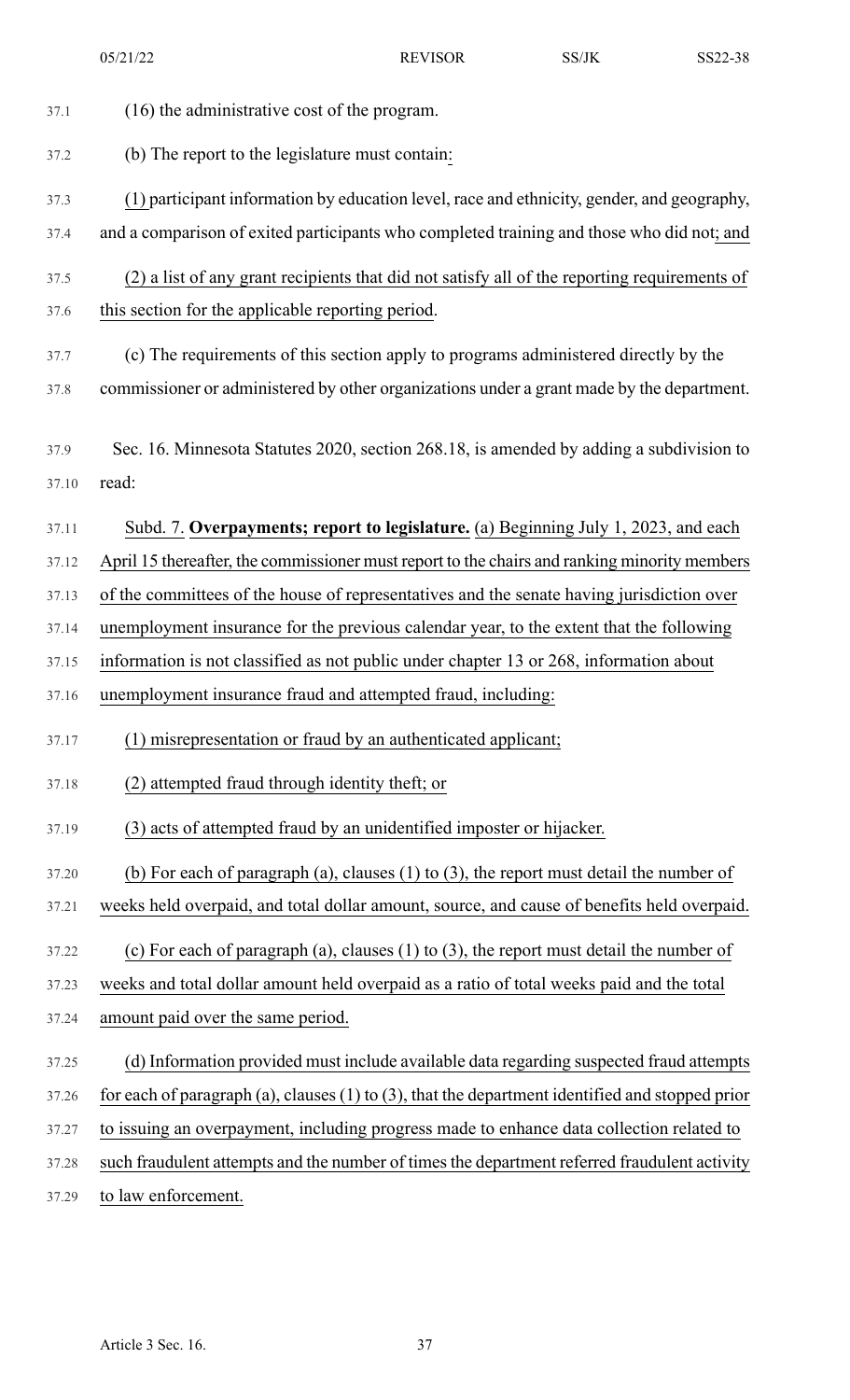38.1 Sec. 17. Laws 2019, First Special Session chapter 7, article 2, section 8, subdivision 8, as 38.2 amended by Laws 2021, First Special Session chapter 10, article 2, section 19, is amended 38.3 to read:

38.4 Subd. 8. **Report.** (a) Launch Minnesota shall report by December 31, 2022, and again 38.5 by December 31, 2023, to the chairs and ranking minority members of the committees of 38.6 the house of representatives and senate having jurisdiction over economic development 38.7 policy and finance. Each report shall include information on the work completed, including 38.8 awards made by the department under this section and progress toward transferring the 38.9 activities of Launch Minnesota to an entity outside of state government.

38.10 (b) By December 31, 2024 2023, Launch Minnesota shall provide a comprehensive 38.11 transition plan to the chairs and ranking minority members of the committees of the house 38.12 of representatives and senate having jurisdiction over economic development policy and 38.13 finance. The transition plan shall include: (1) a detailed strategy for the transfer of Launch 38.14 Minnesota activities to an entity outside of state government; (2) the projected date of the 38.15 transfer; and (3) the role of the state, if any, in ongoing activities of Launch Minnesota or 38.16 its successor entity.

38.17 Sec. 18. Laws 2021, First Special Session chapter 10, article 2, section 24, subdivision 1, 38.18 is amended to read:

38.19 Subdivision 1. **Establishment.** Lake of the Woods County shall establish a loan program 38.20 to make forgivable loans to eligible remote recreational businesses that experienced a loss 38.21 in revenue that is greater than 30 percent during the period between March 15, 2020 2021, 38.22 and March 15, 2021 2022, as compared with the previous year March 15, 2019, and March 38.23 15, 2020.

38.24 **EFFECTIVE DATE.** This section is effective retroactively from March 31, 2022.

38.25 Sec. 19. Laws 2021, First Special Session chapter 10, article 2, section 24, subdivision 3, 38.26 is amended to read:

38.27 Subd. 3. **Eligibility.** To be eligible for a forgivable loan, a remote recreational business 38.28 must:

38.29 (1) have been in operation on March 15, 2020 2021;

38.30 (2) show that the closure and ongoing COVID-19-related requirements of the United

38.31 States and Canadian border restricted the ability of American customersto accessthe location

38.32 of the remote recreational business; and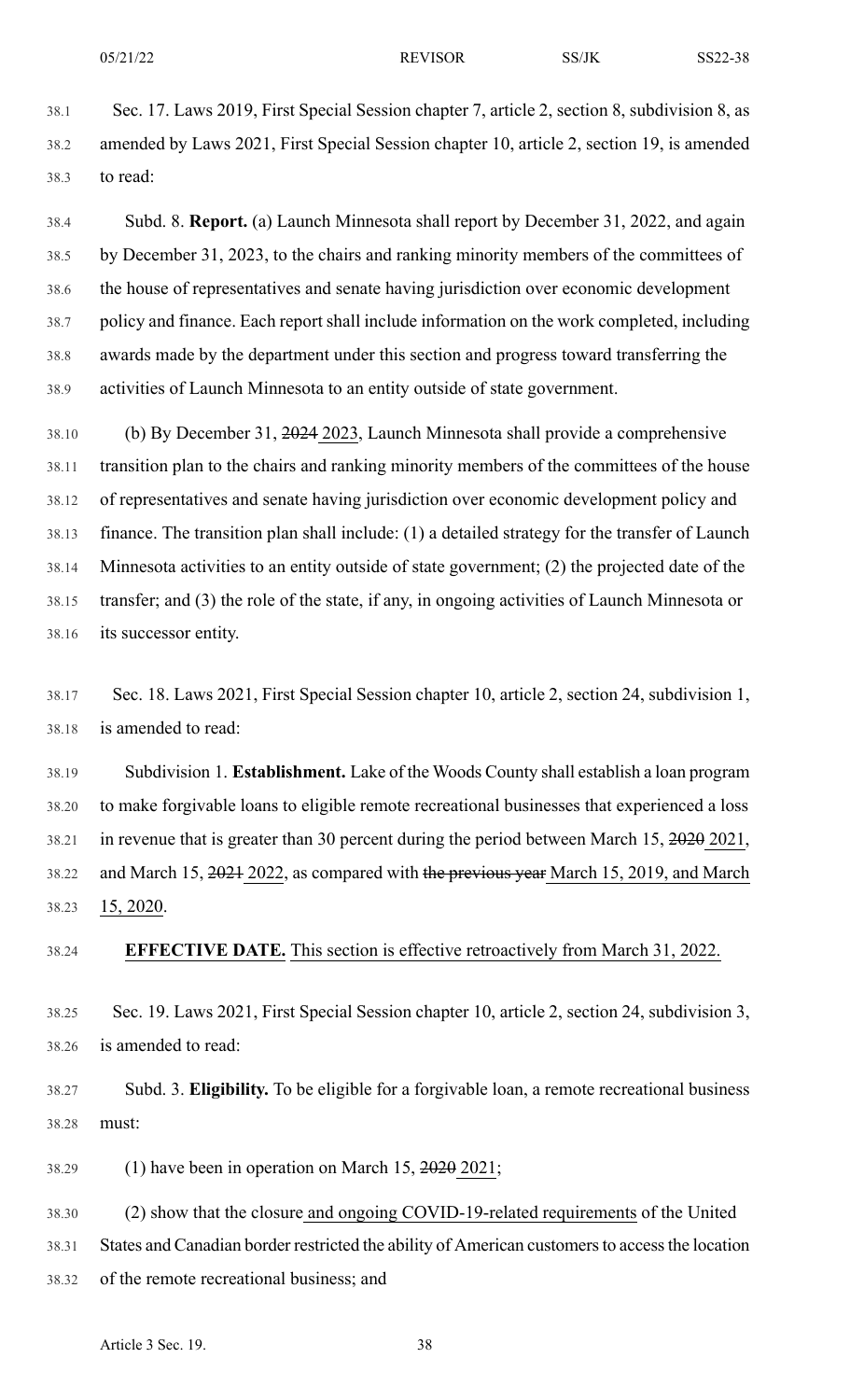|       | 05/21/22                                                                                       | <b>REVISOR</b> | SS/JK | SS22-38 |
|-------|------------------------------------------------------------------------------------------------|----------------|-------|---------|
| 39.1  | (3) not have received a grant under the Main Street COVID-19 relief grant program.             |                |       |         |
| 39.2  | <b>EFFECTIVE DATE.</b> This section is effective retroactively from March 31, 2022.            |                |       |         |
| 39.3  | Sec. 20. Laws 2021, First Special Session chapter 10, article 2, section 24, subdivision 4,    |                |       |         |
| 39.4  | is amended to read:                                                                            |                |       |         |
| 39.5  | Subd. 4. Application. (a) Lake of the Woods County shall develop forms and procedures          |                |       |         |
| 39.6  | for soliciting and reviewing applications for loans under this section.                        |                |       |         |
| 39.7  | (b) Loans shall be made before April 1, 2022 December 30, 2022. Any funds not spent            |                |       |         |
| 39.8  | by April 1, 2022 2023, must be returned to the state general fund.                             |                |       |         |
| 39.9  | (c) If there are insufficient funds to fund all claims in full, the county shall distribute    |                |       |         |
| 39.10 | funds on a prorated basis.                                                                     |                |       |         |
| 39.11 | <b>EFFECTIVE DATE.</b> This section is effective retroactively from March 31, 2022.            |                |       |         |
| 39.12 | Sec. 21. Laws 2021, First Special Session chapter 10, article 2, section 24, subdivision 5,    |                |       |         |
| 39.13 | is amended to read:                                                                            |                |       |         |
| 39.14 | Subd. 5. Maximum loan amount. The maximum loan amount shall be equal to 75                     |                |       |         |
| 39.15 | percent of the remote recreational business's gross annual receipts for fiscal year years 2020 |                |       |         |
| 39.16 | and 2021, not to exceed \$500,000 per eligible remote recreational business.                   |                |       |         |
| 39.17 | <b>EFFECTIVE DATE.</b> This section is effective retroactively from March 31, 2022.            |                |       |         |
| 39.18 | Sec. 22. Laws 2021, First Special Session chapter 10, article 2, section 24, subdivision 7,    |                |       |         |
| 39.19 | is amended to read:                                                                            |                |       |         |
| 39.20 | Subd. 7. Report to legislature. By January 15 April 30, 2023, Lake of the Woods County         |                |       |         |
| 39.21 | shall report to the legislative committees with jurisdiction over economic development         |                |       |         |
| 39.22 | policy and finance on the loans provided to remote recreational businesses under this section. |                |       |         |
| 39.23 | EFFECTIVE DATE. This section is effective retroactively from March 31, 2022.                   |                |       |         |
| 39.24 | Sec. 23. Laws 2022, chapter 50, article 1, section 1, is amended to read:                      |                |       |         |
| 39.25 | Section 1. APPROPRIATION; UNEMPLOYMENT INSURANCE TRUST FUND                                    |                |       |         |
| 39.26 | <b>LOAN REPAYMENT AND REPLENISHMENT.</b>                                                       |                |       |         |
| 39.27 | Subdivision 1. Appropriation. \$2,324,175,000 from the state fiscal recovery federal           |                |       |         |
| 39.28 | fund and \$405,825,000 from the general fund in fiscal year 2022 are appropriated to the       |                |       |         |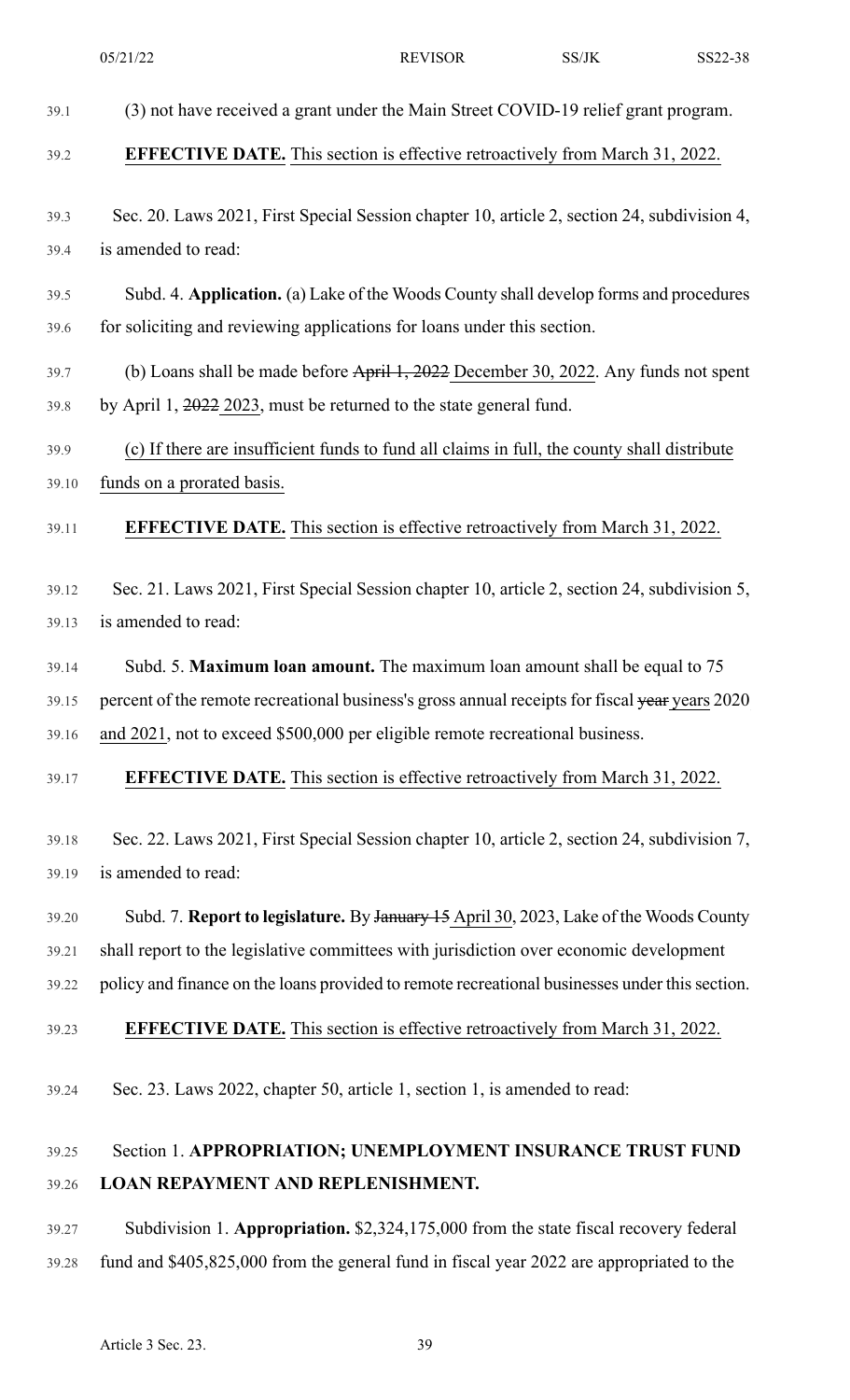| 40.1  | commissioner of employment and economic development for the purposes of this section        |
|-------|---------------------------------------------------------------------------------------------|
| 40.2  | article.                                                                                    |
| 40.3  | Subd. 2. Repayment. Within ten days following enactment of this section, the                |
| 40.4  | commissioner must determine the sum of any outstanding loans and any interest accrued       |
| 40.5  | on the loans from the federal unemployment insurance trust fund, and issue payments to      |
| 40.6  | the federal unemployment trust fund equal to that sum.                                      |
| 40.7  | Subd. 3. Replenishment. Following the full repayment of outstanding loans from the          |
| 40.8  | federal unemployment insurance trust fund, the commissioner must deposit into the           |
| 40.9  | unemployment insurance trust fund all the remaining money appropriated in for this section. |
|       |                                                                                             |
| 40.10 | Sec. 24. Laws 2022, chapter 50, article 2, section 2, is amended by adding a subdivision    |
| 40.11 | to read:                                                                                    |
| 40.12 | Subd. 13. Fraud prevention. The commissioner of labor and industry, in cooperation          |
| 40.13 | with the commissioner of employment and economic development and the commissioner           |
| 40.14 | of revenue, must develop a fraud prevention plan and implement a process to identify        |
| 40.15 | fraudulent payments made under subdivision 5.                                               |
| 40.16 | <b>EFFECTIVE DATE.</b> This section is effective retroactively from April 29, 2022.         |
|       |                                                                                             |
| 40.17 | Sec. 25. CANADIAN BORDER COUNTIES ECONOMIC RELIEF PROGRAM.                                  |
| 40.18 | Subdivision 1. Relief program established. The Northland Foundation must develop            |
| 40.19 | and implement a Canadian border counties economic relief program to assist businesses       |
| 40.20 | adversely affected by the 2021 closure of the Boundary Waters Canoe Area Wilderness or      |
| 40.21 | the closures of the Canadian border since 2020.                                             |
| 40.22 | Subd. 2. Available relief. (a) The economic relief program established under this section   |
| 40.23 | may include grants to the extent that funds are available. Before awarding grants to the    |
| 40.24 | Northland Foundation for the relief program under this section:                             |
| 40.25 | (1) the Northland Foundation must develop criteria, procedures, and requirements for:       |
| 40.26 | (i) determining eligibility for assistance;                                                 |
| 40.27 | (ii) evaluating applications for assistance;                                                |
| 40.28 | (iii) awarding assistance; and                                                              |
| 40.29 | (iv) administering the grant program authorized under this section;                         |
|       |                                                                                             |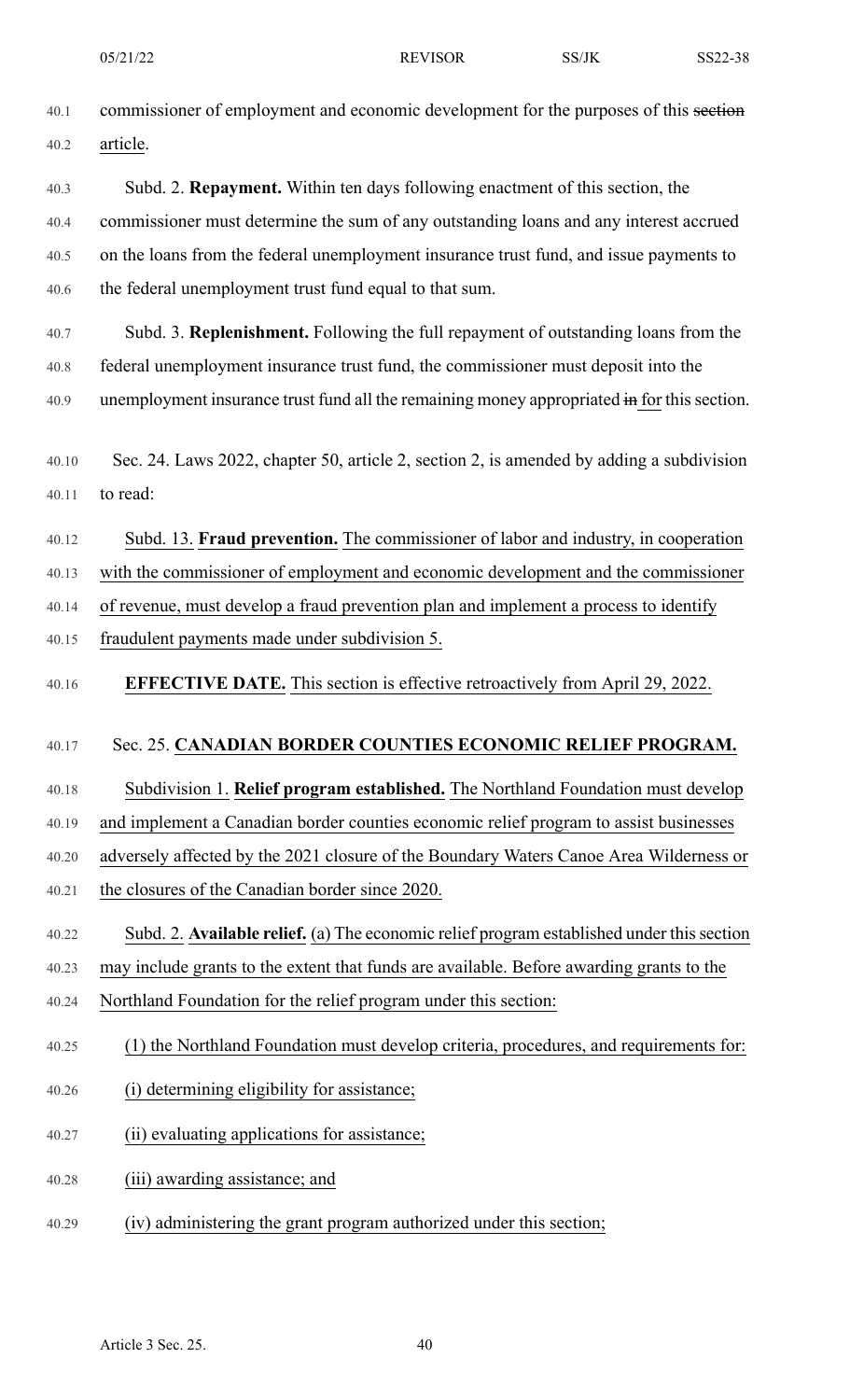| 41.1  | (2) the Northland Foundation must submit criteria, procedures, and requirements                |
|-------|------------------------------------------------------------------------------------------------|
| 41.2  | developed under clause (1) to the commissioner of employment and economic development          |
| 41.3  | for review; and                                                                                |
| 41.4  | (3) the commissioner must approve the criteria, procedures, and requirements submitted         |
| 41.5  | under clause (2).                                                                              |
| 41.6  | (b) The maximum grant to a business under this section is \$50,000 per business.               |
| 41.7  | Subd. 3. Qualification requirements. To qualify for assistance under this section, a           |
| 41.8  | business must:                                                                                 |
| 41.9  | (1) be located within Koochiching County or Cook County;                                       |
| 41.10 | (2) document a reduction of at least 20 percent in gross receipts in 2021 compared to          |
| 41.11 | 2019; and                                                                                      |
| 41.12 | (3) provide a written explanation for how the 2021 closure of the Boundary Waters              |
| 41.13 | Canoe Area Wilderness or the closures of the Canadian border since 2020 resulted in the        |
| 41.14 | reduction in gross receipts documented under clause (2).                                       |
| 41.15 | Subd. 4. Monitoring. (a) The Northland Foundation must establish performance                   |
| 41.16 | measures, including but not limited to the following components:                               |
| 41.17 | (1) the number of grants awarded and award amounts for each grant;                             |
| 41.18 | (2) the number of jobs created or retained as a result of the assistance, including            |
| 41.19 | information on the wages and benefit levels, the status of the jobs as full-time or part-time, |
| 41.20 | and the status of the jobs as temporary or permanent;                                          |
| 41.21 | (3) the amount of business activity and changes in gross revenues of the grant recipient       |
| 41.22 | as a result of the assistance; and                                                             |
| 41.23 | (4) the new tax revenue generated as a result of the assistance.                               |
| 41.24 | (b) The commissioner of employment and economic development must monitor the                   |
| 41.25 | Northland Foundation's compliance with this section and the performance measures               |
| 41.26 | developed under paragraph (a).                                                                 |
| 41.27 | (c) The Northland Foundation must comply with all requests made by the commissioner            |
| 41.28 | under this section.                                                                            |
| 41.29 | Subd. 5. Business subsidy requirements. Minnesota Statutes, sections 116J.993 to               |
| 41.30 | 116J.995, do not apply to assistance under this section. Businesses in receipt of assistance   |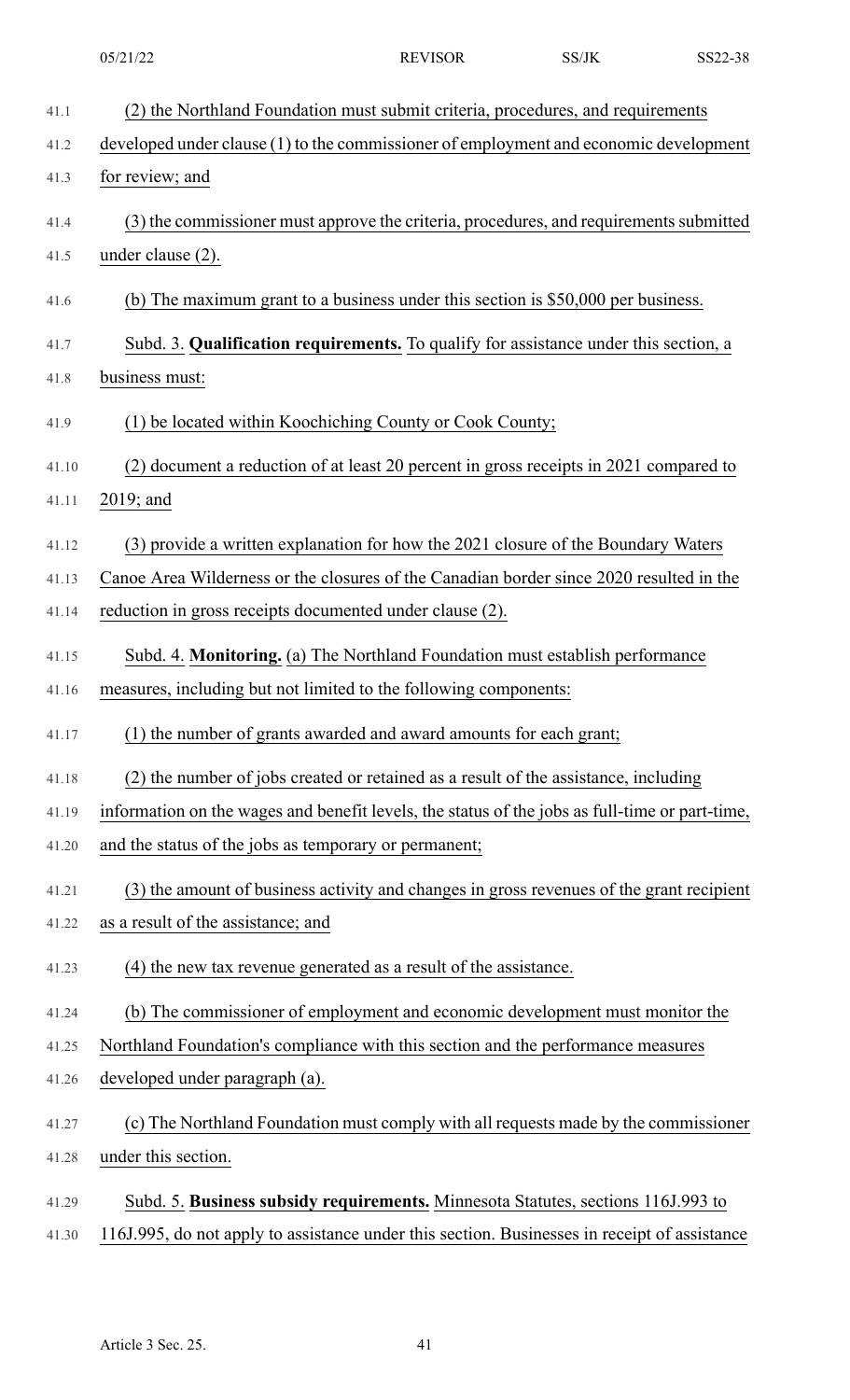- 42.1 under this section must provide for job creation and retention goals and wage and benefit 42.2 goals.
- 42.3 Subd. 6. **Administrative costs.** The commissioner of employment and economic
- 42.4 development may use up to three percent of the appropriation made for this section for
- 42.5 administrative expenses of the department.
- 42.6 **EFFECTIVE DATE.** This section is effective July 1, 2022, and expires June 30, 2023.

## 42.7 Sec. 26. **ENCUMBRANCE EXCEPTION.**

- 42.8 Notwithstanding Minnesota Statutes, section 16B.98, subdivision 5, paragraph (a), clause 42.9 (2), or 16C.05, subdivision 2, paragraph (a), clause (3), the commissioner of employment 42.10 and economic development may permit grant recipients of the Minnesota investment fund 42.11 program under Minnesota Statutes, section 116J.8731; the job creation fund program under 42.12 Minnesota Statutes, section 116J.8748; and the border-to-border broadband program under 42.13 Minnesota Statutes, section 116J.395, to incur eligible expenses based on an agreed upon 42.14 work plan and budget for up to 90 days prior to an encumbrance being established in the 42.15 accounting system.
- 42.16 **EFFECTIVE DATE.** This section is effective the day following final enactment and 42.17 expires on June 30, 2025.

# 42.18 Sec. 27. **MINNESOTA INVESTMENTFUND AND MINNESOTA JOB CREATION** 42.19 **FUND REQUIREMENTS EXTENSIONS .**

- 42.20 Notwithstanding any other law to the contrary, a recipient of a Minnesota Investment 42.21 Fund grant under Minnesota Statutes, section 116J.8731, or a recipient of a Minnesota Job 42.22 Creation Fund grant under Minnesota Statutes, section 116J.8748, who is unable to meet 42.23 the minimum capital investment requirements, wage, or minimum job creation goals or 42.24 requirements provided in a business subsidy agreement, as applicable, during or within the 42.25 12-month period following a peacetime emergency related to the COVID-19 pandemic shall 42.26 be granted an extension until December 31, 2023, to meet those capital investment, wage, 42.27 or job creation goals or requirements before the grant must be repaid.
- 42.28 **EFFECTIVE DATE.** This section is effective retroactively from March 15, 2020.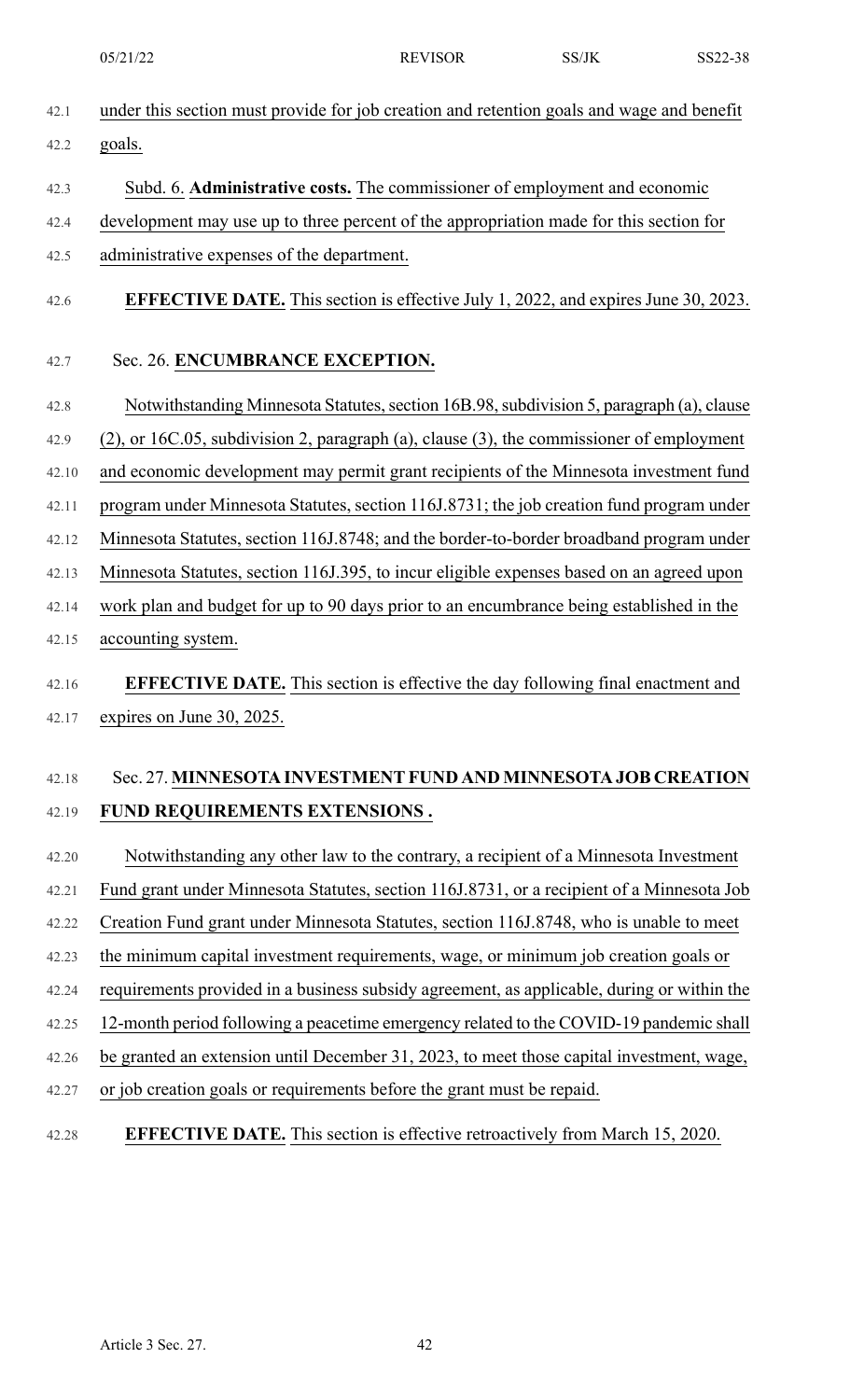### 43.1 **ARTICLE 4**

### 43.2 **COMBATIVE SPORTS**

43.3 Section 1. Minnesota Statutes 2020, section 341.21, subdivision 2a, is amended to read: 43.4 Subd. 2a. **Combatant.** "Combatant" means an individual who employs the act of attack 43.5 and defense as a professional boxer, professional or amateur tough person, martial artist, 43.6 or professional or amateur mixed martial artist while engaged in a combative sport.

43.7 Sec. 2. Minnesota Statutes 2020, section 341.21, subdivision 2c, is amended to read:

43.8 Subd. 2c. **Combative sports contest.** "Combative sports contest" means a professional 43.9 boxing, a professional or amateur tough person, or a professional or amateur martial art 43.10 **contest or** mixed martial arts contest, bout, competition, match, or exhibition.

43.11 Sec. 3. Minnesota Statutes 2020, section 341.21, subdivision 7, is amended to read:

43.12 Subd. 7. **Tough person contest.** "Tough person contest," including contests marketed 43.13 as tough man or tough woman contests, means a contest of two-minute rounds consisting 43.14 of not more than four rounds between two or more individuals who use their hands, or their 43.15 feet, or both in any manner. Tough person contest includes kickboxing and other recognized 43.16 martial art contest. boxing match or similar contest where each combatant wears headgear 43.17 and gloves that weigh at least 12 ounces.

43.18 Sec. 4. Minnesota Statutes 2020, section 341.221, is amended to read:

43.19 **341.221 ADVISORY COUNCIL.**

43.20 (a) The commissioner must appoint a Combative Sports Advisory Council to advise the 43.21 commissioner on the administration of duties under this chapter.

43.22 (b) The council shall have nine five members appointed by the commissioner. One 43.23 member must be a retired judge of the Minnesota District Court, Minnesota Court of Appeals, 43.24 Minnesota Supreme Court, the United States District Court for the District of Minnesota, 43.25 or the Eighth Circuit Court of Appeals. At least four All five members must have knowledge 43.26 of the boxing combative sports industry. At least four members must have knowledge of 43.27 the mixed martial arts industry. The commissioner shall make serious efforts to appoint 43.28 qualified women to serve on the council.

43.29 (e) Council members shall serve terms of four years with the terms ending on the first 43.30 Monday in January.

43.31 (d) (c) The council shall annually elect from its membership a chair.

Article 4 Sec. 4. 43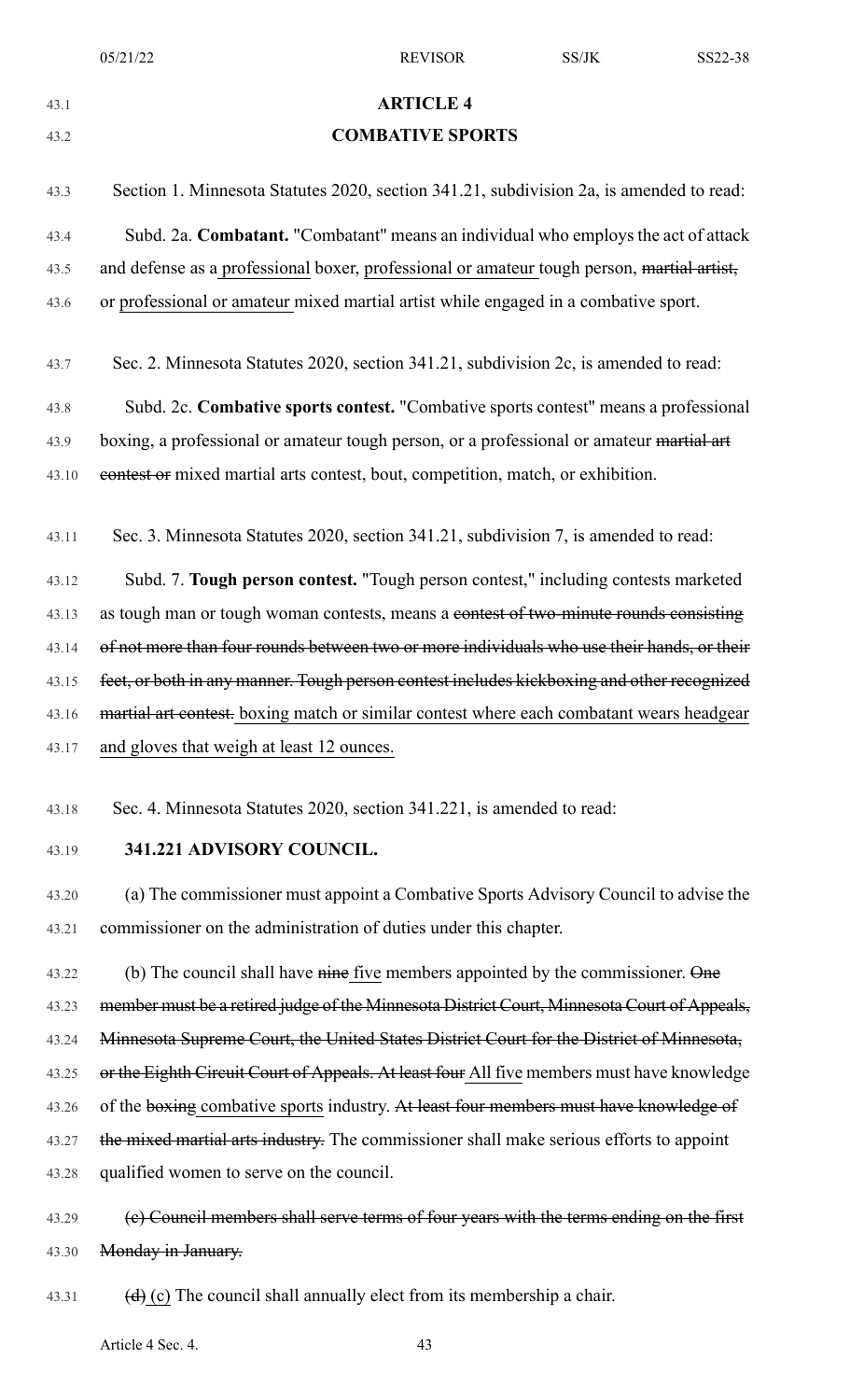|       | 05/21/22                                                                                       | <b>REVISOR</b>                                                                                                   | SS/JK | SS22-38 |
|-------|------------------------------------------------------------------------------------------------|------------------------------------------------------------------------------------------------------------------|-------|---------|
| 44.1  |                                                                                                | $\left(\frac{e}{e}\right)$ (d) Meetings shall be convened by the commissioner, or by the chair with the approval |       |         |
| 44.2  | of the commissioner.                                                                           |                                                                                                                  |       |         |
| 44.3  |                                                                                                | (f) The commissioner shall designate two of the members to serve until the first Monday                          |       |         |
| 44.4  | in January 2013; two members to serve until the first Monday in January 2014; two members      |                                                                                                                  |       |         |
| 44.5  | to serve until the first Monday in January 2015; and three members to serve until the first    |                                                                                                                  |       |         |
| 44.6  | Monday in January 2016.                                                                        |                                                                                                                  |       |         |
| 44.7  |                                                                                                | (e) Appointments to the council and the terms of council members shall be governed by                            |       |         |
| 44.8  | sections 15.059 and 15.0597.                                                                   |                                                                                                                  |       |         |
| 44.9  |                                                                                                | $(g)$ (f) Removal of members, filling of vacancies, and compensation of members shall                            |       |         |
| 44.10 | be as provided in section 15.059.                                                              |                                                                                                                  |       |         |
| 44.11 |                                                                                                | (g) Meetings convened for the purpose of advising the commissioner on issues related                             |       |         |
| 44.12 | to a challenge filed under section 341.345 are exempt from the open meeting requirements       |                                                                                                                  |       |         |
| 44.13 | of chapter 13D.                                                                                |                                                                                                                  |       |         |
|       |                                                                                                |                                                                                                                  |       |         |
| 44.14 |                                                                                                | Sec. 5. Minnesota Statutes 2020, section 341.25, is amended to read:                                             |       |         |
| 44.15 | 341.25 RULES.                                                                                  |                                                                                                                  |       |         |
| 44.16 |                                                                                                | (a) The commissioner may adopt rules that include standards for the physical examination                         |       |         |
| 44.17 | and condition of combatants and referees.                                                      |                                                                                                                  |       |         |
| 44.18 |                                                                                                | (b) The commissioner may adopt other rules necessary to carry out the purposes of this                           |       |         |
| 44.19 | chapter, including, but not limited to, the conduct of all combative sport contests and their  |                                                                                                                  |       |         |
| 44.20 | manner, supervision, time, and place.                                                          |                                                                                                                  |       |         |
| 44.21 |                                                                                                | (c) The commissioner must adopt unified rules for mixed martial arts contests.                                   |       |         |
| 44.22 |                                                                                                | (d) The commissioner may adopt the rules of the Association of Boxing Commissions,                               |       |         |
| 44.23 | with amendments.                                                                               |                                                                                                                  |       |         |
| 44.24 |                                                                                                | (e) The most recent version of the Unified Rules of Mixed Martial Arts, as promulgated                           |       |         |
| 44.25 | by the Association of Boxing Commissions and amended August 2, 2016, are incorporated          |                                                                                                                  |       |         |
| 44.26 | by reference and made a part of this chapter except as qualified by this chapter and Minnesota |                                                                                                                  |       |         |
| 44.27 | Rules, chapter 2202. In the event of a conflict between this chapter and the Unified Rules,    |                                                                                                                  |       |         |
| 44.28 | this chapter must govern.                                                                      |                                                                                                                  |       |         |
| 44.29 |                                                                                                | (f) The most recent version of the Unified Rules of Boxing, as promulgated by the                                |       |         |
| 44.30 | Association of Boxing Commissions, are incorporated by reference and made a part of this       |                                                                                                                  |       |         |
| 44.31 | chapter except as modified by this chapter and Minnesota Rules, chapter 2201. In the event     |                                                                                                                  |       |         |
| 44.32 | of a conflict between this chapter and the Unified Rules, this chapter must govern.            |                                                                                                                  |       |         |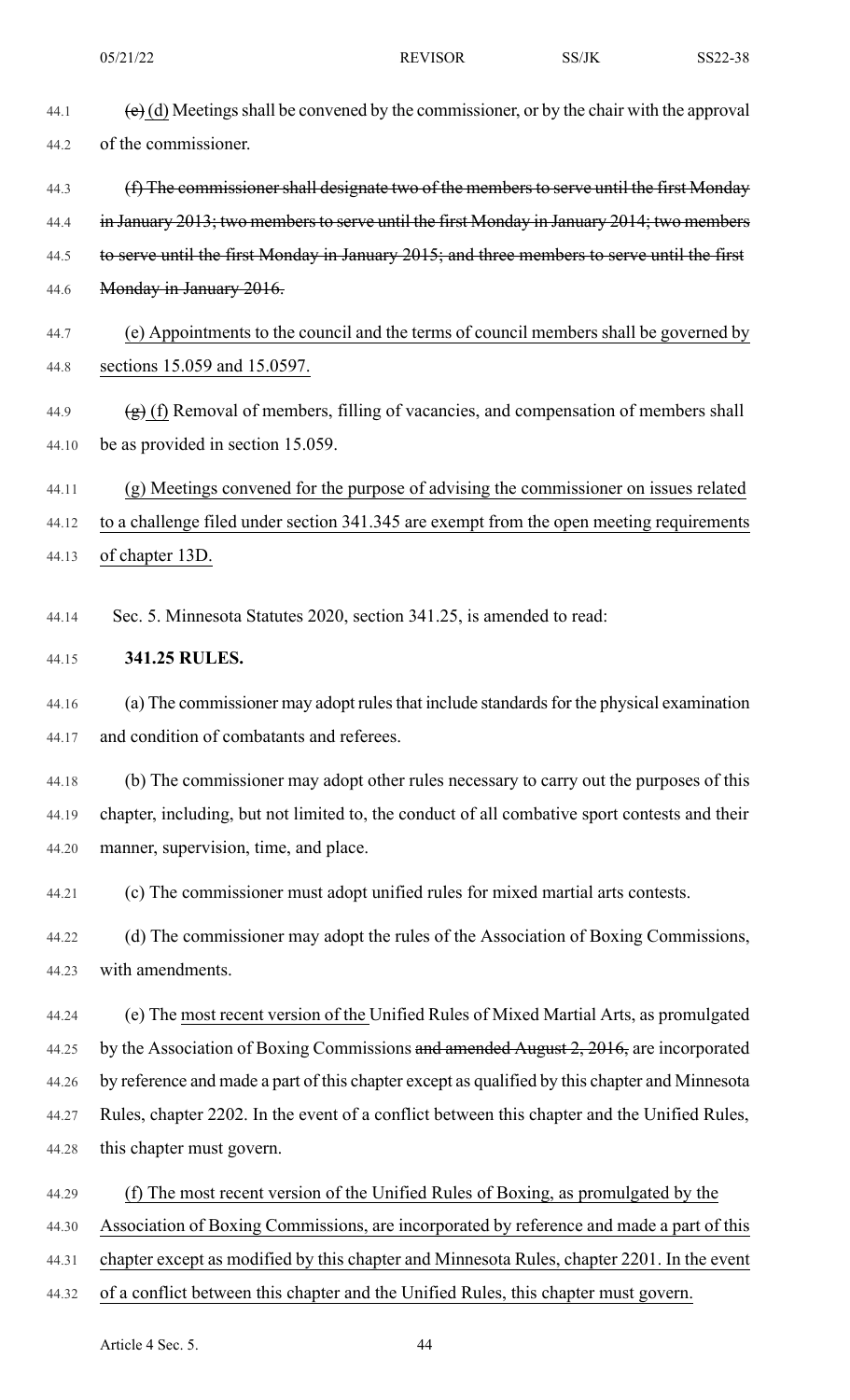45.1 Sec. 6. Minnesota Statutes 2020, section 341.28, is amended to read:

# 45.2 **341.28 REGULATION OF COMBATIVE SPORT CONTESTS.**

45.3 Subdivision 1. **Regulatory authority; combative sports.** All combative sport contests 45.4 within this state must be conducted according to the requirements of this chapter.

45.5 Subd. 1a. **Regulatory authority; professional boxing contests.** All professional boxing 45.6 contests are subject to this chapter. Every combatant in a boxing contest shall wear padded 45.7 gloves that weigh at least eight ounces. Officials at all boxing contests must be licensed 45.8 under this chapter.

45.9 Subd. 2. **Regulatory authority; tough person contests.** All professional and amateur 45.10 tough person contests are subject to this chapter. All tough person contests are subject to 45.11 Association of Boxing Commissions rules the most recent version of the Unified Rules of 45.12 Boxing, as promulgated by the Association of Boxing Commissions. Every contestant in a 45.13 tough person contest shall have a physical examination prior to their bouts. Every contestant 45.14 in a tough person contest shall wear headgear and padded gloves that weigh at least 12 45.15 ounces. All tough person bouts are limited to two-minute rounds and a maximum of four 45.16 total rounds. Officials at all tough person contests shall be licensed under this chapter.

45.17 Subd. 3. **Regulatory authority; mixed martial arts contests; similar sporting** 45.18 **events.** All professional and amateur mixed martial arts contests, martial arts contests except 45.19 amateur contests regulated by the Minnesota State High School League (MSHSL), recognized 45.20 martial arts studios and schools in Minnesota, and recognized national martial arts 45.21 organizations holding contests between students, ultimate fight contests, and similar sporting 45.22 events are subject to this chapter and all officials at these events must be licensed under this 45.23 chapter.

45.24 Subd. 4. **Regulatory authority; martial arts and amateur boxing.** (a) Unless this 45.25 chapter specifically states otherwise, contests or exhibitions for martial arts and amateur 45.26 boxing are exempt from the requirements of this chapter and officials at these events are 45.27 not required to be licensed under this chapter.

- 45.28 (b) All martial arts and amateur boxing contests must be regulated by the Thai Boxing 45.29 Association, International Sports Karate Association, World Kickboxing Association, United 45.30 States Muay Thai Association, United States Muay Thai Federation, World Association of 45.31 Kickboxing Organizations, International Kickboxing Federation, USA Boxing, or an
- 45.32 organization that governs interscholastic athletics under subdivision 5.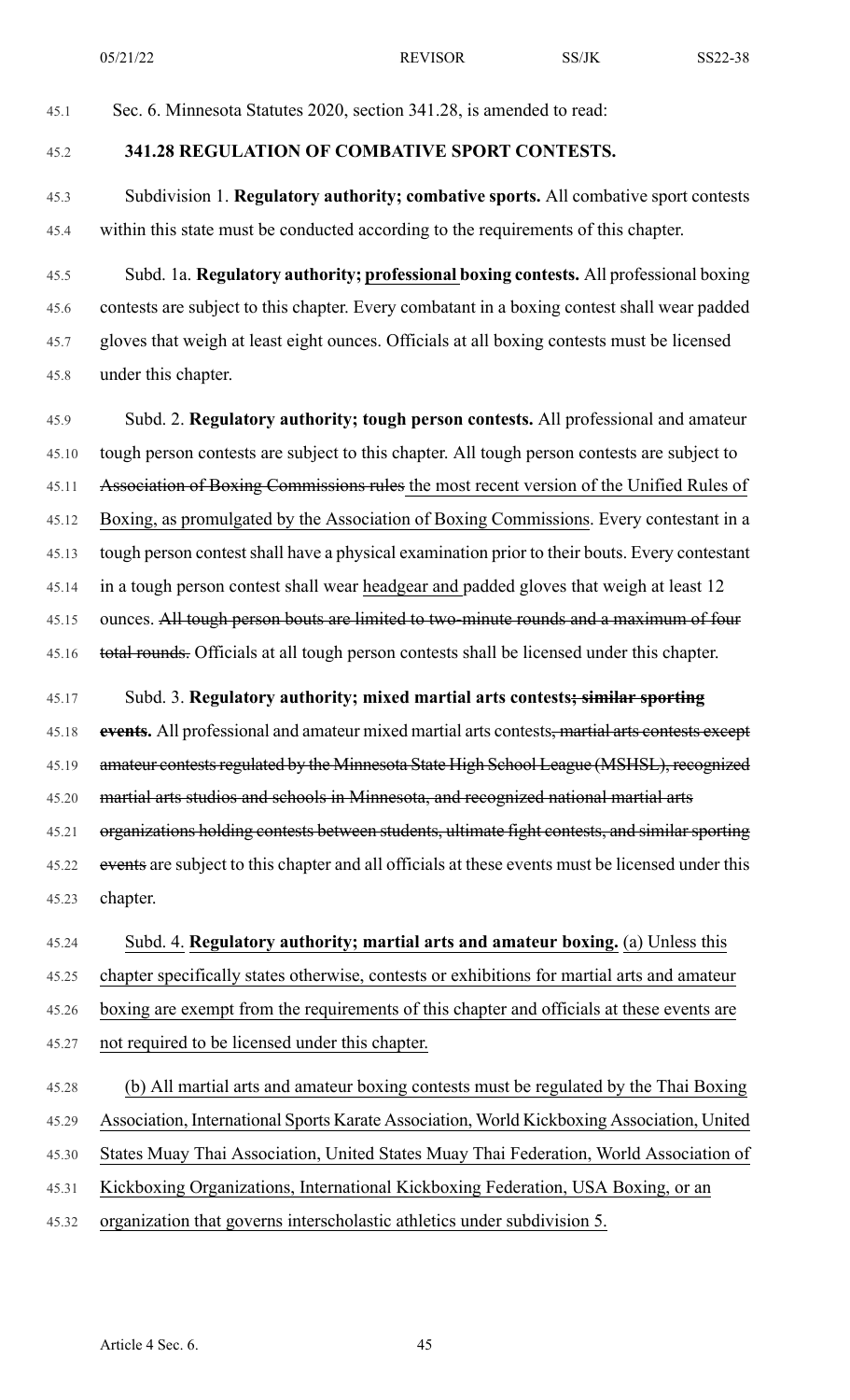46.1 (c) Any regulatory body overseeing a martial arts or amateur boxing event must submit 46.2 bout results to the commissioner within 72 hours after the event. If the regulatory body 46.3 issues suspensions, it must submit to the commissioner, within 72 hours after the event, a 46.4 list of any suspensions resulting from the event. 46.5 Subd. 5. **Regulatory authority; certain students.** Amateur martial arts and amateur 46.6 boxing contests regulated by the Minnesota State High School League, National Collegiate 46.7 Athletic Association, National Junior Collegiate Athletic Association, National Association 46.8 of Intercollegiate Athletics, or any similar organization that governs interscholastic athletics 46.9 are not subject to this chapter and officials at these events are not required to be licensed 46.10 under this chapter. 46.11 Sec. 7. Minnesota Statutes 2020, section 341.30, subdivision 4, is amended to read: 46.12 Subd. 4. **Prelicensure requirements.** (a) Before the commissioner issues a promoter's 46.13 license to an individual, corporation, or other business entity, the applicant shall, a minimum 46.14 of six weeks before the combative sport contest is scheduled to occur, complete a licensing 46.15 application on the Office of Combative Sports website or on forms furnished or approved 46.16 prescribed by the commissioner and shall: 46.17 (1) provide the commissioner with a copy of any agreement between a combatant and 46.18 the applicant that binds the applicant to pay the combatant a certain fixed fee or percentage 46.19 of the gate receipts; 46.20  $\left(2\right)(1)$  show on the licensing application the owner or owners of the applicant entity and 46.21 the percentage of interest held by each owner holding a 25 percent or more interest in the 46.22 applicant; 46.23  $(3)$  (2) provide the commissioner with a copy of the latest financial statement of the 46.24 applicant; 46.25 (4) provide the commissioner with a copy or other proof acceptable to the commissioner 46.26 of the insurance contract or policy required by this chapter; 46.27  $(5)$  (3) provide proof, where applicable, of authorization to do business in the state of 46.28 Minnesota; and 46.29  $(6)$  (4) deposit with the commissioner a eash bond or surety bond in an amount set by 46.30 the commissioner, which must not be lessthan \$10,000. The bond shall be executed in favor 46.31 of this state and shall be conditioned on the faithful performance by the promoter of the 46.32 promoter's obligations under this chapter and the rules adopted under it.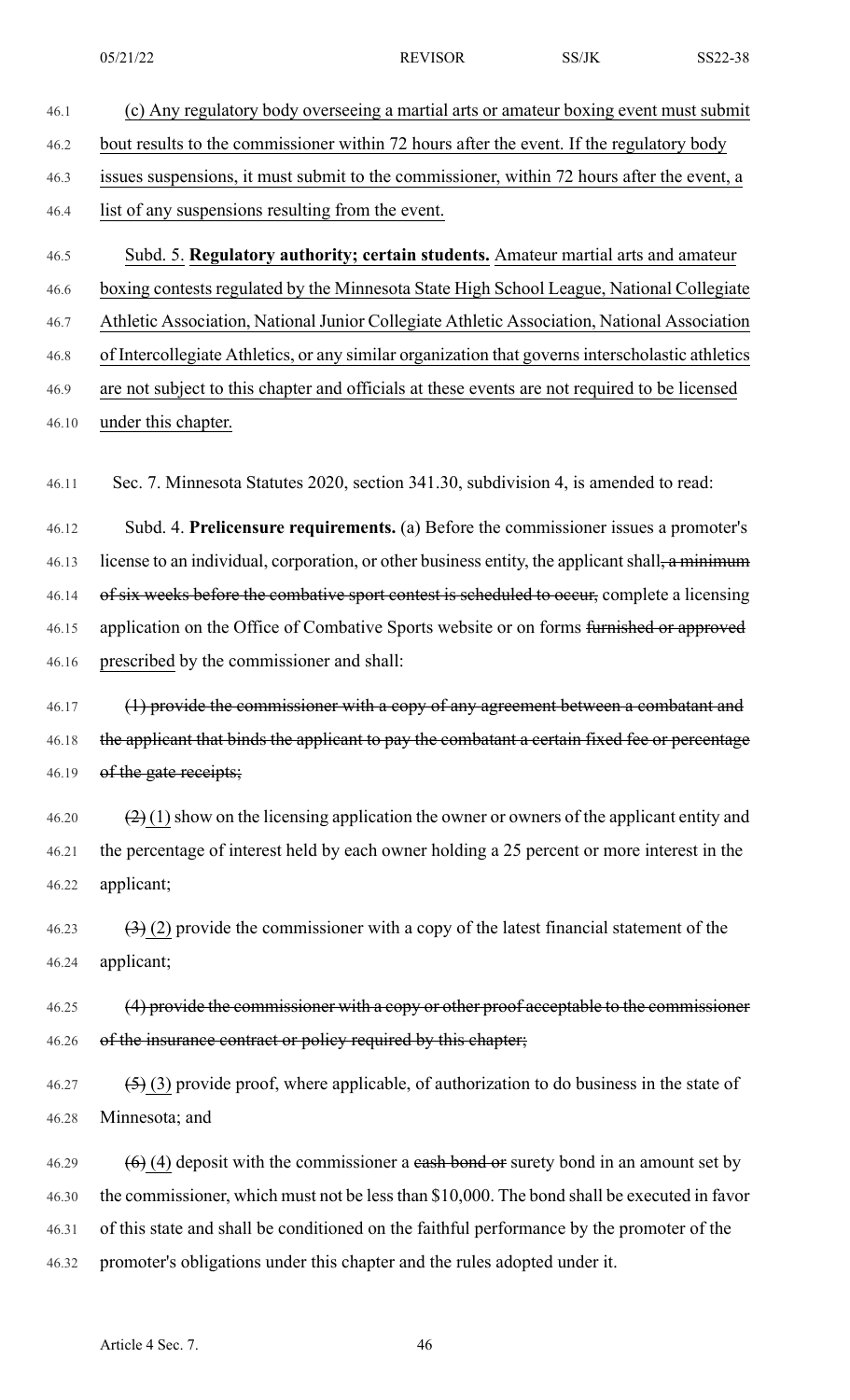47.1 (b) Before the commissioner issues a license to a combatant, the applicant shall:

 $47.2$  (1) submit to the commissioner the results of a current medical examination examinations 47.3 on forms furnished or approved prescribed by the commissioner. The medical examination 47.4 must include an ophthalmological and neurological examination, and documentation of test 47.5 results for HBV, HCV, and HIV, and any other blood test as the commissioner by rule may 47.6 require. The ophthalmological examination must be designed to detect any retinal defects 47.7 or other damage or condition of the eye that could be aggravated by combative sports. The 47.8 neurological examination must include an electroencephalogram or medically superior test 47.9 if the combatant has been knocked unconscious in a previous contest. The commissioner 47.10 may also order an electroencephalogram or other appropriate neurological or physical 47.11 examination before any contest if it determines that the examination is desirable to protect 47.12 the health of the combatant. The commissioner shall not issue a license to an applicant 47.13 submitting positive test results for HBV, HCV, or HIV; that state that the combatant is 47.14 cleared to participate in a combative sport contest. The applicant must undergo and submit 47.15 the results of the following medical examinations, which do not exempt a combatant from 47.16 the requirements set forth in section 341.33: 47.17 (i) a physical examination performed by a licensed medical doctor, doctor of osteopathic 47.18 medicine, advance practice nurse practitioner, or a physician assistant. Physical examinations 47.19 are valid for one year from the date of the exam;

47.20 (ii) an ophthalmological examination performed by an ophthalmologist or optometrist 47.21 that includes dilation designed to detect any retinal defects or other damage or a condition 47.22 of the eye that could be aggravated by combative sports. Ophthalmological examinations 47.23 are valid for one year from the date of the exam;

47.24 (iii) blood work results for HBsAg (Hepatitis B surface antigen), HCV (Hepatitis C

47.25 antibody), and HIV. Blood work results are good for one year from the date blood was

47.26 drawn. The commissioner shall not issue a license to an applicant submitting positive test

47.27 results for HBsAg, HCV, or HIV; and

47.28 (iv) other appropriate neurological or physical examinations before any contest, if the 47.29 commissioner determines that the examination is desirable to protect the health of the 47.30 combatant.

47.31 (2) complete a licensing application on the Office of Combative Sports website or on 47.32 forms furnished or approved by the commissioner; and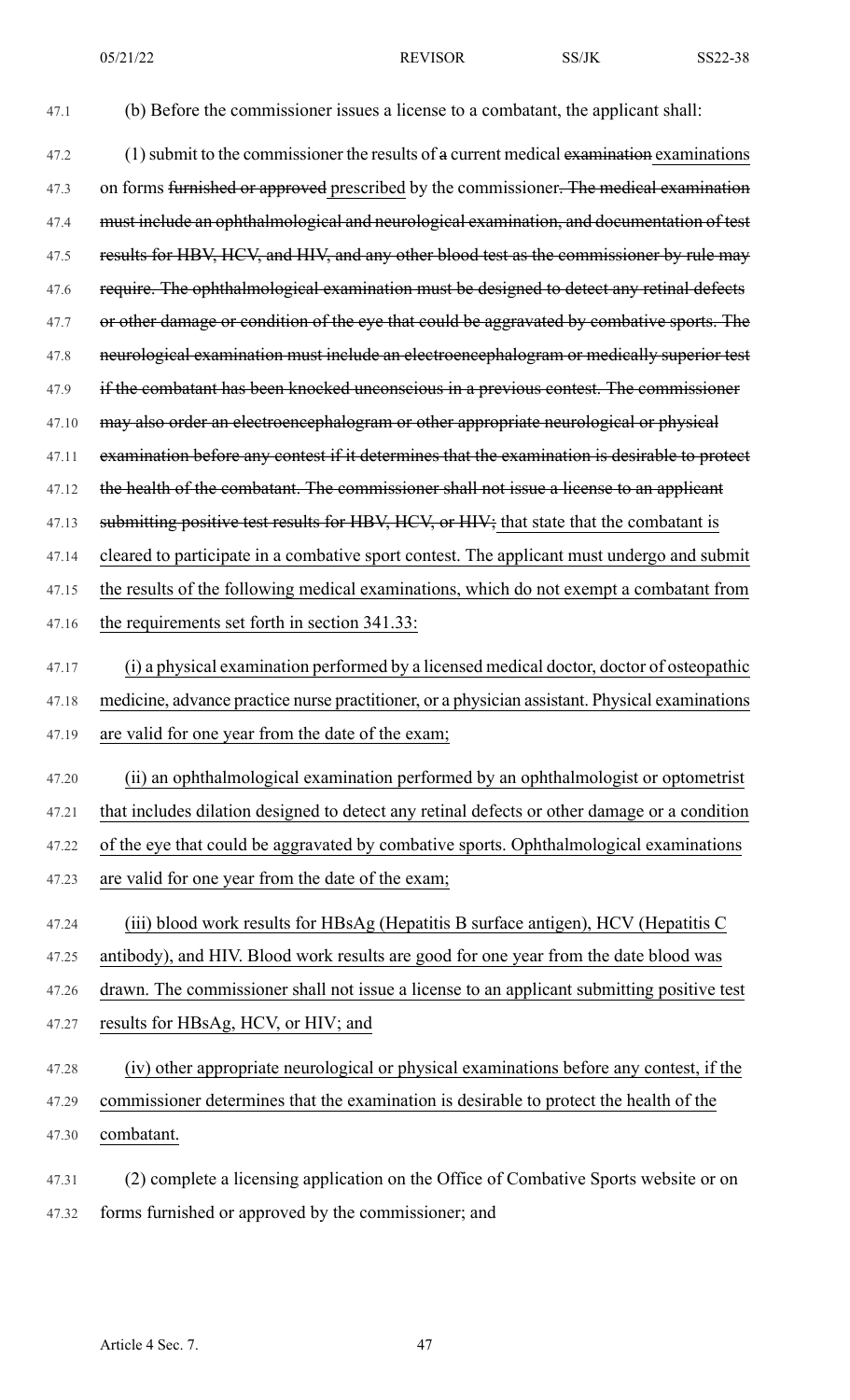- 48.1 (3) provide proof that the applicant is 18 years of age. Acceptable proof is a photo driver's 48.2 license,state photo identification card, passport, or birth certificate combined with additional 48.3 photo identification.
- 48.4 (c) Before the commissioner issues a license to a referee, judge, or timekeeper, the
- 48.5 applicant must submit proof of qualifications that may include certified training from the
- 48.6 Association of Boxing Commissions, licensure with other regulatory bodies, three
- 48.7 professional references, or a log of bouts worked.
- 48.8 (d) Before the commissioner issues a license to a ringside physician, the applicant must 48.9 submit proof that they are licensed to practice medicine in the state of Minnesota and in 48.10 good standing.
- 48.11 Sec. 8. Minnesota Statutes 2020, section 341.32, subdivision 2, is amended to read:
- 48.12 Subd. 2. **Expiration and application.** Licenses expire annually on December 31 June 48.13 30. A license may be applied for each year by filing an application for licensure and satisfying 48.14 all licensure requirements established in section 341.30, and submitting payment of the 48.15 license fees established in section 341.321. An application for a license and renewal of a 48.16 license must be on a form provided by the commissioner. Any license received or renewed 48.17 in the year 2022 shall be valid until June 30, 2023.
- 48.18 Sec. 9. Minnesota Statutes 2020, section 341.321, is amended to read:
- 48.19 **341.321 FEE SCHEDULE.**

48.20 (a) The fee schedule for professional and amateur licenses issued by the commissioner 48.21 is as follows:

- 48.22 (1) referees, \$25;
- 48.23 (2) promoters, \$700;
- 48.24 (3) judges and knockdown judges, \$25;
- 48.25 (4) trainers and seconds, \$80;
- 48.26 (5) timekeepers, \$25;
- 48.27 (6) professional combatants, \$70;
- 48.28 (7) amateur combatants, \$50; and
- 48.29 (8) ringside physicians, \$25.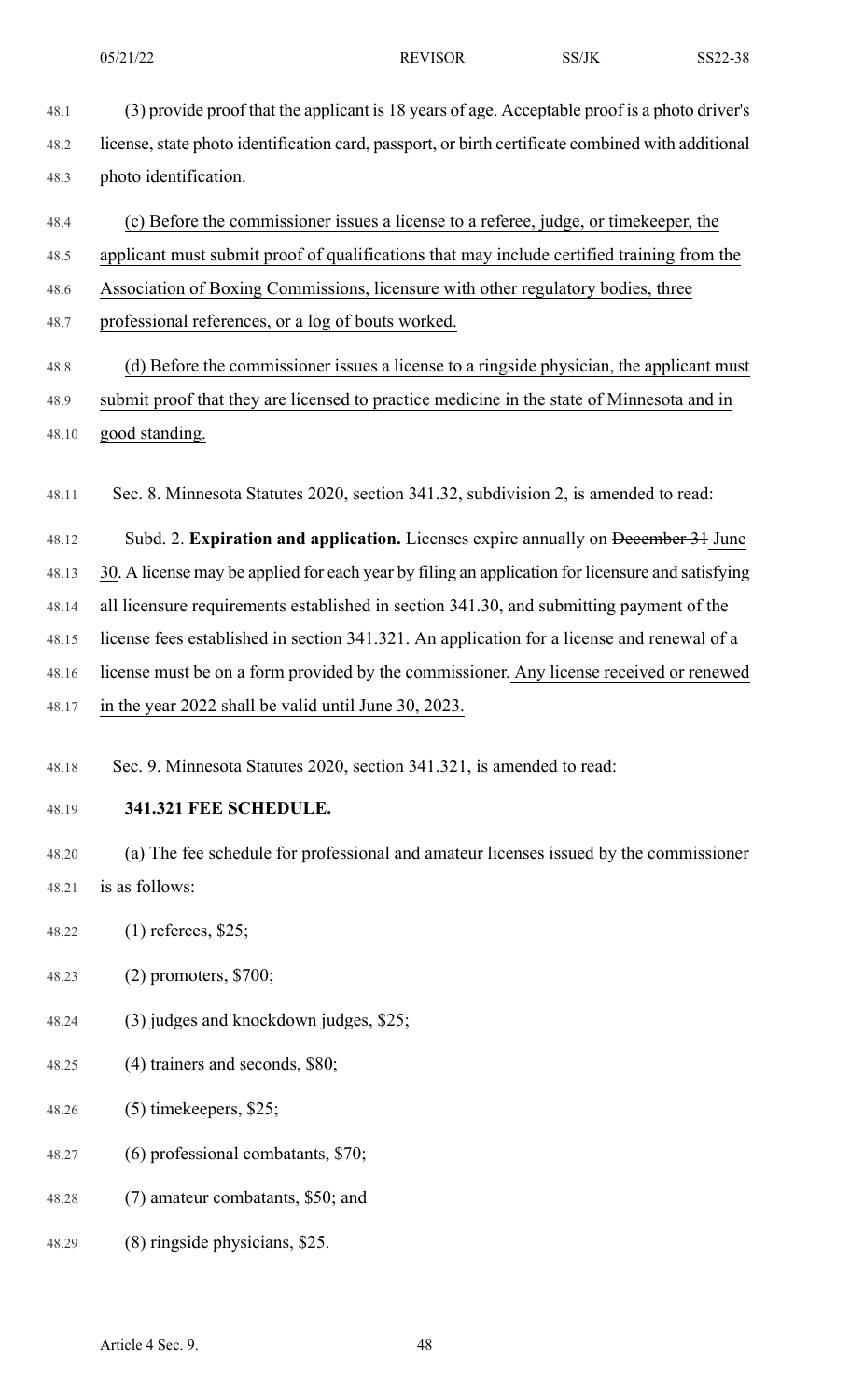49.1 License fees for promoters are due at least six weeks prior to the combative sport contest. 49.2 All other license fees shall be paid no later than the weigh-in prior to the contest. No license 49.3 may be issued until all prelicensure requirements outlined in section 341.30 are satisfied 49.4 and fees are paid.

49.5 (b) The commissioner shall establish a contest fee for each combative sport contest and 49.6 shall consider the size and type of venue when establishing a contest fee. The A promoter 49.7 or event organizer of an event regulated by the Department of Labor and Industry must pay, 49.8 per event, a combative sport contest fee is of \$1,500 per event or not more than four percent 49.9 of the gross ticket sales, whichever is greater, as determined by the commissioner when the 49.10 combative sport contest is scheduled. The fee must be paid as follows:

# 49.11 (c) A professional or amateur combative sport contest fee is nonrefundable and shall be 49.12 paid as follows:

49.13 (1)  $$500$  at the time is due when the combative sport contest is scheduled; and

- 49.14 (2) \$1,000 is due at the weigh-in prior to the contest.;
- 49.15 (3) if four percent of the gross ticket sales is greater than \$1,500, the balance is due to 49.16 the commissioner within 14 days of the completed contest; and
- 49.17 (4) the face value of all complimentary tickets distributed for an event, to the extent they

49.18 exceed 15 percent of total event attendance, count toward gross tickets sales for the purposes

- 49.19 of determining a combative sport contest fee.
- 49.20 If four percent of the gross ticket sales is greater than \$1,500, the balance is due to the
- 49.21 commissioner within seven days of the completed contest.
- 49.22 (d) The commissioner may establish the maximum number of complimentary tickets 49.23 allowed for each event by rule.
- 49.24  $\left(e\right)$  (c) All fees and penalties collected by the commissioner must be deposited in the 49.25 commissioner account in the special revenue fund.

### 49.26 Sec. 10. **[341.322] PAYMENT SCHEDULE.**

# 49.27 The commissioner may establish a schedule of fees to be paid by a promoter to referees, 49.28 judges and knockdown judges, timekeepers, and ringside physicians.

- 49.29 Sec. 11. **[341.323] EVENT APPROVAL.**
- 49.30 Subdivision 1. **Preapproval documentation.** Before the commissioner approves a 49.31 combative sport contest, the promoter shall: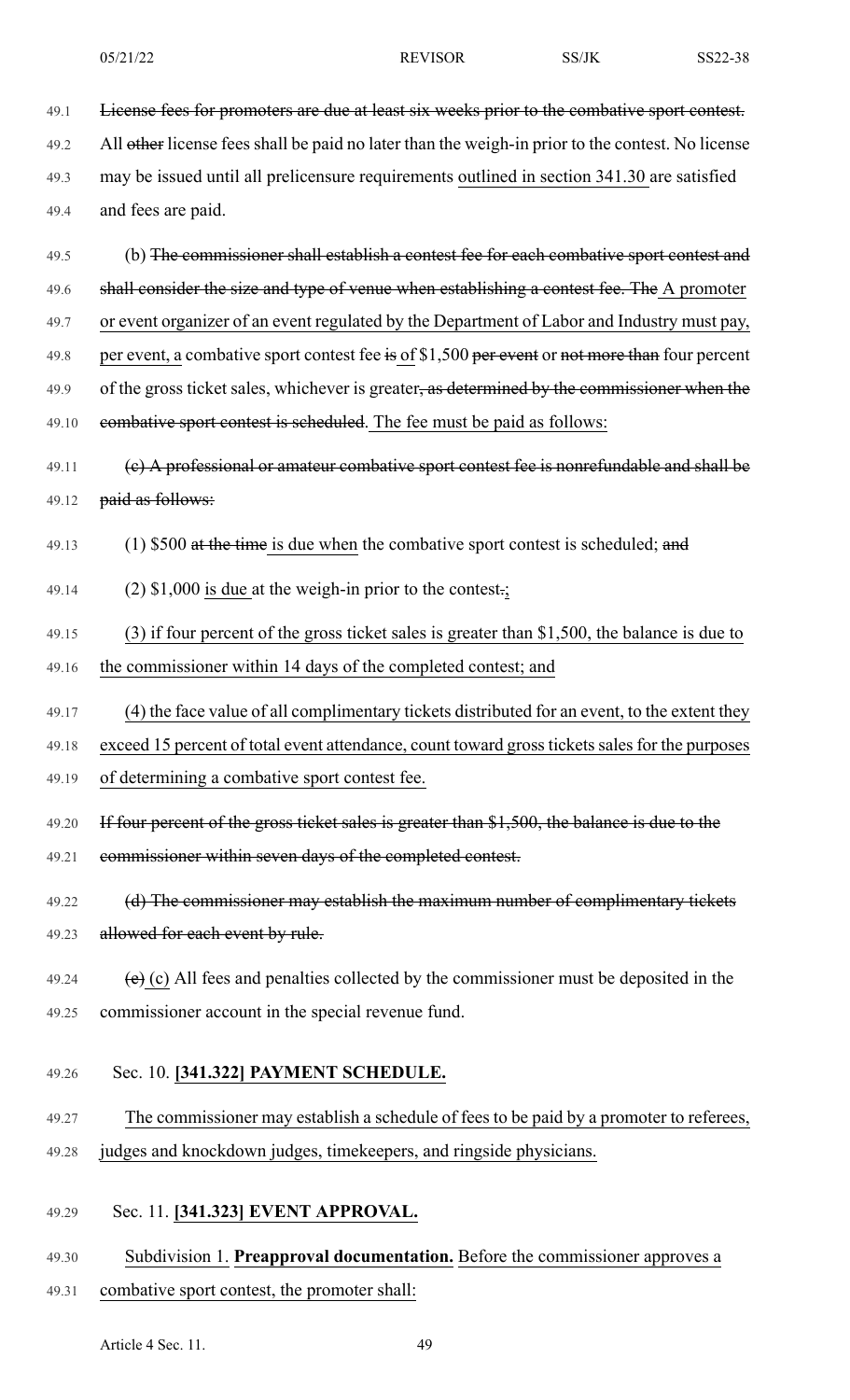| 50.1           | (1) provide the commissioner, at least six weeks before the combative sport contest is       |
|----------------|----------------------------------------------------------------------------------------------|
| 50.2           | scheduled to occur, information about the time, date, and location of the contest;           |
| 50.3           | (2) provide the commissioner, at least 72 hours before the combative sport contest is        |
| 50.4           | scheduled to occur, with a copy of any agreement between a combatant and the promoter        |
| 50.5           | that binds the promoter to pay the combatant a certain fixed fee or percentage of the gate   |
| 50.6           | receipts;                                                                                    |
| 50.7           | (3) provide the commissioner, at least 72 hours before the combative sport contest is        |
| 50.8           | scheduled to occur, with a copy or other proof acceptable to the commissioner of the         |
| 50.9           | insurance contract or policy required by this chapter; and                                   |
| 50.10          | (4) provide the commissioner, at least 72 hours before the combative sport contest is        |
|                | scheduled to occur, proof acceptable to the commissioner that the promoter will provide,     |
| 50.11          | at the cost of the promoter, at least one uniformed security guard or uniformed off-duty     |
| 50.12          | member of law enforcement to provide security at any event regulated by the Department       |
| 50.13<br>50.14 | of Labor and Industry. The commissioner may require a promoter to take additional security   |
|                | measures to ensure the safety of participants and spectators at an event.                    |
| 50.15          |                                                                                              |
| 50.16          | Subd. 2. Proper licensure. Before the commissioner approves a combative sport contest,       |
| 50.17          | the commissioner must ensure that the promoter is properly licensed under this chapter.      |
| 50.18          | The promoter must maintain proper licensure from the time the promoter schedules a           |
| 50.19          | combative sport contest through the date of the contest.                                     |
| 50.20          | Subd. 3. Discretion. Nothing in this section limits the commissioner's discretion in         |
| 50.21          | deciding whether to approve a combative sport contest or event.                              |
|                |                                                                                              |
| 50.22          | Sec. 12. [341.324] AMBULANCE.                                                                |
| 50.23          | A promoter must ensure, at the cost of the promoter, that an ambulance and two               |
| 50.24          | emergency medical technicians are on the premises during a combative sport contest.          |
|                |                                                                                              |
| 50.25          | Sec. 13. Minnesota Statutes 2020, section 341.33, is amended to read:                        |
| 50.26          | 341.33 PHYSICAL EXAMINATION REQUIRED; FEES.                                                  |
| 50.27          | Subdivision 1. Examination by physician. All combatants must be examined by a                |
| 50.28          | physician licensed by this state within 36 hours before entering the ring, and the examining |
| 50.29          | physician shall immediately file with the commissioner a written report of the examination.  |
| 50.30          | Each female combatant shall take and submit a negative pregnancy test as part of the         |
| 50.31          | examination. The physician's examination may report on the condition of the combatant's      |
| 50.32          | heart and general physical and general neurological condition. The physician's report may    |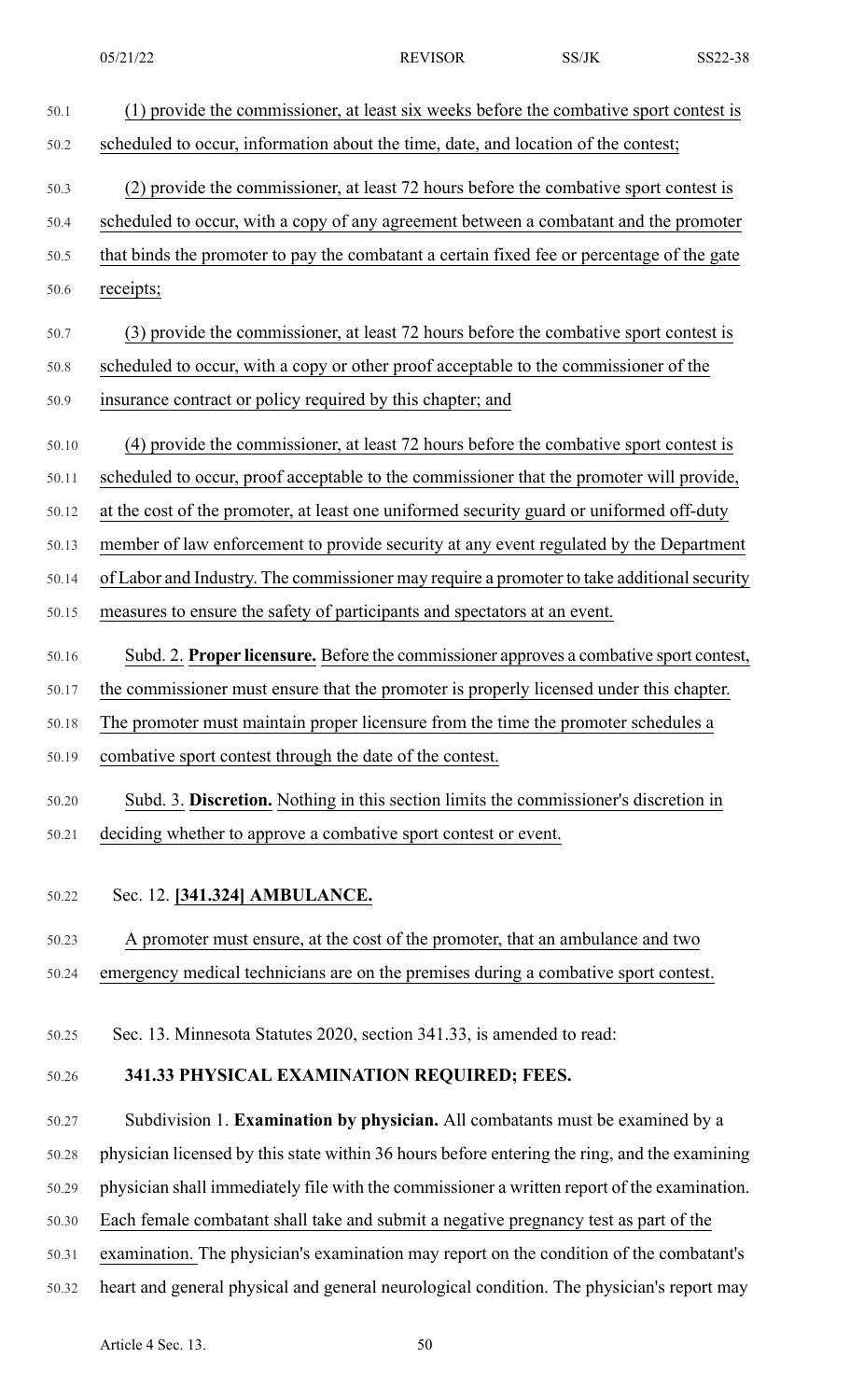51.2 commissioner. The physician may prohibit the combatant from entering the ring if, in the

51.3 physician's professional opinion, it is in the best interest of the combatant's health. The cost

51.4 of the examination is payable by the promoter conducting the contest or exhibition.

51.5 Subd. 2. **Attendance of physician.** A promoter holding orsponsoring a combative sport 51.6 contest shall have in attendance a physician licensed by this the state of Minnesota. The 51.7 commissioner may establish a schedule of fees to be paid to each attending physician by

51.8 the promoter holding or sponsoring the contest.

# 51.9 Sec. 14. **[341.345] CHALLENGING THE OUTCOME OF A COMBATIVE SPORT** 51.10 **CONTEST.**

51.11 Subdivision 1. **Challenge.** (a) If a combatant disagrees with the outcome of a combative

51.12 sport contest regulated by the Department of Labor and Industry in which the combatant

51.13 participated, the combatant may challenge the outcome.

51.14 (b) If a third party makes a challenge on behalf of a combatant, the third party must

51.15 provide written confirmation that they are authorized to make the challenge on behalf of

51.16 the combatant. The written confirmation must contain the combatant's signature and must 51.17 be submitted with the challenge.

51.18 Subd. 2. **Form.** A challenge must be submitted on a form prescribed by the commissioner,

51.19 set forth all relevant facts and the basis for the challenge, and state what remedy is being

51.20 sought. A combatant may submit photos, videos, documents, or any other evidence the

51.21 combatant would like the commissioner to consider in connection to the challenge. A

51.22 combatant may challenge the outcome of a contest only if it is alleged that:

51.23 (1) the referee made an incorrect call or missed a rule violation that directly affected the 51.24 outcome of the contest;

51.25 (2) there was collusion amongst officials to affect the outcome of the contest; or

51.26 (3) scores were miscalculated.

51.27 Subd. 3. **Timing.** (a) A challenge must be submitted within ten days of the contest.

51.28 (b) For purposes of this subdivision, the day of the contest shall not count toward the

51.29 ten-day period. If the tenth day falls on a Saturday, Sunday, or legal holiday, then a combatant

51.30 shall have until the next day that is not a Saturday, Sunday, or legal holiday to submit a

51.31 challenge.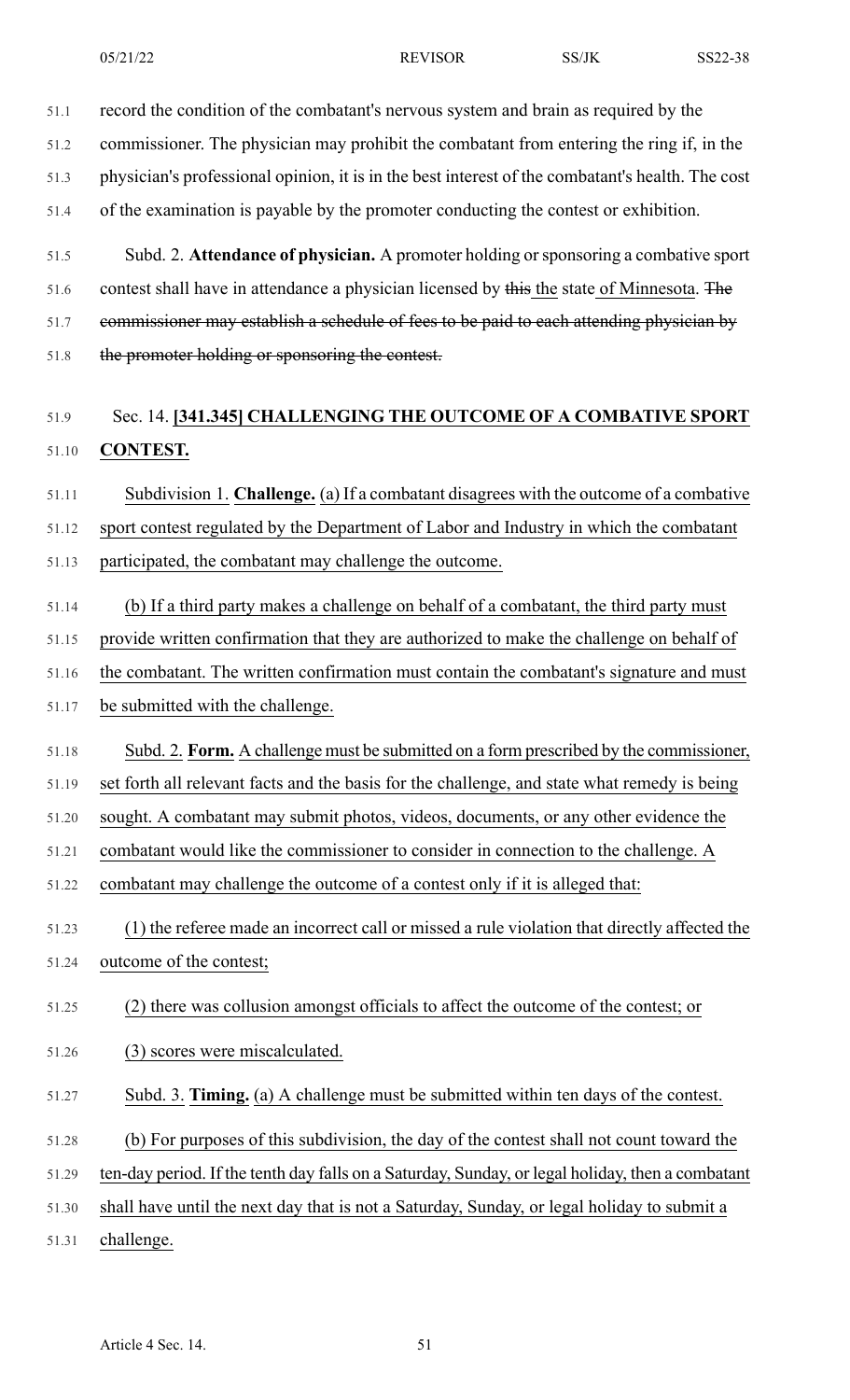52.1 (c) The challenge must be submitted to the commissioner at the address, fax number, or 52.2 e-mail address designated on the commissioner's website. The date on which a challenge 52.3 is submitted by mail shall be the postmark date on the envelope in which the challenge is 52.4 mailed. If the challenge is faxed or e-mailed, it must be received by the commissioner by 52.5 4:30 p.m. central time on the day the challenge is due. 52.6 Subd. 4. **Opponent's response.** If the requirements of subdivisions 1 to 3 are met, the 52.7 commissioner shall send a complete copy of the challenge documents, along with any 52.8 supporting materials submitted, to the opposing combatant by mail, fax, or e-mail. The 52.9 opposing combatant shall have 14 days from the date the commissioner sends the challenge 52.10 and supporting materials to submit a response to the commissioner. Additional response 52.11 time is not added when the commissioner sends the challenge to the opposing combatant 52.12 by mail. The opposing combatant may submit photos, videos, documents, or any other 52.13 evidence the opposing combatant would like the commissioner to consider in connection 52.14 to the challenge. The response must be submitted to the commissioner at the address, fax 52.15 number, or e-mail address designated on the commissioner's website. The date on which a 52.16 response is submitted by mail shall be the postmark date on the envelope in which the 52.17 response is mailed. If the response is faxed or e-mailed, it must be received by the 52.18 commissioner by 4:30 p.m. central time on the day the response is due. 52.19 Subd. 5. **Licensed official review.** The commissioner may, if the commissioner 52.20 determines it would be helpful in resolving the issues raised in the challenge, send a complete 52.21 copy of the challenge or response, along with any supporting materials submitted, to any 52.22 licensed official involved in the combative sport contest at issue by mail, fax, or e-mail and 52.23 request their views on the issues raised in the challenge. 52.24 Subd. 6. **Order.** The commissioner shall issue an order on the challenge within 60 days 52.25 after receiving the opposing combatant's response. If the opposing combatant does not 52.26 submit a response, the commissioner shall issue an order on the challenge within 75 days 52.27 after receiving the challenge. 52.28 Subd. 7. **Nonacceptance.** If the requirements of subdivisions 1 to 3 are not met, the 52.29 commissioner must not accept the challenge and may send correspondence to the person 52.30 who submitted the challenge stating the reasons for nonacceptance of the challenge. A 52.31 combatant has no further appeal rights if the combatant's challenge is not accepted by the 52.32 commissioner.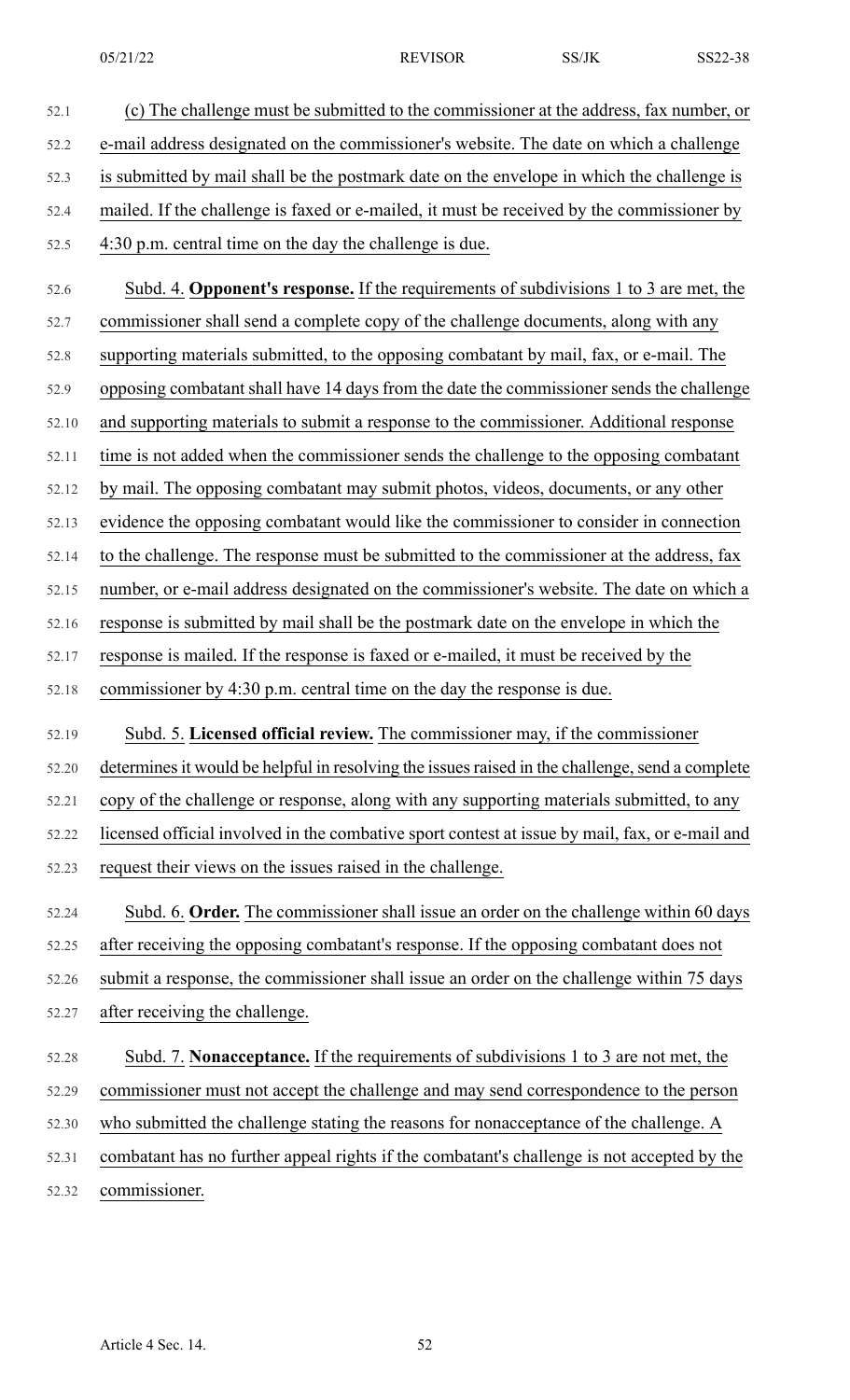|       | 05/21/22                                                                                       | <b>REVISOR</b>                                                                       | SS/JK | SS22-38 |
|-------|------------------------------------------------------------------------------------------------|--------------------------------------------------------------------------------------|-------|---------|
| 53.1  |                                                                                                | Subd. 8. Administrative hearing. After the commissioner issues an order under        |       |         |
| 53.2  | subdivision 6, each combatant, under section 326B.082, subdivision 8, has 30 days after        |                                                                                      |       |         |
| 53.3  | service of the order to submit a request for hearing before an administrative law judge.       |                                                                                      |       |         |
| 53.4  | Sec. 15. Minnesota Statutes 2020, section 341.355, is amended to read:                         |                                                                                      |       |         |
| 53.5  | 341.355 CIVIL PENALTIES.                                                                       |                                                                                      |       |         |
| 53.6  |                                                                                                | When the commissioner finds that a person has violated one or more provisions of any |       |         |
| 53.7  | statute, rule, or order that the commissioner is empowered to regulate, enforce, or issue, the |                                                                                      |       |         |
| 53.8  | commissioner may impose, for each violation, a civil penalty of up to \$10,000 for each        |                                                                                      |       |         |
| 53.9  | violation, or a civil penalty that deprives the person of any economic advantage gained by     |                                                                                      |       |         |
| 53.10 | the violation, or both. The commissioner may also impose these penalties against a person      |                                                                                      |       |         |
| 53.11 | who has violated section 341.28, subdivision 4, paragraph (b) or (c).                          |                                                                                      |       |         |
| 53.12 |                                                                                                | <b>ARTICLE 5</b>                                                                     |       |         |
| 53.13 |                                                                                                | <b>LABOR AND INDUSTRY POLICY AND TECHNICAL</b>                                       |       |         |
| 53.14 | Section 1. Minnesota Statutes 2020, section 178.11, is amended to read:                        |                                                                                      |       |         |
| 53.15 |                                                                                                | 178.11 LABOR EDUCATION ADVANCEMENT GRANT PROGRAM.                                    |       |         |
| 53.16 |                                                                                                | The commissioner shall establish the labor education advancement grant program for   |       |         |
| 53.17 | the purpose of facilitating the participation or retention of minorities people of color,      |                                                                                      |       |         |
| 53.18 | Indigenous people, and women in apprenticeable trades and occupations. The commissioner        |                                                                                      |       |         |
| 53.19 | shall award grants to community-based and nonprofit organizations and Minnesota Tribal         |                                                                                      |       |         |
| 53.20 | governments as defined in section 10.65, serving the targeted populations on a competitive     |                                                                                      |       |         |
| 53.21 | request-for-proposal basis. Interested organizations shall apply for the grants in a form      |                                                                                      |       |         |
| 53.22 | prescribed by the commissioner. As part of the application process, applicants must provide    |                                                                                      |       |         |
| 53.23 | a statement of need for the grant, a description of the targeted population and apprenticeship |                                                                                      |       |         |
| 53.24 | opportunities, a description of activities to be funded by the grant, evidence supporting the  |                                                                                      |       |         |
| 53.25 | ability to deliver services, information related to coordinating grant activities with other   |                                                                                      |       |         |
| 53.26 | employment and learning programs, identification of matching funds, a budget, and              |                                                                                      |       |         |
| 53.27 | performance objectives. Each submitted application shall be evaluated for completeness         |                                                                                      |       |         |
| 53.28 | and effectiveness of the proposed grant activity.                                              |                                                                                      |       |         |
| 53.29 | Sec. 2. Minnesota Statutes 2020, section 326B.106, subdivision 4, is amended to read:          |                                                                                      |       |         |
| 53.30 |                                                                                                | Subd. 4. Special requirements. (a) Space for commuter vans. The code must require    |       |         |
| 53.31 | that any parking ramp or other parking facility constructed in accordance with the code        |                                                                                      |       |         |

53.32 include an appropriate number of spaces suitable for the parking of motor vehicles having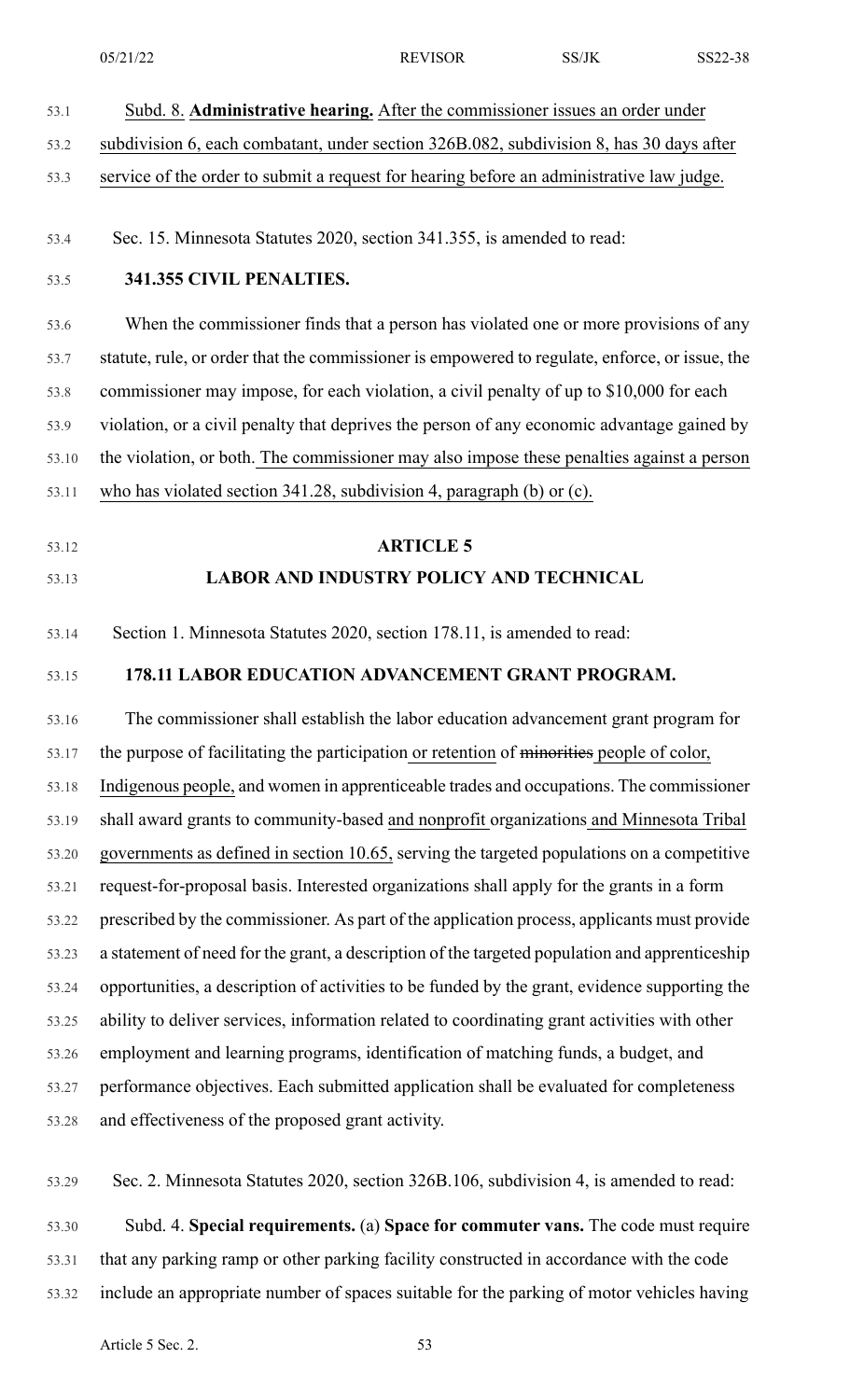54.1 a capacity of seven to 16 persons and which are principally used to provide prearranged 54.2 commuter transportation of employees to or from their place of employment or to or from 54.3 a transit stop authorized by a local transit authority.

54.4 (b) **Smoke detection devices.** The code must require that all dwellings, lodging houses, 54.5 apartment houses, and hotels as defined in section 299F.362 comply with the provisions of 54.6 section 299F.362.

54.7 (c) **Doors in nursing homes and hospitals.** The State Building Code may not require 54.8 that each door entering a sleeping or patient's room from a corridor in a nursing home or 54.9 hospital with an approved complete standard automatic fire extinguishing system be 54.10 constructed or maintained as self-closing or automatically closing.

54.11 (d) **Child care facilities in churches; ground level exit.** A licensed day care center 54.12 serving fewer than 30 preschool age persons and which is located in a belowground space 54.13 in a church building is exempt from the State Building Code requirement for a ground level 54.14 exit when the center has more than two stairways to the ground level and its exit.

54.15 (e) **Family and group family day care.** Until the legislature enactslegislation specifying 54.16 appropriate standards, the definition of dwellings constructed in accordance with the 54.17 International Residential Code as adopted as part of the State Building Code applies to 54.18 family and group family day care homes licensed by the Department of Human Services 54.19 under Minnesota Rules, chapter 9502.

54.20 (f) **Enclosed stairways.** No provision of the code or any appendix chapter of the code 54.21 may require stairways of existing multiple dwelling buildings of two stories or less to be 54.22 enclosed.

54.23 (g) **Double cylinder dead bolt locks.** No provision of the code or appendix chapter of 54.24 the code may prohibit double cylinder dead bolt locks in existing single-family homes, 54.25 townhouses, and first floor duplexes used exclusively as a residential dwelling. Any 54.26 recommendation or promotion of double cylinder dead bolt locks must include a warning 54.27 about their potential fire danger and procedures to minimize the danger.

54.28 (h) **Relocated residential buildings.** A residential building relocated within or into a 54.29 political subdivision of the state need not comply with the State Energy Code or section 54.30 326B.439 provided that, where available, an energy audit is conducted on the relocated 54.31 building.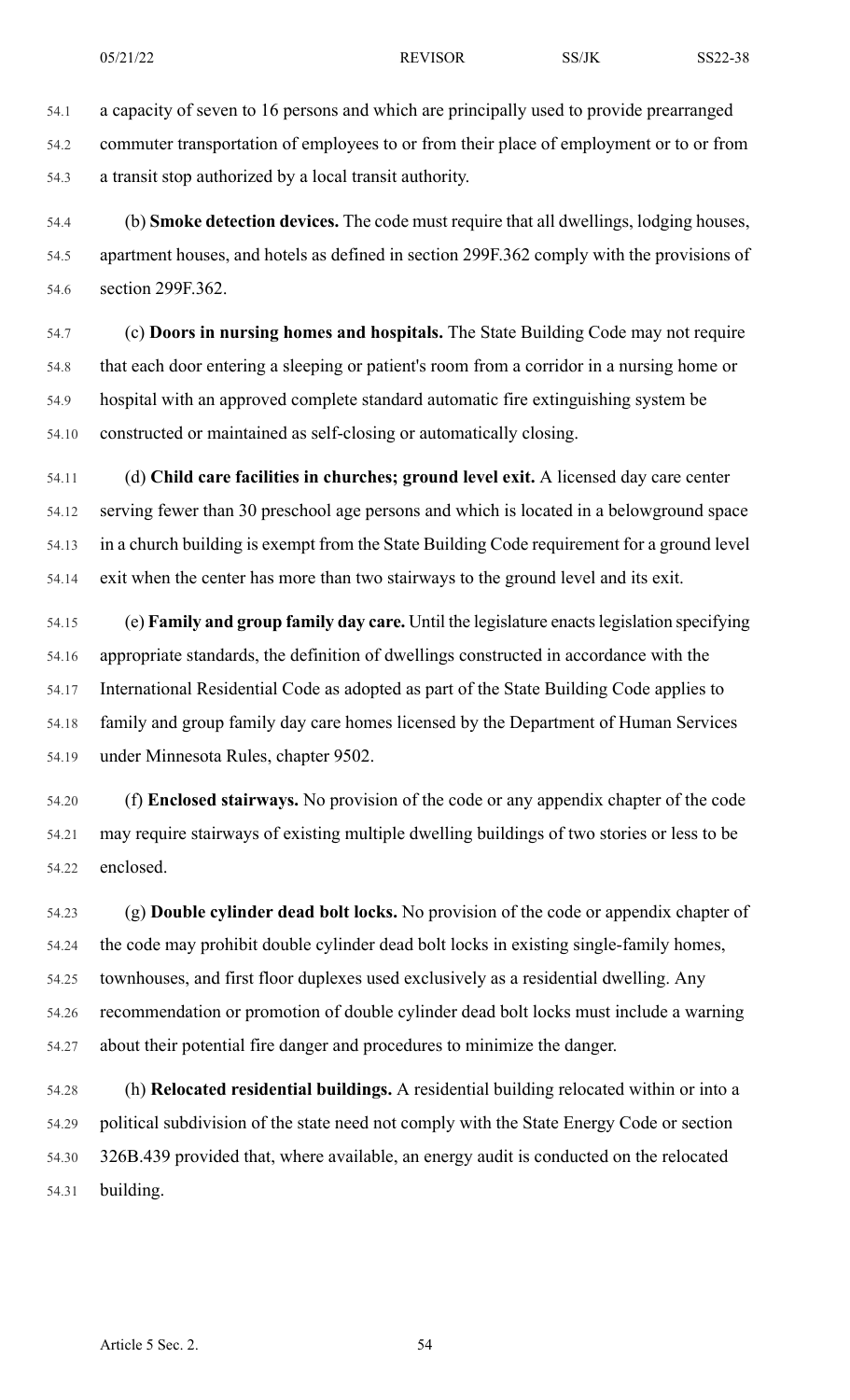55.1 (i) **Automatic garage door opening systems.** The code must require all residential 55.2 buildings as defined in section 325F.82 to comply with the provisions of sections 325F.82 55.3 and 325F.83.

55.4 (j) **Exterior wood decks, patios, and balconies.** The code must permit the decking 55.5 surface and upper portions of exterior wood decks, patios, and balconies to be constructed 55.6 of (1) heartwood from species of wood having natural resistance to decay or termites, 55.7 including redwood and cedars, (2) grades of lumber which contain sapwood from species 55.8 of wood having natural resistance to decay or termites, including redwood and cedars, or 55.9 (3) treated wood. The species and grades of wood products used to construct the decking 55.10 surface and upper portions of exterior decks, patios, and balconies must be made available 55.11 to the building official on request before final construction approval.

55.12 (k) **Bioprocess piping and equipment.** No permit fee for bioprocess piping may be 55.13 imposed by municipalities under the State Building Code, except as required under section 55.14 326B.92 subdivision 1. Permits for bioprocess piping shall be according to section 326B.92 55.15 administered by the Department of Labor and Industry. All data regarding the material 55.16 production processes, including the bioprocess system's structural design and layout, are 55.17 nonpublic data as provided by section 13.7911.

55.18 (l) **Use of ungraded lumber.** The code must allow the use of ungraded lumber in 55.19 geographic areas of the state where the code did not generally apply as of April 1, 2008, to 55.20 the same extent that ungraded lumber could be used in that area before April 1, 2008.

55.21 (m) **Window cleaning safety.** The code must require the installation of dedicated 55.22 anchorages for the purpose of suspended window cleaning on (1) new buildings four stories 55.23 or greater; and (2) buildings four stories or greater, only on those areas undergoing 55.24 reconstruction, alteration, or repair that includes the exposure of primary structural 55.25 components of the roof. The commissioner shall adopt rules, using the expedited rulemaking 55.26 process in section 14.389 requiring window cleaning safety features that comply with a 55.27 nationally recognized standard as part of the State Building Code. Window cleaning safety 55.28 features shall be provided for all windows on:

55.29 (1) new buildings where determined by the code; and

55.30 (2) existing buildings undergoing alterations where both of the following conditions are 55.31 met:

55.32 (i) the windows do not currently have safe window cleaning features; and

55.33 (ii) the proposed work area being altered can include provisionsforsafe window cleaning.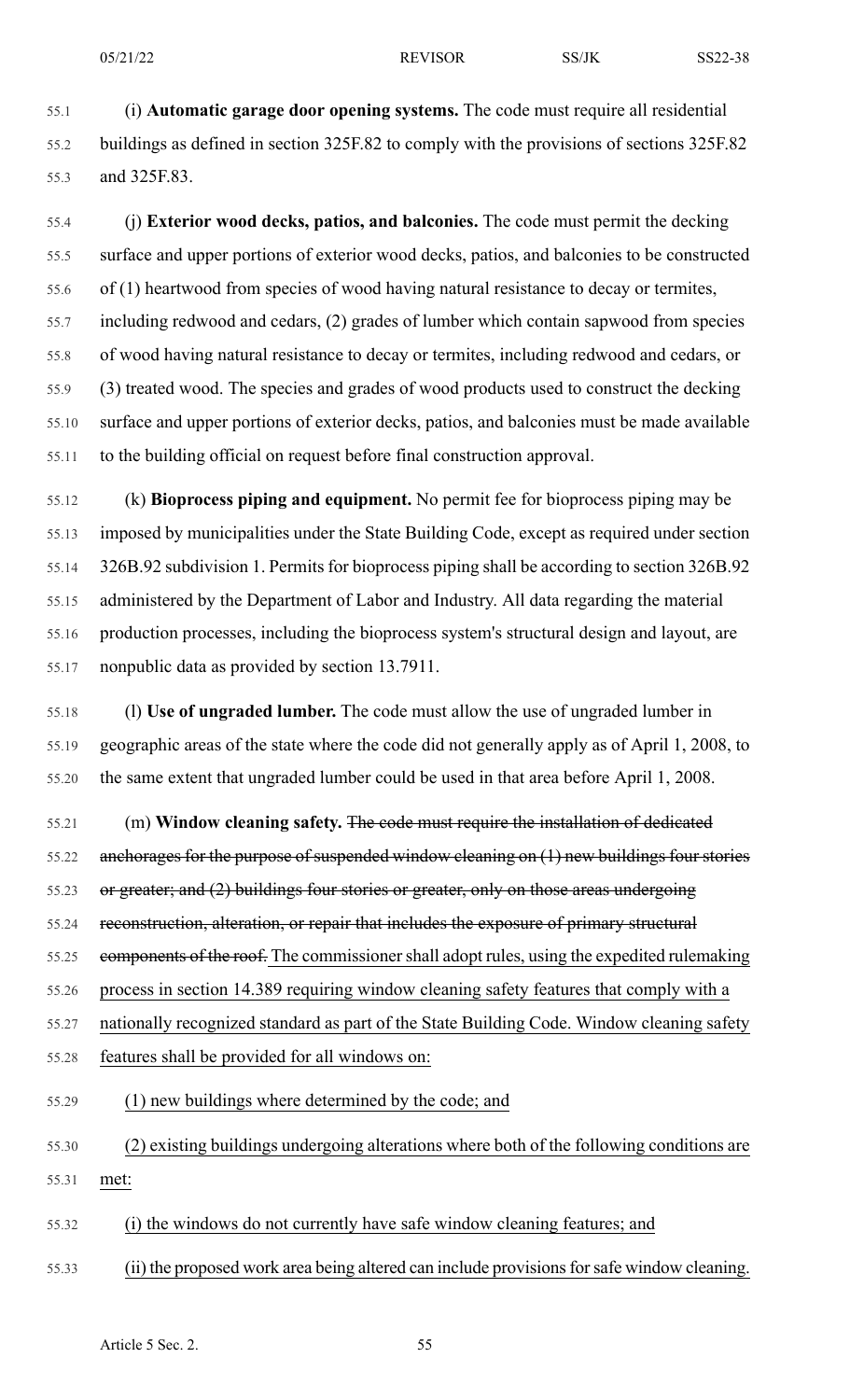56.2 related to reconstruction, alteration, or repair, if the installation of dedicated anchorages

56.3 would not result in significant safety improvements due to limits on the size of the project,

56.4 or other factors as determined by the commissioner.

56.5 Sec. 3. Minnesota Statutes 2021 Supplement, section 326B.153, subdivision 1, is amended 56.6 to read:

56.7 Subdivision 1. **Building permits.** (a) Fees for building permits submitted as required 56.8 in section 326B.107 include:

56.9 (1) the fee asset forth in the fee schedule in paragraph (b) or as adopted by a municipality; 56.10 and

56.11 (2) the surcharge required by section 326B.148.

56.12 (b) The total valuation and fee schedule is:

56.13 (1) \$1 to \$500, \$29.50 \$21;

- 56.14 (2) \$501 to \$2,000, \$28 \$21 for the first \$500 plus \$3.70 \$2.75 for each additional \$100 56.15 or fraction thereof, to and including \$2,000;
- 56.16 (3) \$2,001 to \$25,000, \$83.50 \$62.25 for the first \$2,000 plus \$16.55 \$12.50 for each 56.17 additional \$1,000 or fraction thereof, to and including \$25,000;
- 56.18 (4) \$25,001 to \$50,000, \$464.15 \$349.75 for the first \$25,000 plus \$12 \$9 for each 56.19 additional \$1,000 or fraction thereof, to and including \$50,000;
- 56.20 (5) \$50,001 to \$100,000, \$764.15 \$574.75 for the first \$50,000 plus \$8.45 \$6.25 for 56.21 each additional \$1,000 or fraction thereof, to and including \$100,000;
- 56.22 (6) \$100,001 to \$500,000, \$1,186.65 \$887.25 for the first \$100,000 plus \$6.75 \$5 for 56.23 each additional \$1,000 or fraction thereof, to and including \$500,000;
- 56.24 (7) \$500,001 to \$1,000,000, \$3,886.65 \$2,887.25 for the first \$500,000 plus \$5.50 \$4.25 56.25 for each additional \$1,000 or fraction thereof, to and including \$1,000,000; and
- 56.26 (8) \$1,000,001 and up, \$6,636.65 \$5,012.25 for the first \$1,000,000 plus \$4.50 \$2.75 56.27 for each additional \$1,000 or fraction thereof.

56.28 (c) Other inspections and fees are:

56.29 (1) inspections outside of normal business hours (minimum charge two hours), \$63.25 56.30 per hour;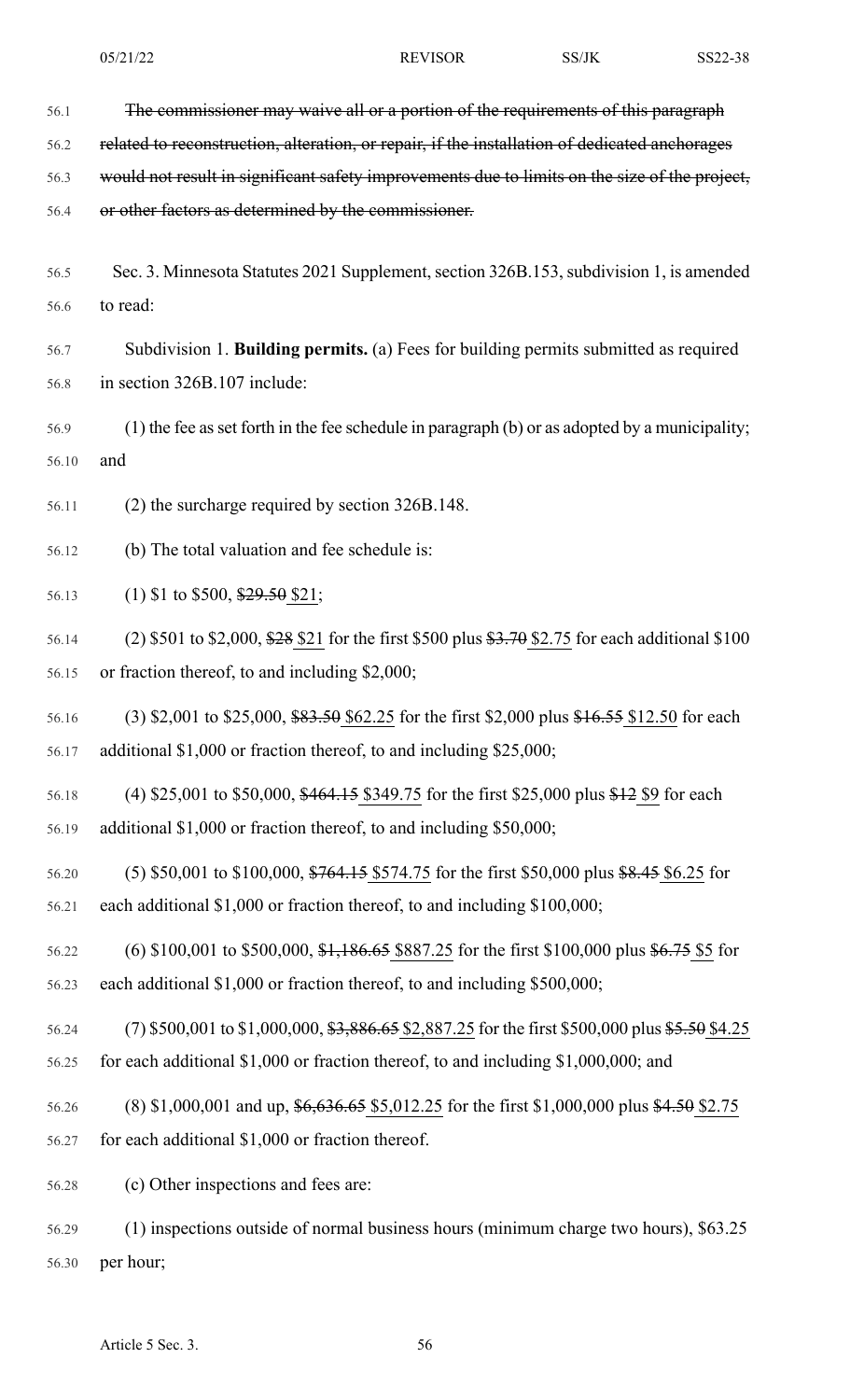- 57.1 (2) reinspection fees, \$63.25 per hour;
- 57.2 (3) inspections for which no fee is specifically indicated (minimum charge one-half
- 57.3 hour), \$63.25 per hour; and
- 57.4 (4) additional plan review required by changes, additions, or revisionsto approved plans 57.5 (minimum charge one-half hour), \$63.25 per hour.
- 57.6 (d) If the actual hourly cost to the jurisdiction under paragraph (c) is greater than \$63.25, 57.7 then the greater rate shall be paid. Hourly cost includes supervision, overhead, equipment,
- 57.9 **EFFECTIVE DATE.** This section is effective retroactively from October 1, 2021, and 57.10 the amendments to it expire October 1, 2023.
- 57.11 Sec. 4. Minnesota Statutes 2020, section 326B.163, subdivision 5, is amended to read:
- 57.12 Subd. 5. **Elevator.** As used in this chapter, "elevator" means moving walks and vertical
- 57.13 transportation devices such as escalators, passenger elevators, freight elevators, dumbwaiters,
- 57.14 hand-powered elevators, endless belt lifts, and wheelchair platform lifts. Elevator does not 57.15 include external temporary material lifts or temporary construction personnel elevators at
- 57.16 sites of construction of new or remodeled buildings.

57.8 hourly wages, and fringe benefits of the employees involved.

- 57.17 Sec. 5. Minnesota Statutes 2020, section 326B.163, is amended by adding a subdivision 57.18 to read:
- 57.19 Subd. 5a. **Platform lift.** As used in this chapter, "platform lift" means a powered hoisting 57.20 and lowering device designed to transport mobility-impaired persons on a guided platform.
- 57.21 Sec. 6. Minnesota Statutes 2020, section 326B.164, subdivision 13, is amended to read:
- 57.22 Subd. 13. **Exemption from licensing.** (a) Employees of a licensed elevator contractor 57.23 or licensed limited elevator contractor are not required to hold or obtain a license under this 57.24 section or be provided with direct supervision by a licensed master elevator constructor, 57.25 licensed limited master elevator constructor, licensed elevator constructor, or licensed limited 57.26 elevator constructor to install, maintain, or repair platform lifts and stairway chairlifts. 57.27 Unlicensed employees performing elevator work under this exemption must comply with 57.28 subdivision 5. This exemption does not include the installation, maintenance, repair, or 57.29 replacement of electrical wiring for elevator equipment.
- 57.30 (b) Contractors or individuals shall not be required to hold or obtain a license under this 57.31 section when performing work on: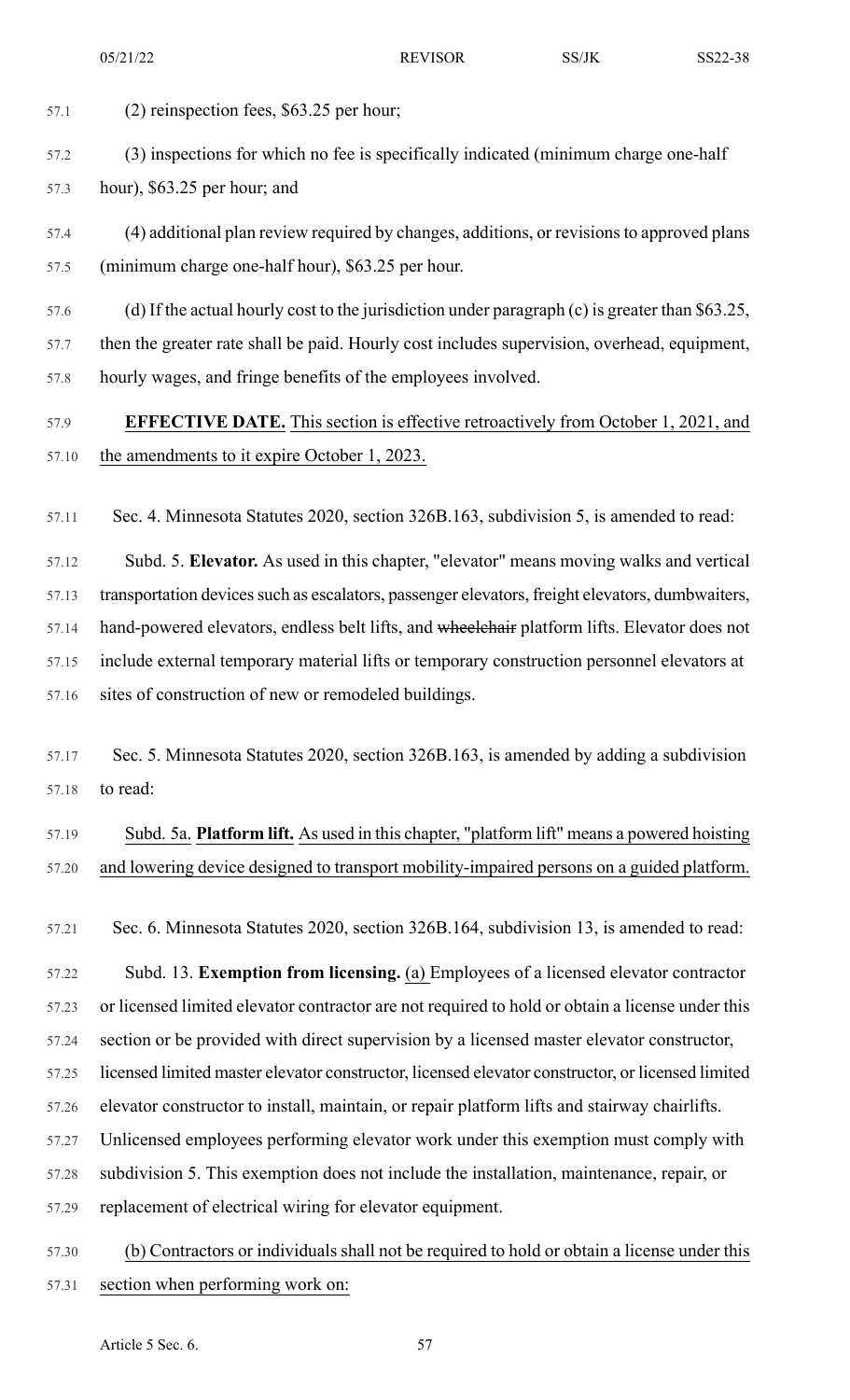## 58.1 (1) conveyors, including vertical reciprocating conveyors;

## 58.2 (2) platform lifts not covered under section 326B.163, subdivision 5a; or

## 58.3 (3) dock levelers.

- 58.4 Sec. 7. Minnesota Statutes 2020, section 326B.36, subdivision 7, is amended to read:
- 58.5 Subd. 7. **Exemptions from inspections.** Installations, materials, or equipment shall not 58.6 be subject to inspection under sections 326B.31 to 326B.399:

58.7 (1) when owned or leased, operated and maintained by any employer whose maintenance 58.8 electricians are exempt from licensing undersections 326B.31 to 326B.399, while performing 58.9 electrical maintenance work only as defined by rule;

58.10 (2) when owned or leased, and operated and maintained by any electrical,

58.11 communications, or railway utility, cable communications company as defined in section 58.12 238.02, or telephone company as defined under section 237.01, in the exercise of its utility, 58.13 antenna, or telephone function; and

58.14 (i) are used exclusively for the generations, transformation, distribution, transmission, 58.15 load control, or metering of electric current, or the operation of railway signals, or the 58.16 transmission of intelligence, and do not have as a principal function the consumption or use 58.17 of electric current by or for the benefit of any person other than such utility, cable 58.18 communications company, or telephone company; and

58.19 (ii) are generally accessible only to employees of such utility, cable communications 58.20 company, or telephone company or persons acting under its control or direction; and

58.21 (iii) are not on the load side of the service point or point of entrance for communication 58.22 systems;

58.23 (3) when used in the street lighting operations of an electrical utility;

58.24 (4) when used as outdoor area lights which are owned and operated by an electrical 58.25 utility and which are connected directly to its distribution system and located upon the 58.26 utility's distribution poles, and which are generally accessible only to employees of such 58.27 utility or persons acting under its control or direction;

58.28 (5) when the installation, material, and equipment are in facilities subject to the 58.29 jurisdiction of the federal Mine Safety and Health Act; or

58.30 (6) when the installation, material, and equipment is part of an elevator installation for 58.31 which the elevator contractor, licensed undersection 326B.164, isrequired to obtain a permit